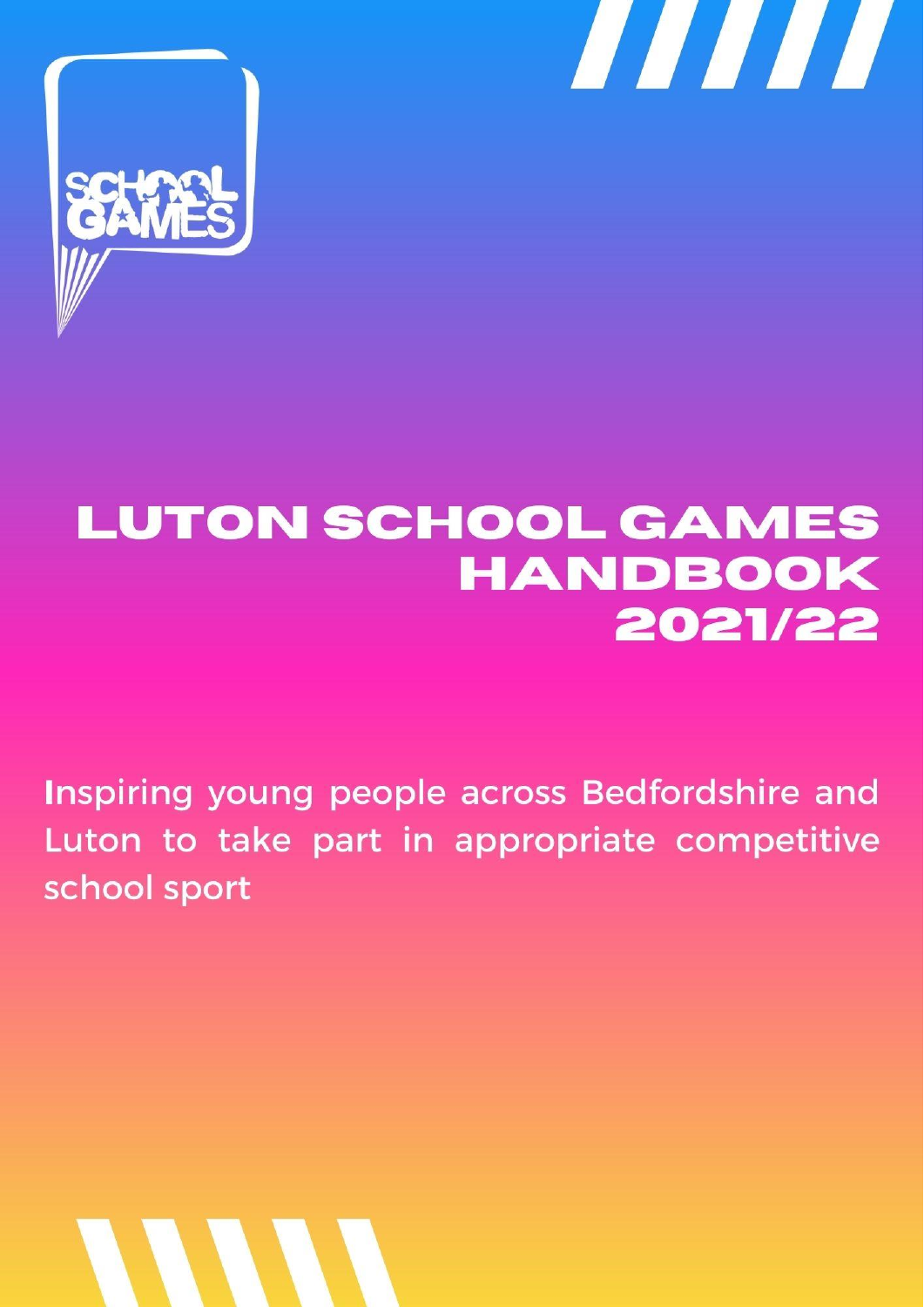

# **INTRODUCTION**

Luton School Games have developed a series of School Games events for schools and young people. The events are designed to:

- Inspire children and young people to have the confidence, competence and knowledge to reach their potential and to live a healthy and physically active life
- Provide a meaningful and appropriate level of competition to allow all young people to take part and feel a sense of achievement
- Promote health and wellbeing in individual young people, whole classes and the whole school community
- Encourage personal challenges to allow every young person to improve their performance
- Promote enjoyment and avoid negative or bad experiences.

All events also encompass the six School Games values of:

- Determination
- Honesty
- Passion
- Respect
- Self Belief
- Teamwork

In 2021/22 the School Games programme is evolving and will ensure it:

- is relevant to schools nurturing the development of character, values and life skills
- contributes to daily physical activity
- harnesses the power of sport, digital technology and is vibrant, engaging and relevant to the young people of today
- leverages the inspiration of This Girl Can and reaches more girls and other underrepresented groups (including those with special educational needs or disabilities)
- is increasingly organised, coached and officiated by young people
- aids retention through primary to secondary transition.

Please remember:

- the young person's motivation, competence and confidence are at the centre of all events
- the focus is on the PROCESS rather than the OUTCOME (on the learning and values development rather than the result)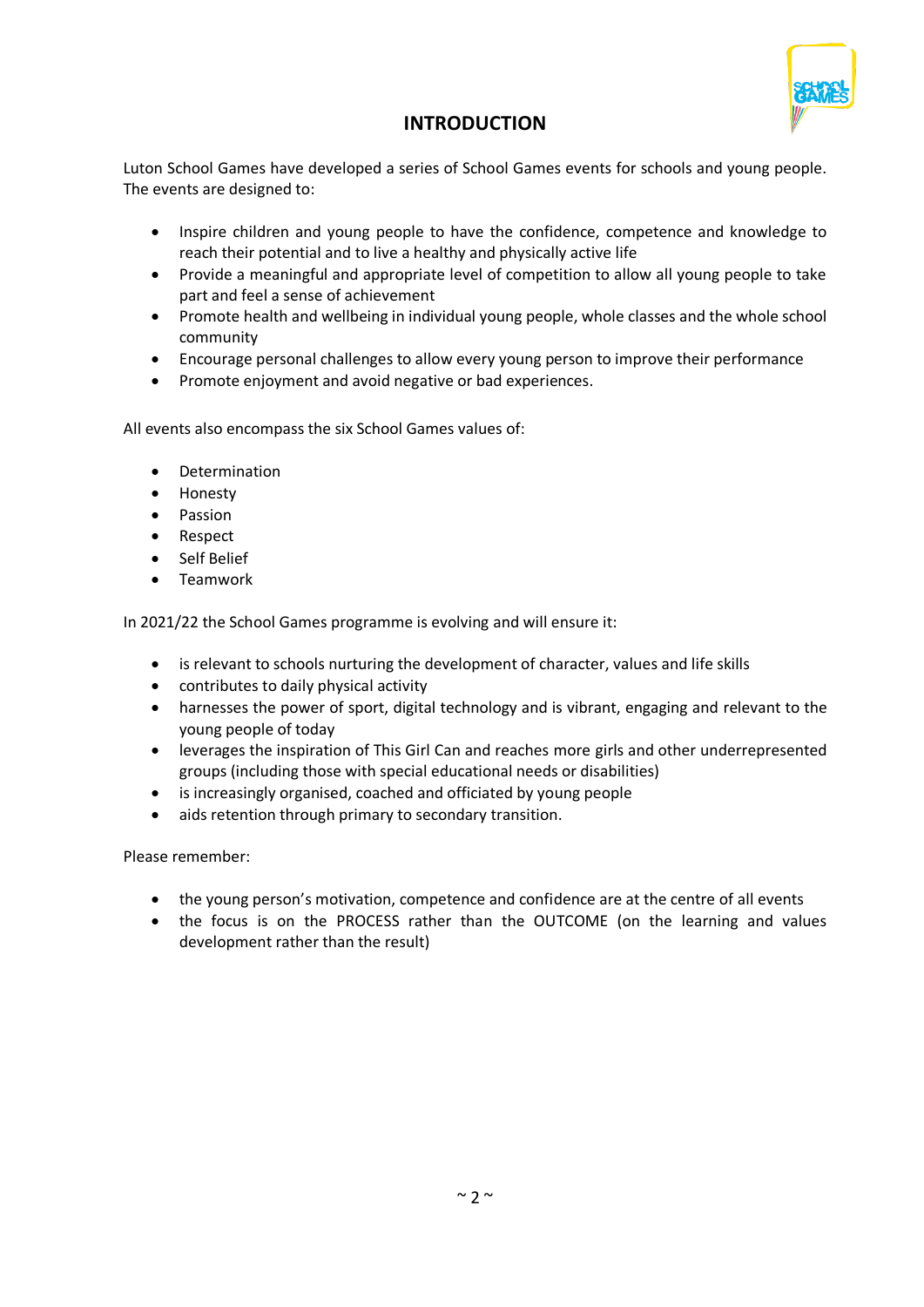

# **EVENT TYPE (SCHOOL GAMES PILLARS)**

In order to ensure that Bedfordshire & Luton School Games is supporting every young person, five event types have been formulated to ensure opportunities for all:

### **PLAY**

These events are non-competitive, with the focus on participation and fun and targeting students who lack confidence but want to participate because they understand the benefits of physical activity.

### **DEVELOP**

These events are for students who like friendly competition, but do not solely focus on winning. The emphasis will be on creating a positive and enjoyable experience.

### **COMPETE**

These events will target young people who are competitive, who are involved in sports in and outside of school. Participation in these events may see the winners progress to county finals and beyond.

### **LEARN**

These are events for young people who have not taken part in the School Games before and may not actively participate in sport and physical activity in or out of school. These events may also include elements of CPD for staff.

### **LEAD**

These events are designed to provide opportunities for young people to develop and enhance their knowledge, understanding and application of leadership skills.

All events are designed to be inclusive. Events marked (S) are exclusively designed competitive / event experiences for young people with Special Educational Needs and/or disabilities.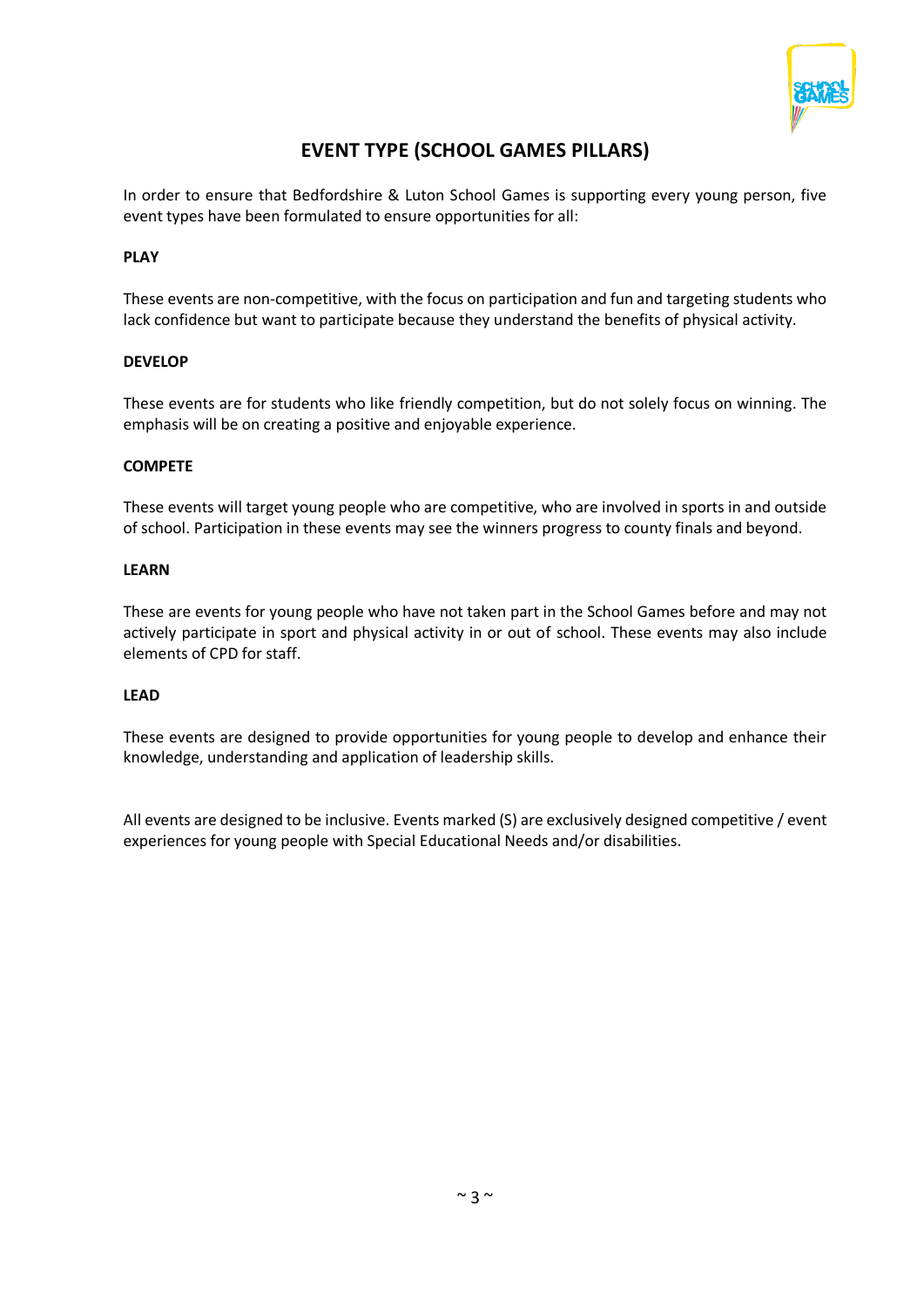

# **GENERAL EVENT INFORMATION**

Please find below the general rules which apply for all events. The remainder of this booklet provides greater details on the format and rules of each individual event. Please retain this booklet for reference throughout the year.

### **ENTRY TO EVENTS**

• Entry to all events is made via the termly entry forms distributed. Entries can also be made via email or telephone on the details provided below.

### **START TIMES**

• Please refer to the event calendar for the start times of each event. Please could all schools arrange to arrive at least 15 minutes before the proposed start time to ensure that each competition starts and finishes on time.

#### **FORMAT & RULES**

• Please refer to the information for each individual sport for all rules and formats. Please note, some rules may be adapted to fit in with time and space issues at local events.

#### **CLOTHING**

• All participants must wear their school kit and trainers unless otherwise stated. For outdoor events, children should dress appropriate to the weather with warm clothing when it is cold and a sun hat when it is hot. For indoor events, we suggest bringing warm clothing as sports halls can sometimes be cold. All jewellery should be removed and either left at school or with a teacher at the event.

### **CODE OF CONDUCTS**

• All schools will receive copies of code of conducts for participants, team managers, parents and spectators which must be read and adhered to at all events. These relate to the School Games Agreement and Code of Conduct policy.

### **SPECTATORS**

• It will be indicated on all entry forms if spectators are allowed at events. Unfortunately at some venues due to limited space or safeguarding restrictions, spectators are unable to attend.

#### **FIRST AID**

• All schools are responsible for their own first aid. At most events there will also be a designated first aider and small first aid kit but the main responsibility lies primarily with the member of staff in charge of the team. Any accident that does occur at an event needs to be documented with the event organiser.

#### **RISK ASSESSMENTS**

• All schools will be provided with an event risk assessment for all events. Risk assessments have been completed as part of a site visit for all the facilities that are used. It is each schools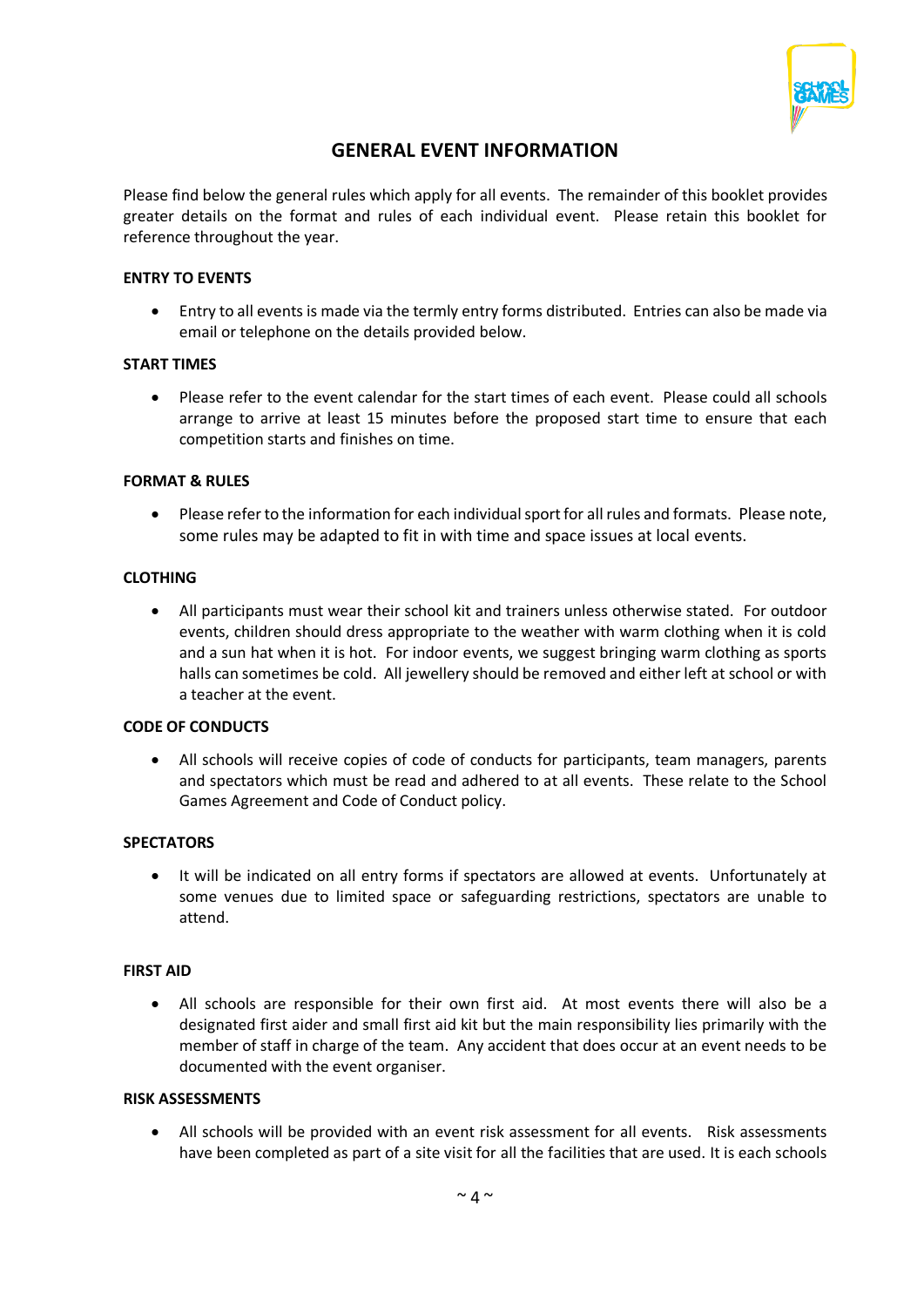

responsibility to meet their schools policy on visits and excursions and undertake their own risk assessment to attend an event.

### **PHOTOGRAPHY**

■ Each school is responsible for gaining photographic consent from parents/guardians for all School Games events. If permission is not given, then it is the school's responsibility to inform the event organiser at that competition. Please note that photographs/videos taken during School Games events may be used for promotional purposes (including publication in newsletters, on social media (Twitter @LutonSchGames) and on websites).

### **REFRESHMENTS**

• Children should bring some water with them to all events to keep hydrated during the event. No food or drink is provided at any of the competitions.

### **TRANSPORT**

• Transport is not provided to any of the events. Schools will be required to arrange their own transport.

#### **WEATHER**

• Events run throughout the year and all schools attending are expected to prepare their pupils for all weather events. The weather forecast shall be monitored in the build up to the event and any activities deemed unsafe due to weather conditions shall be cancelled.

#### **CANCELLATION**

- The School Games Organiser will inform all attending schools of the cancellation of an event this will be initially by text to the PE Coordinator and phone call to the school office. Schools must confirm receipt of cancellation message.
- Cancellation will be made as soon as possible on the day of the event or the day before. Schools must inform transport companies, parents and any other relevant parties. The event organiser is not responsible for any costs incurred to schools because of a cancellation.

#### **YOUNG OFFICIALS**

• Luton School Games events are often officiated or led by young people. We ask that all staff, parents and pupils be mindful of this when dealing with our young leaders. Please treat all officials with respect and keep in mind that mistakes happen at all levels of sport.

### **SCHOOL GAMES ORGANISER CONTACT DETAILS**

**Vicki Dockerill [vdockerill@denbighhigh.co.uk](mailto:vdockerill@denbighhigh.co.uk) 07793 766064**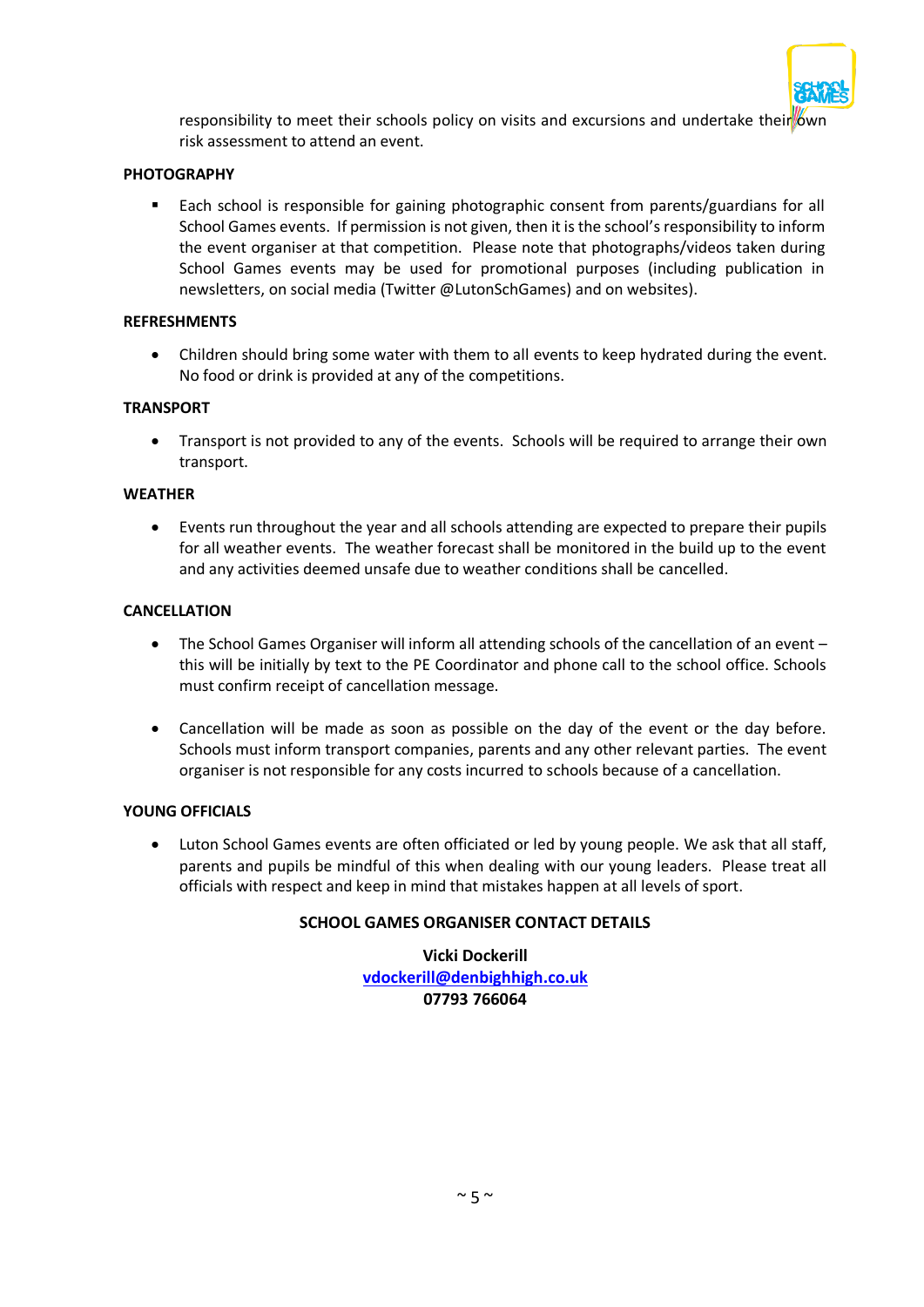

# **ADVENTURE GAMES**

### **COMPETITION FORMAT**

Children in years 3&4 will be able to take part in the Adventure Games for the first time this year and will have the opportunity to try some activities they may not have tried before.

Teams should consist of 10 participants (5 boys and 5 girls).

Individuals will complete the following activity stations:

- Tag Archery
- Orienteering
- Team Building
- Archery

This event follow on from some virtual challenges which all children can undertake in their own schools.

### **CLOTHING & EQUIPMENT**

The competition will be outside so pupils will need to bring clothes appropriate to the weather.

### **SCORING**

The festival will be non-scoring. Activities will be fun and friendly and although some activities may include scoring aspects, results will not be recorded.

### **EVENT TYPE & INTENT**

### PLAY/LEARN

These events are non-competitive, with the focus on participation and fun. Children who lack confidence, are less active or who have not taken part in a School Games event before may benefit from attending these events.

### **PROGRESSION**

There is no progression from the Adventure Games.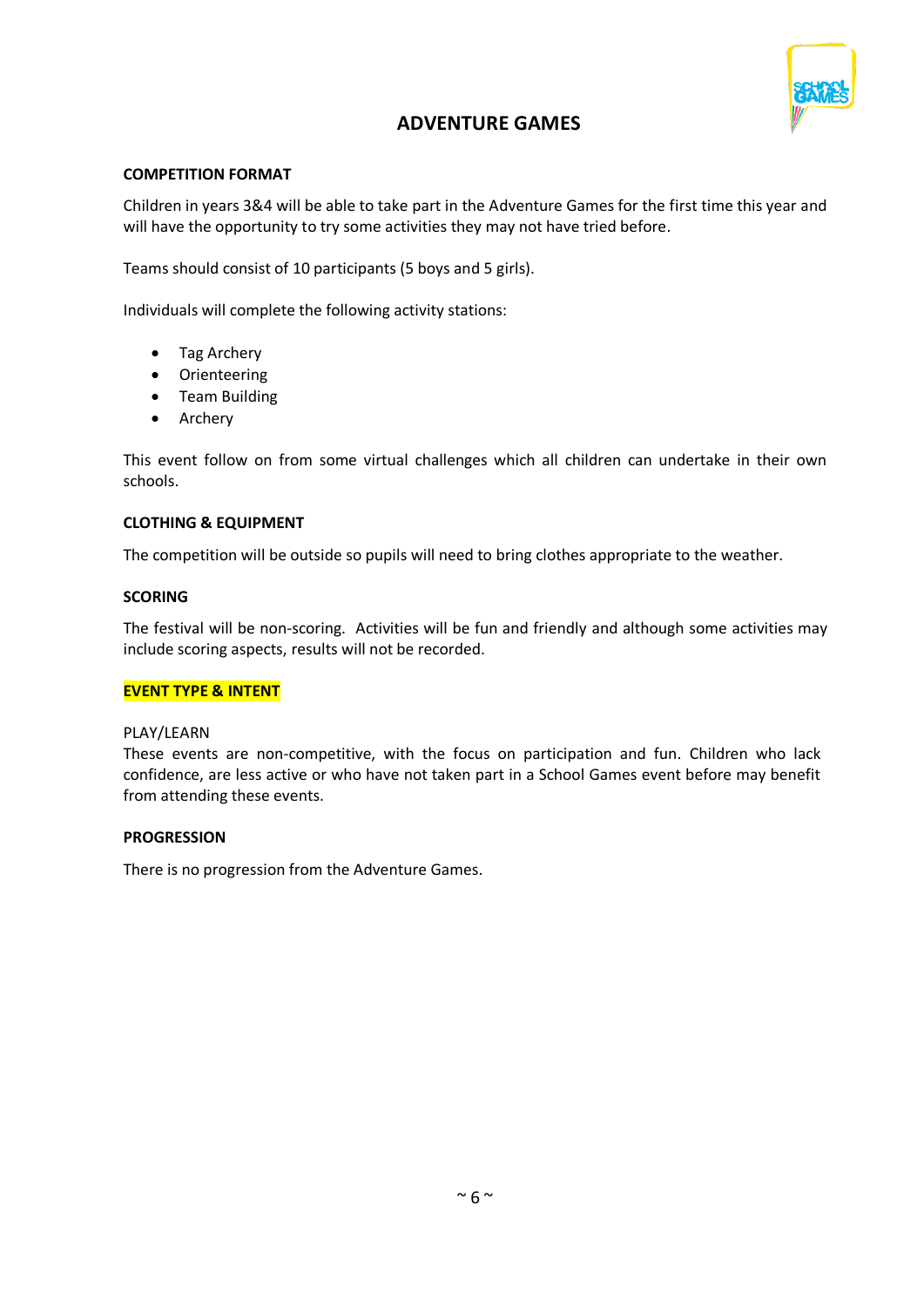

# **ATHLETICS (QUADKIDS)**

### **COMPETITION FORMAT**

QuadKids is a team based competition where each child completes four events. There are three age group competitions – Years 1&2 (combined), Years 3&4 (combined) and Years 5&6 (combined).

The four events for Years 1&2 and 3&4 are as follows:

- 50m sprint
- 300m (year 1&2) / 400m (year 3&4) run
- Standing long jump
- Mini vortex howler throw (run ups are allowed)

The four events for Years 5&6 are as follows:

- 75m sprint
- 600m run
- Standing long jump
- Mini vortex howler throw (run ups are allowed)

Teams for all age groups are to consist of 4 boys and 4 girls. They will compete as a team with the scores over the four events added together to give the team an overall score. Schools may enter more than one team into the competition if space allows.

#### **SCORING**

Each athlete competes in all four events. The time or distance for each event is measured against a standard points scoring table and the better the performance, the higher the points scored.

The points from each event are added together to give a total score. If an athlete misses an event or in the case of a race not finishing, the athlete would score zero points.

If an athlete completes an event but records a time or distance below the lower end of the points scale, they receive the minimum 10 point score for that event. If an athlete records a time or distance above the upper end of the points scale, they will be given the maximum 100 points.

### **EVENT TYPE & INTENT**

COMPETE (for all age groups)

This event will encompass an environment for those participants that thrive on competition, but in a fair and sporting way.

### **PROGRESSION**

There is currently no progression for those competing in the Year 1&2 competition but the top two teams from the year 3&4 and year 5&6 competitions will be invited to represent Luton at the county quadkids athletics finals. Details of the county finals will be given to the qualifying schools after the local rounds have been completed.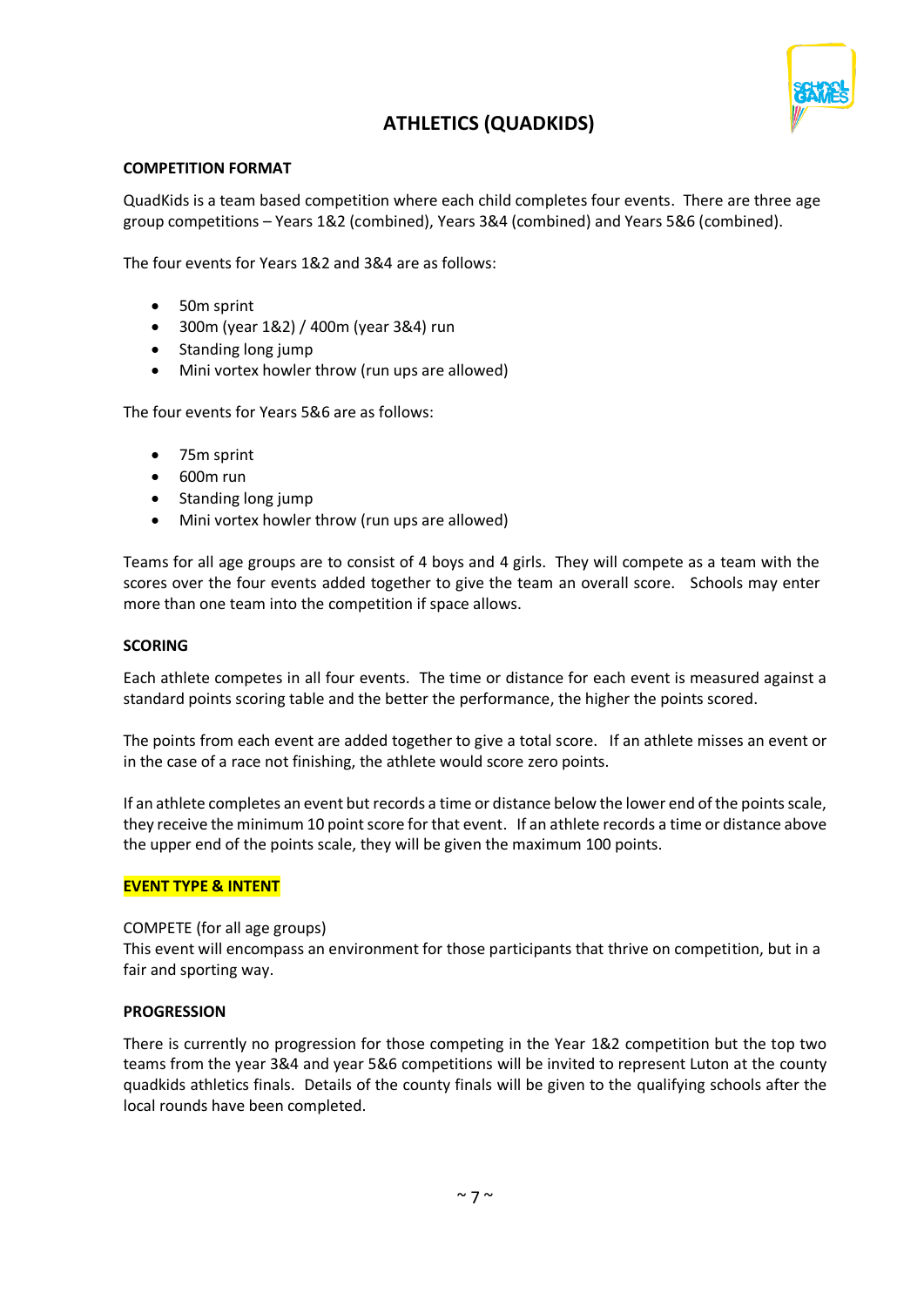

# **ATHLETICS (SPORTSHALL)**

### **COMPETITION FORMAT**

There are three age group competitions - Years 1&2 (combined), Years 3&4 (combined) and Years 5&6 (combined).

**Years 1&2** – Teams to consist of 10 participants – 5 boys and 5 girls. Schools may enter more than one team into the competition if space allows.

For years 1&2, all members of each team will complete some or all the stations listed below (depending on the number of schools taking part):

- Balance Beam
	- o Each athlete tries to balance on a balance beam for as long as possible, up to 30 seconds.
- Standing Long Jump
	- $\circ$  Each athlete will be allowed a number of jumps on a long jump mat. Scores will be taken from the nearest point of the athlete's body touching the mat to the start mark. Athletes to start on two feet and land on two feet.
- Speed Bounce
	- o Each athlete will have one chance to complete as many jumps as possible on a speed bounce mat in 20 seconds.
- Javelin
	- o Each athlete will have a number of attempts at throwing a foam javelin. Distance will be recorded from the start line to where the javelin hits the floor.
- Target Throw
	- o Each athlete stands behind a marker and throws bean bags at specified targets. Points are scored for throwing accuracy.
- Chest Push (Standing)
	- o Each athlete stands behind the start line. Both feet must remain on the floor as the athlete chest pushes a ball with two hands forwards. Distance will be recorded where the ball hits the floor.
- Sprint/Shuttle Run
	- $\circ$  Each athlete will run a short distance which will be timed (kick boards will be used).
- Hurdles
	- $\circ$  Each athlete will run a short distance over low hurdles which will be timed.
- Vertical Jump
	- o Each participant stands with their back, head and heels touching the wall, stretches their arms above their head and marks a point on the wall. The participant then jumps from a standing position and touches the wall at the highest point they can.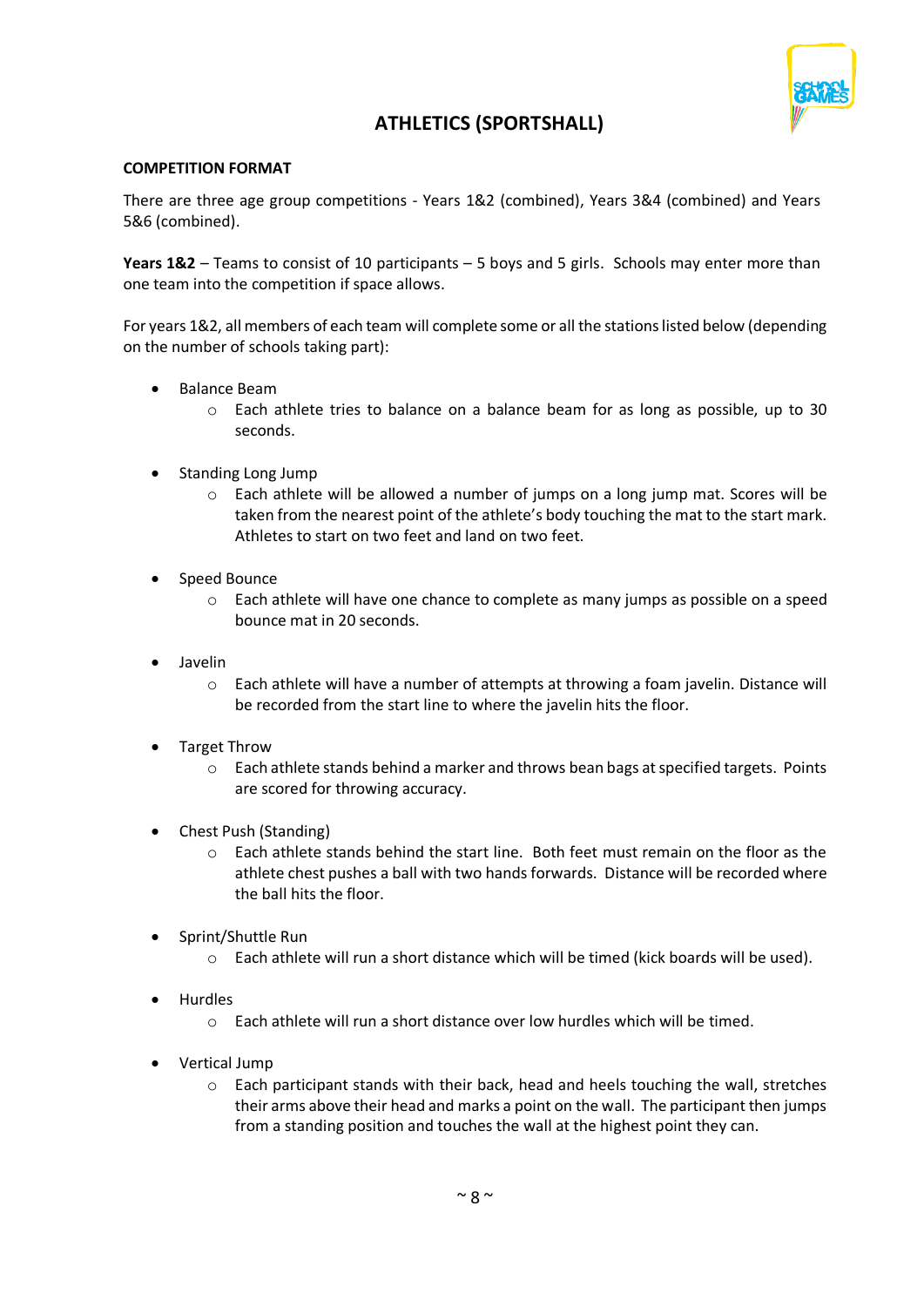

- High Stepper
	- o Each athlete will run a short distance over a high stepper which will be timed.

These stations will be a mixture of scoring and non-scoring.

**Years 3&4 –** Teams are to consist of 9 boys and 9 girls (this is to correspond with the county event). If schools are struggling with this number of children, please contact your School Games Organiser.

There are two separate sportshall athletics events for this age group – one for schools in the North & West athletics zones and one for the schools in the South & East athletics zones. These events will be followed by a Town finals event to determine the overall winner.

Each athlete may compete in a maximum of two track and two field events.

All of the stations below will be run at both the town and county sportshall athletics events:

Track Events:

| $1 + 1$ Lap Relay                   |                          | Each team requiring two boys and two girls   |
|-------------------------------------|--------------------------|----------------------------------------------|
| $2 + 2$ Lap Relay                   |                          | Each team requiring two boys and two girls   |
| $\bullet$ 1 + 1 Lap Hurdles Relay - |                          | Each team requiring two boys and two girls   |
| <b>Obstacle Relay</b>               |                          | Each team requiring four boys and four girls |
| Over / Under Relay                  | $\overline{\phantom{m}}$ | Each team requiring four boys and four girls |
| $\bullet$ 4 x 1 Lap Relay           |                          | Each team requiring four boys and four girls |
|                                     |                          |                                              |

Field Events:

|           | Chest Push                |                          | Each team requiring three boys and three girls |
|-----------|---------------------------|--------------------------|------------------------------------------------|
|           | Soft Javelin              |                          | Each team requiring three boys and three girls |
| $\bullet$ | Speed Bounce              | -                        | Each team requiring three boys and three girls |
| $\bullet$ | <b>Standing Long Jump</b> | $\overline{\phantom{0}}$ | Each team requiring three boys and three girls |
|           | <b>Five Strides</b>       | -                        | Each team requiring three boys and three girls |
|           | Vertical Jump             | -                        | Each team requiring three boys and three girls |
|           |                           |                          |                                                |

**Years 5&6 –** Teams are to consist of 9 boys and 9 girls (this is to correspond with the county event). If schools are struggling with this number of children, please contact your School Games Organiser.

There are two separate sportshall athletics events for this age group - one for schools in the North & West athletics zones and one for the schools in the South & East athletics zones. These events will be followed by a Town finals event to determine the overall winner.

Each athlete may compete in a maximum of two track and two field events.

All of the stations below will be run at both the town and county sportshall athletics events:

Track Events:

| $\bullet$ 1 + 1 Lap Relay | $\sim$ | Each team requiring two boys and two girls   |
|---------------------------|--------|----------------------------------------------|
| $\bullet$ 2 + 2 Lap Relay | $\sim$ | Each team requiring two boys and two girls   |
| • 6 Lap Paarlauf          | $\sim$ | Each team requiring two boys and two girls   |
| • Obstacle Relay          | $\sim$ | Each team requiring four boys and four girls |
| • Over / Under Relay      | $\sim$ | Each team requiring four boys and four girls |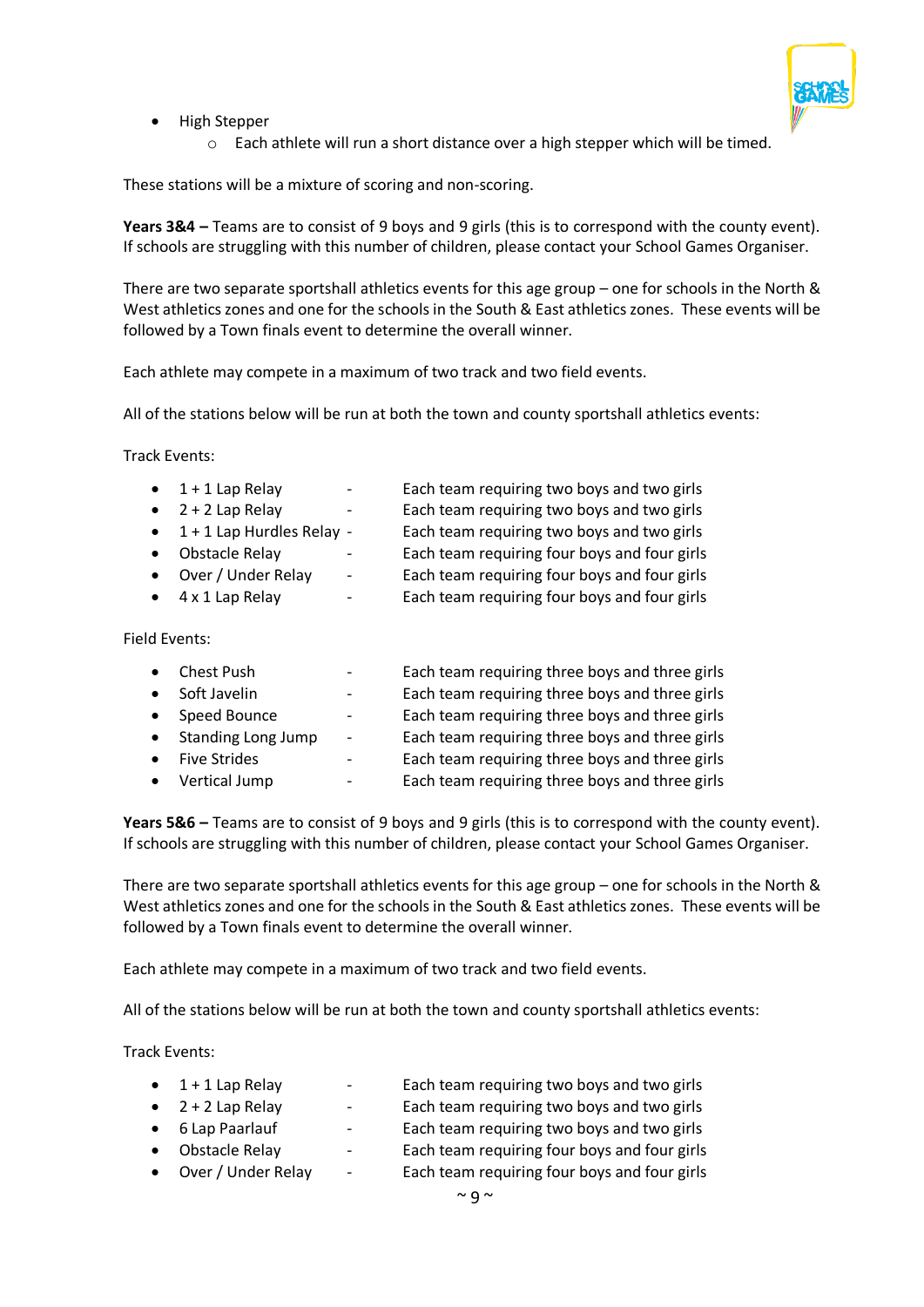

• 4 x 1 Lap Relay - Each team requiring four boys and four girls

Field Events:

|           | Chest Push                  | -                        | Each team requiring three boys and three girls |
|-----------|-----------------------------|--------------------------|------------------------------------------------|
|           | Soft Javelin                | $\overline{\phantom{0}}$ | Each team requiring three boys and three girls |
| $\bullet$ | Speed Bounce                |                          | Each team requiring three boys and three girls |
| $\bullet$ | <b>Standing Long Jump</b>   | $\overline{\phantom{a}}$ | Each team requiring three boys and three girls |
| $\bullet$ | <b>Standing Triple Jump</b> | $\overline{\phantom{a}}$ | Each team requiring three boys and three girls |
|           | Vertical Jump               | $\overline{\phantom{0}}$ | Each team requiring three boys and three girls |

A full detailed description and explanation of the events can be found in the Aviva Sportshall handbook or by visitin[g www.sportshall.org.](http://www.sportshall.org/)

### **SCORING**

Each athlete will be allowed at least two attempts at each field event and track events will be run once. The best throw, jump and track time will be scored as the winner.

Competitions are scored based on points awarded for places in each event. The winning school will be the team with the most points. Schools compete together as one team, not as individuals.

#### **EVENT TYPE & INTENT**

COMPETE (for all age groups)

This event will encompass an environment for those participants that thrive on competition, but in a fair and sporting way.

#### **PROGRESSION**

There is currently no progression for those competing in the year 1&2 competition.

The top two schools from year 3&4 and year 5&6 will be invited to represent Luton at the county sportshall athletics finals. Details of the county finals will be given to the qualifying schools after the local rounds have been completed.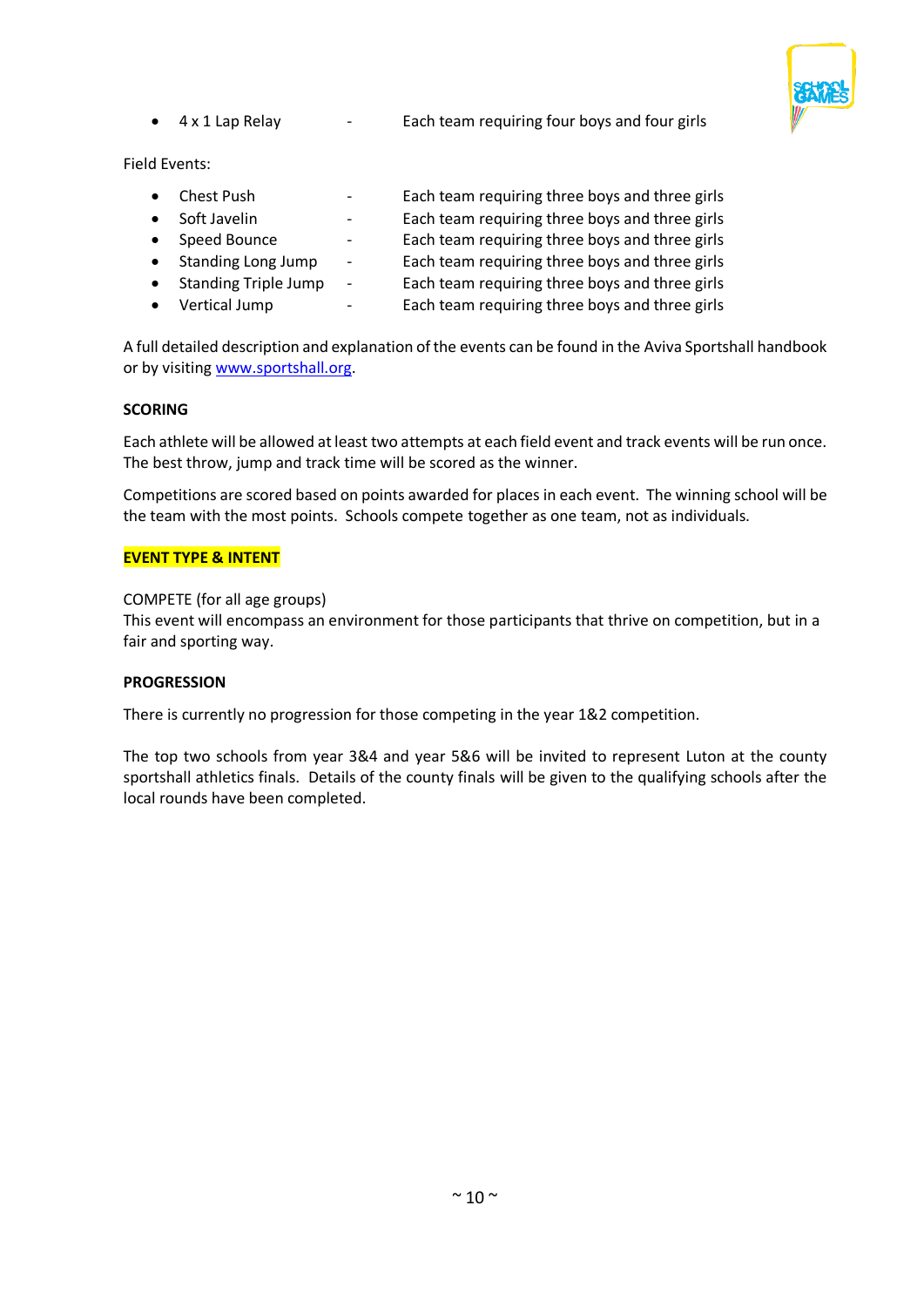

# **ZONE & TOWN ATHLETICS**

Schools within Luton are split in to four zones to compete in athletics – North, South, East & West. If your school is unsure as to which zone they are in or what their school number is, please contact your School Games Organiser.

### **COMPETITION FORMAT**

The events are as follows:

### Track

Year 3 – 60m sprint, 400m distance and 4x60m shuttle relay

Year 4 – 60m sprint, 400m distance and 4x60m shuttle relay

Year 5 - 80m sprint, 600m distance and 5x80m circuit relay (likely to be run as a shuttle relay at each zone event)

Year 6 - 80m sprint, 600m distance and 5x80m circuit relay (likely to be run as a shuttle relay at each zone event)

### Field

Year 3 – Standing Long Jump & Vortex Howler Throw

- Year 4 Standing Long Jump & Rounders Ball Throw
- Year 5 Standing Long Jump & Cricket Ball Throw
- Year 6 Standing Triple Jump & Light Shot (1kg)

Each school may enter two children in each event. Children are required to wear their school number and A & B stickers (which must correspond with their school team sheet) in order to identify them. All numbers and letters must be provided by the school.

All relays are mixed events and must contain both boys and girls. The year 3 and year 4 relays must include two boys and two girls and the year 5 and year 6 relays need five competitors in a ratio of 3:2 - boys to girls or girls to boys.

Each child may enter one track event, one field event and one relay (this applies to all age groups).

A nominated school in each zone organises the event although each attending school will need to provide teachers or responsible adults to assist with the officiating and organisation of the events on the day. Jobs may include track judging, assisting with field events, starting the events or helping get children ready for each event. Events will be unable to take place without this help and it is therefore imperative that each school provides at least two adults to help.

### Tug of War

At the Town Athletics finals, there is also a tug of war event. This is open to any school regardless of what other events they have qualified in.

Teams should consist of 8 competitors  $-4$  boys and 4 girls and must be from years 5 & 6. These children must not be competing in any other event.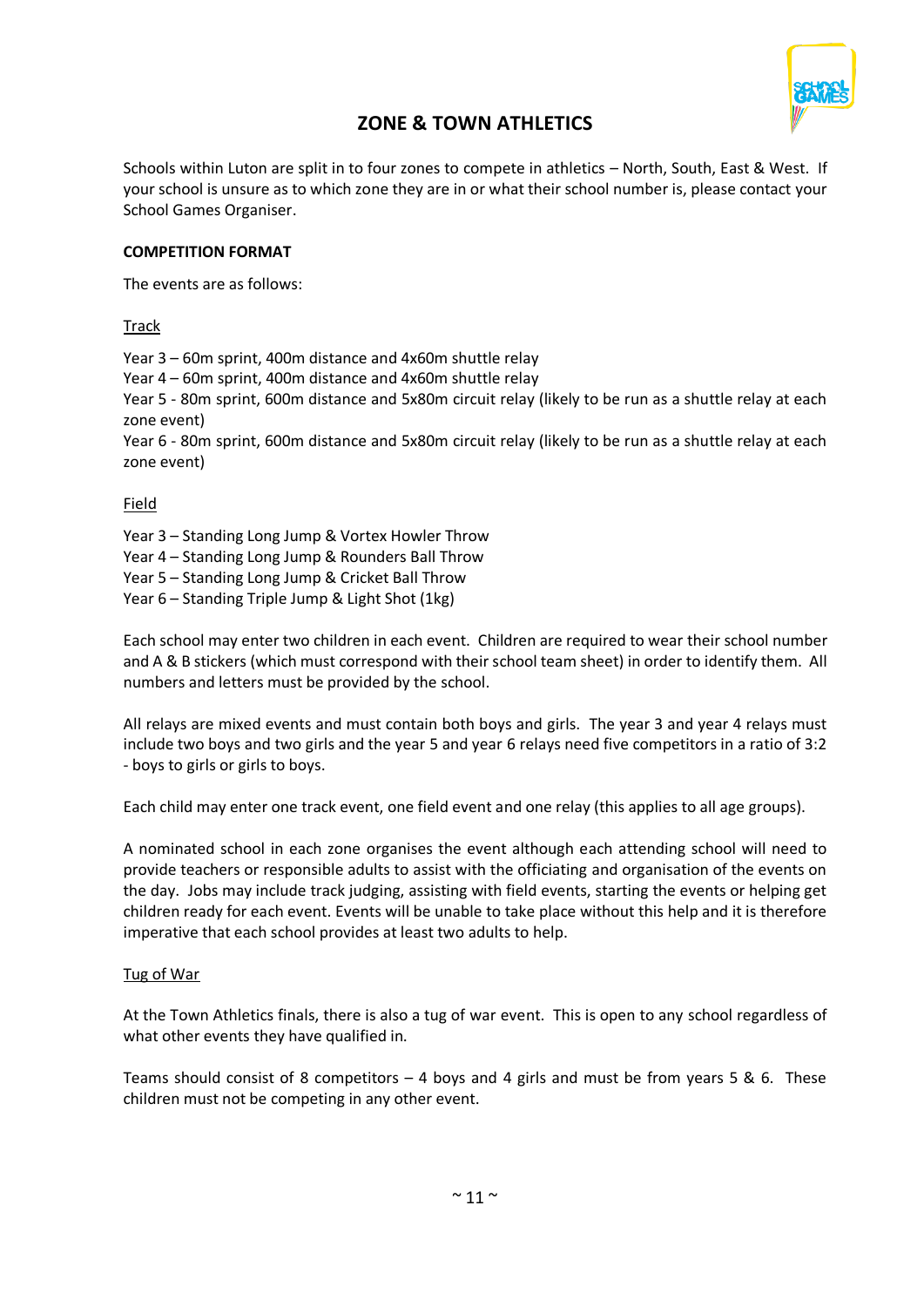

### **SCORING**

The first eight will score for their school in the zone competitions with the top four placings in each event going through to the Town Athletics Finals, except for the relays, where the first 2 teams will qualify, ensuring a straight final at the Finals.

### **EVENT TYPE & INTENT**

### COMPETE (for all age groups)

This event will encompass an environment for those participants that thrive on competition, but in a fair and sporting way.

### **PROGRESSION**

The top four children from each event and top two relay teams at each zone will qualify for the Town Athletics event at Stockwood Park Track.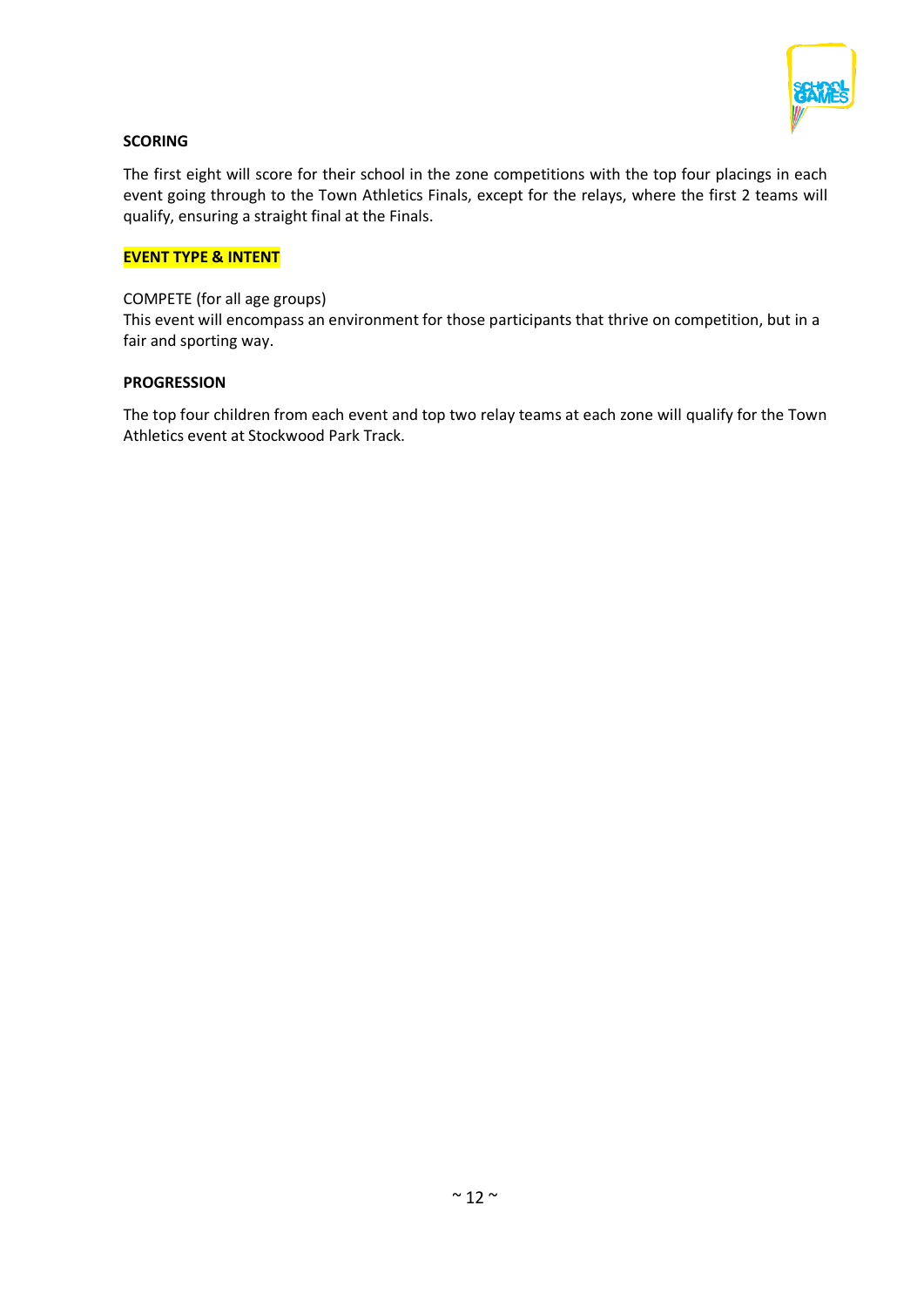

# **BADMINTON**

### **COMPETITION FORMAT**

This tournament will include separate boys and girls competitions. Teams are to consist of 4 boys or 4 girls. Schools may be permitted to enter more than one team, depending on the number of entries.

All games will be singles although players will compete together as a team. Four games will be played per match:

- Player 1 v Player 1
- Player 2 v Player 2
- Player 3 v Player 3
- Player 4 v Player 4

Players should be seeded 1-4 with number 1 being the best player.

Please can all schools bring their own rackets and shuttle cocks to the competition.

### **SCORING**

Each game will be scored to a maximum of 11 points although this will depend on the time available at the venue and the number of entries. Games can be won 11-10; an individual does not need to win by two clear points.

As all games are singles, the court size used is long and narrow, using the inside tram line.

If there is limited time at the venue, games may be timed and players will play until time is up. The length of each game will depend on the number of entries. If players are playing a point when time is up, players must continue to play that point. If it is a draw when the time is up, players must play the next point to determine a winner.

### **EVENT TYPE & INTENT**

### COMPETE

This event will encompass an environment for those participants that thrive on competition, but in a fair and sporting way.

### **PROGRESSION**

There is no progression from the badminton tournament.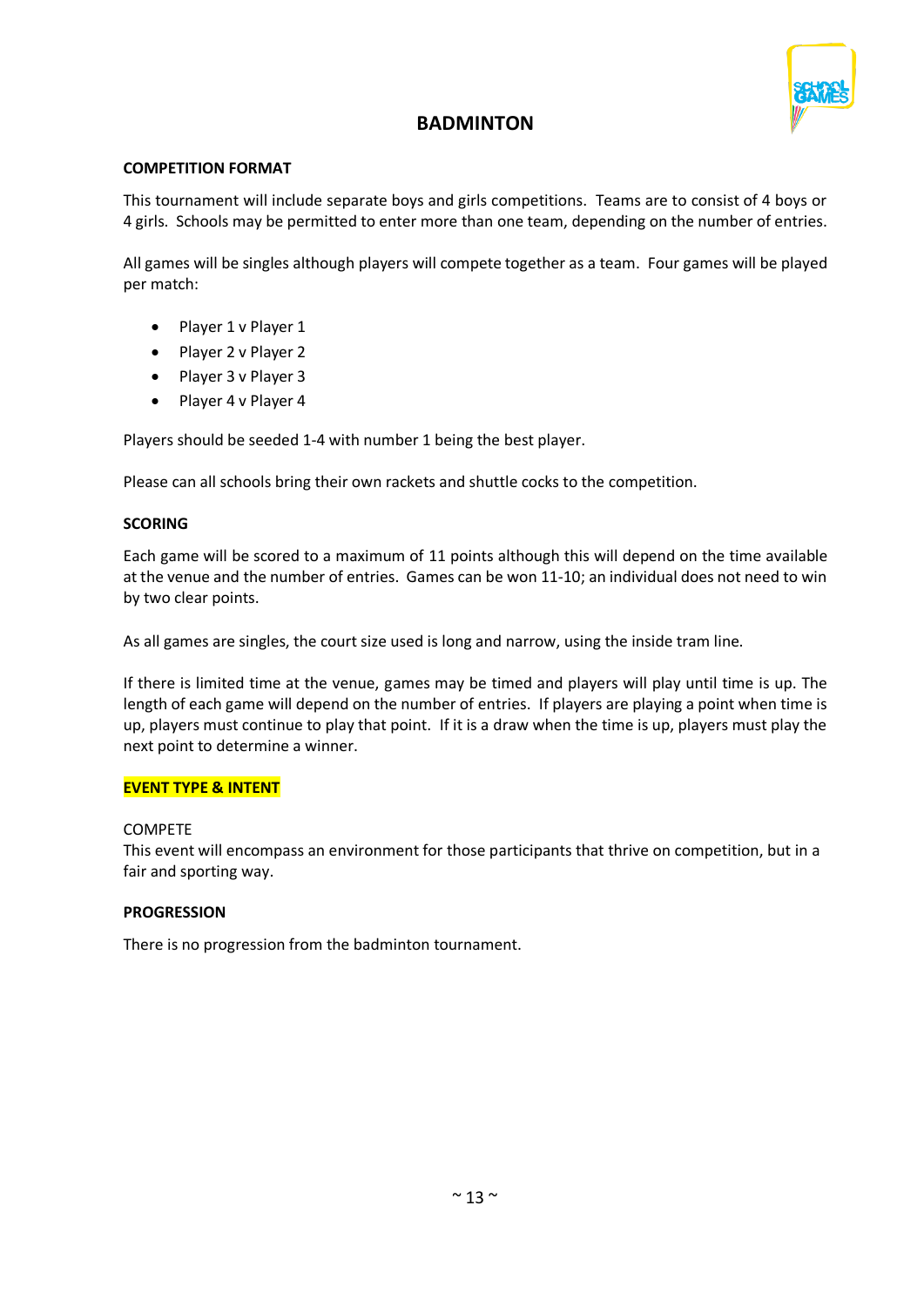

# **BASKETBALL**

### **COMPETITION FORMAT**

Teams will play 3 v 3 although schools are permitted to bring a squad of 5 to the event. The squad is to be a mixture of boys and girls and there must be at least one girl on court at all times so please bear this in mind when picking a squad. Schools may enter more than one team into the competition if space allows.

Games will be played on half a regular court with both teams shooting in to one basket. Every time a team loses possession or following a successful basket, a player from the other team will resume the game by dribbling the ball to a 'change of possession cone' at one end of the court. The other team is not allowed to challenge for the ball during this play.

If a team is trying to score and the ball rebounds, they may continue to attempt to score without returning the ball to the cone. The play starts with a jump ball and players must mark player to player.

Three basic rules are followed:

- One dribble a player may use a dribble to move around the court. Alternate hands may be used, but not two hands together. A dribble ends when the ball comes to rest on one or in both hands.
- The one-two count at the end of a dribble or when catching the ball on the move, the player makes a one-two count stop. One is when the player catches the ball. If he is off the ground when the ball is caught, it is when the first foot touches the ground. Two is when the player pivots. If he is in the air when he catches the ball it is when the second foot lands on the ground. The player may only take one step whilst holding the ball. If they take more than one step they have travelled.
- Avoid Contact if the referee decides that the contact should be penalised he should blow his whistle, indicate a foul and give a throw-in to the other team from the nearest point out of bounds. A free shot is awarded if a player is fouled in the act of shooting. The shot is taken from the point where the infringement took place. The offending player must stand still, with his arms down, alongside the player who is shooting. Players must also not snatch the ball from other player's hands.

Shot clocks will not be used.

### **SCORING**

The objective of the game is for a team to score more points than the opposition. One point is awarded for a successful basket. Penalty shots gain 1 point per shot.

### **EVENT TYPE & INTENT**

#### DEVELOP

This event encompasses friendly competition but does not focus on winning. Children will participate in matches with the emphasis on learning and creating a positive and enjoyable experience.

### **PROGRESSION**

There is no progression from the basketball competition.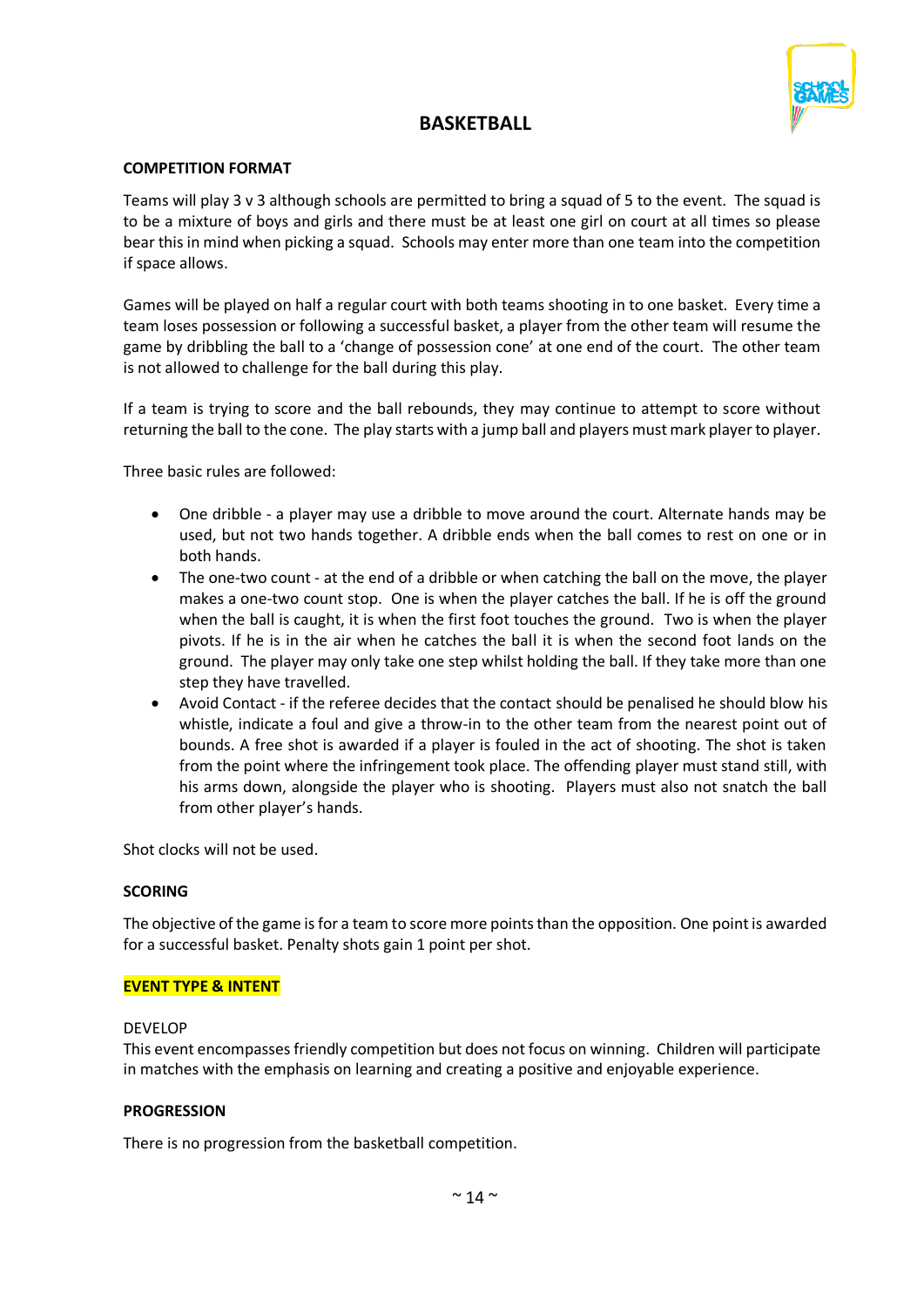

# **CHANGE 4 LIFE**

### **COMPETITION FORMAT**

The Change 4 Life festival is non-competitive and children will rotate around skills stations based on the Change 4 Life 10 minute shake up cards. In previous years, stations have included:

- 1. Gazelle's Try Everything
- 2. Hands Free Dory
- 3. Mike's Mega Frisbee
- 4. Jackson Storm's Speedway
- 5. Helping Heihei
- 6. Hiro Says
- 7. Judy Hopps Training Test
- 8. Woody & Jessie's Balloon Rodeo
- 9. Dusty's Shadow Tag
- 10. Total Wellbeing Luton

Cards for these activities can be found at https://www.nhs.uk/10-minute-shake-up/shake-ups.

Teams can consist of children from any age group and need to consist of 10 children – 5 boys and 5 girls. Schools may be permitted to enter more than one team although this will depend on the number of entries received.

The festival is targeted at those children who may not have had the chance to represent the school before and will enjoy undertaking some sporting activities in a fun atmosphere.

The festivals will focus on the principles of agility, balance and coordination and include fun team games using these principles.

### **SCORING**

All activities at the festival will be non-scoring. Games and activities will be fun and friendly and although some activities may be scored, results will not be recorded.

### **EVENT TYPE & INTENT**

#### PLAY/LEARN

These events are non-competitive, with the focus on participation and fun. Children who lack confidence, are less active or who have not taken part in a School Games event before may benefit from attending these events.

### **PROGRESSION**

There is no progression for those participating in the Change 4 Life Festival.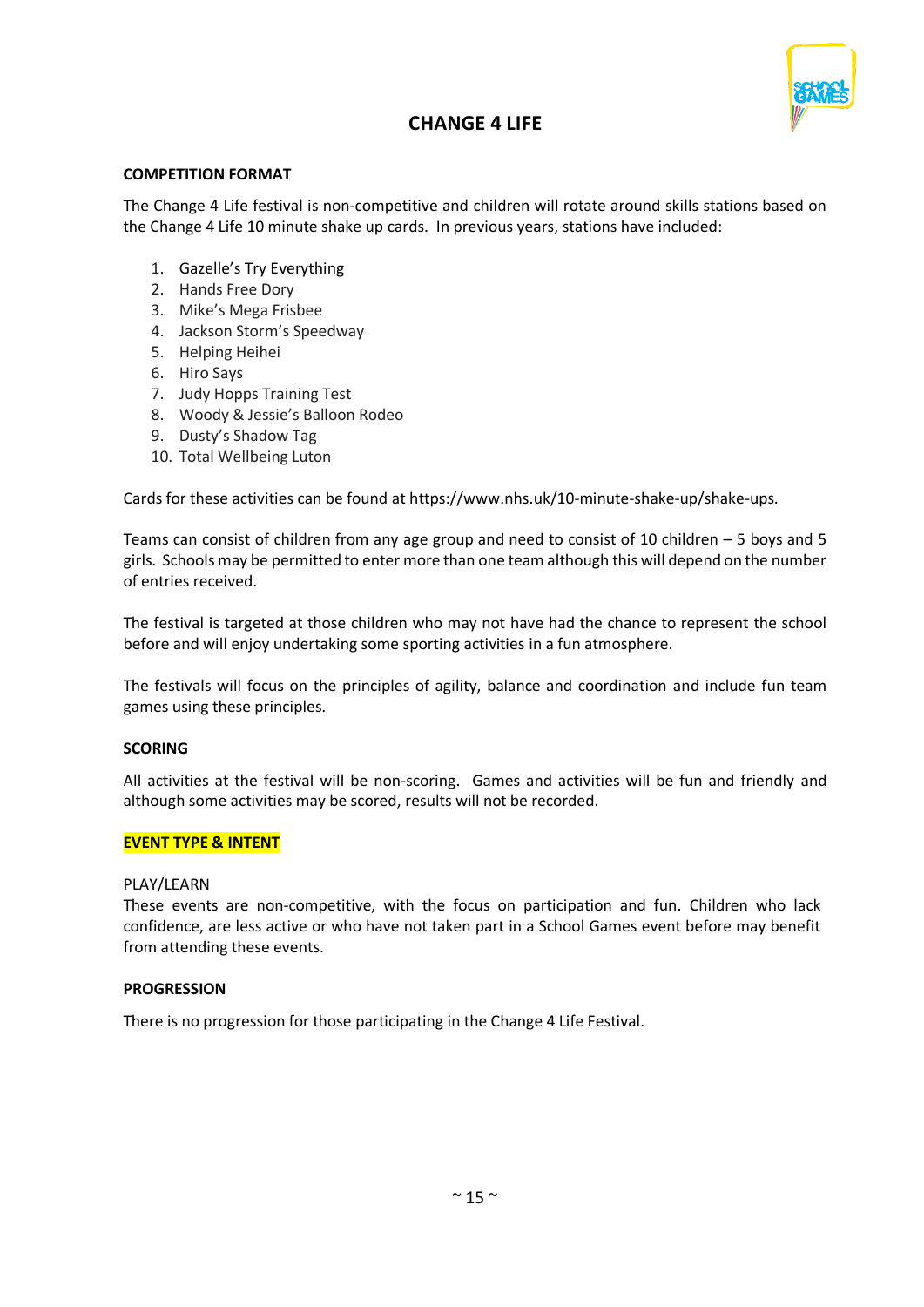

# **CRICKET**

### **COMPETITION FORMAT**

There will be four competitions this year - Years 3&4 (Mixed), Years 5&6 (Boys & Girls - separately) and a mixed indoor league for years 5&6.

**Kwik Cricket (3&4)** - Teams will consist of 6 players who will all be actively involved in the game although squads of 10 can be brought to competitions. The 6 players must be 3 boys and 3 girls as set by the ECB. Schools may enter more than one team into the competition if space allows.

Each player will bat one at a time and will face 6 balls from the same bowler.

Batting:

- Teams will start the competition with 100 runs which they can add to with runs or have runs deducted if players are out.
- 2 runs will be deducted every time a player is out (bowled, caught or hit wicket).
- Players do not swap; they face all 6 bowls before they change over.
- A player will score a run by hitting the ball and sliding their bat between two cones set up 5 metres away from the stumps. To score two runs, a player must run to the other set of cones sliding their bat between them.
- Players can run as many times as they wish after each shot.
- A player can run whether they hit the ball or not.
- Once a player has faced 6 bowls they swap with another player in their team and join the back of the queue.
- After the  $6<sup>th</sup>$  ball the fielding team needs to get the ball back to the bowler who lifts the ball above their head. Once the bowler has done this no more runs can be scored.
- If a player is half way through a run when the bowler lifts the ball that run will not be counted, only completed runs will score on the last ball.
- The number of balls bowled may vary depending on local rules and also time allocated for the competition. Some events may limit bowls to a maximum of 4 per bowler.

Fielding / Bowling:

- Each player on the fielding team must bowl one over consisting of 6 balls.
- Players must bowl to players of the same gender.
- A marker cone about 10 metres away from the stumps will be the bowlers area. Underarm bowls only and these can be as fast or as slow as the bowler wishes.
- Wicket keepers must be at least 2 metres behind the stumps.
- All fielders must return the ball to the bowler as soon as they can; the bowler is the only player allowed to stump the batter out.
- Fielders can catch out batters.
- The bowlers can bowl their next ball as soon as they have the ball in their hand they do not have to wait for the batter to return from their runs.
- A no-ball and 2 runs will be awarded to the batting team if the bowlers bowl bounces more than twice or if a ball goes above the batsman's waist height.
- A batter cannot be dismissed from a no ball.
- A no-ball will be an award of two runs to the batting team plus any additional runs but no extra balls will be bowled at the end of the over except in the last over of the innings.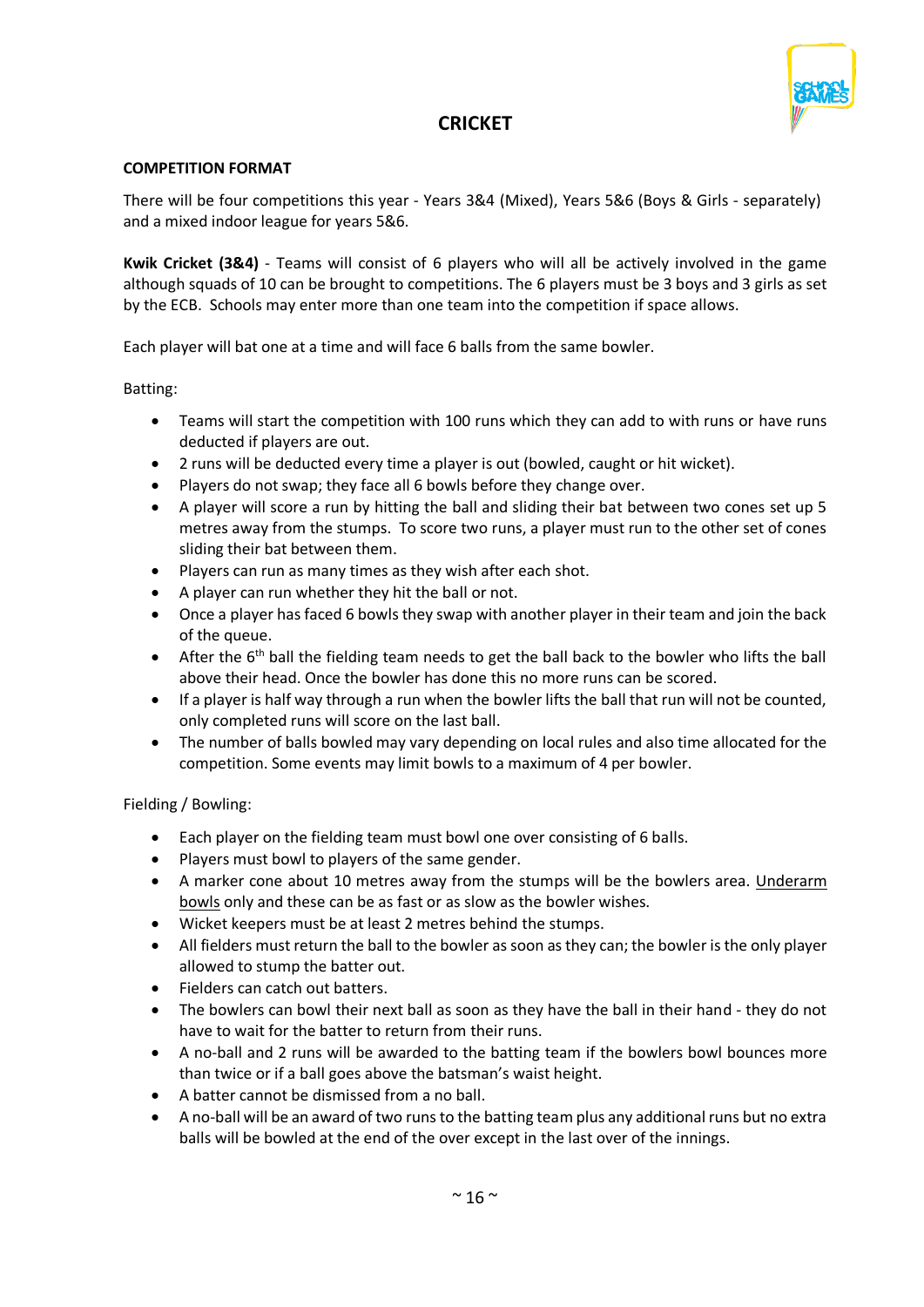

- A ball passing outside of the batting crease shall and not struck by the batter shall be called wide.
- The wide shall count as two runs plus any additional runs but no extra balls will be bowled at the end of the over except in the last over of the innings.
- Boundaries will not be used at the year 3&4 competition.

**Kwik Cricket (5&6) - Outdoor** - Teams will consist of 8 players who will all be actively involved in the game although squads of 10 can be brought to competitions. There is both a boys and a girls competition for years 5&6.

The two teams toss a coin to decide which team has the choice of either batting or fielding first. Each game shall consist of one innings per team, each innings to be 8 overs long.

Batting:

- Each player is to be paired up and each pair will face 2 overs consisting of 6 bowls an over. A new pair come into bat after the second, fourth and sixth overs.
- Each team start with 200 runs.
- Each time a batter is out the team will be deducted 5 runs off of their score and the other player of the pair faces the next ball.
- Players can be bowled, caught, run out, stumped and hit wicket to be out. There is no LBW rule unless the umpire feels the player deliberately blocks the ball with a leg or foot.
- Runs can be scored the normal way including byes.
- 2 runs will be awarded to the batting team for each wide ball and no-ball bowled, but no extra ball will be allocated, except in the final over of each innings when, in addition to the 2 runs, an extra ball will be bowled.
- At the end of the first 2 overs, the first pair of batters retires and is replaced by the second pair until all 4 pairs have batted for 2 overs each.
- The second team then bats for its 8 overs.

Fielding / Bowling:

- Each player on the fielding side must bowl 1 over.
- All bowling will take place from one end only.
- Bowling should be over arm where possible overarm bowling should be encouraged but underarm bowling is acceptable (please note underarm bowling is not acceptable at the county finals).
- Wicket keepers must rotate and fielders are not allowed within 5 metres of the batters apart from the wicket keeper.
- At the local competitions, boundaries will be used.

**Kwik Cricket (5&6) - Indoor** – Teams will consist of 8 players who will all be actively involved in the game although squads of 10 can be brought to competitions. The 8 players must be 4 boys and 4 girls. Schools may enter more than one team into the competition if space allows.

The rules for the indoor cricket league are the same as the outdoor competitions with a few additions as below:

A ball struck against the back wall (behind the bowler) shall count as a boundary  $-4$  if the ball strikes the floor first – 6 if directly onto back wall.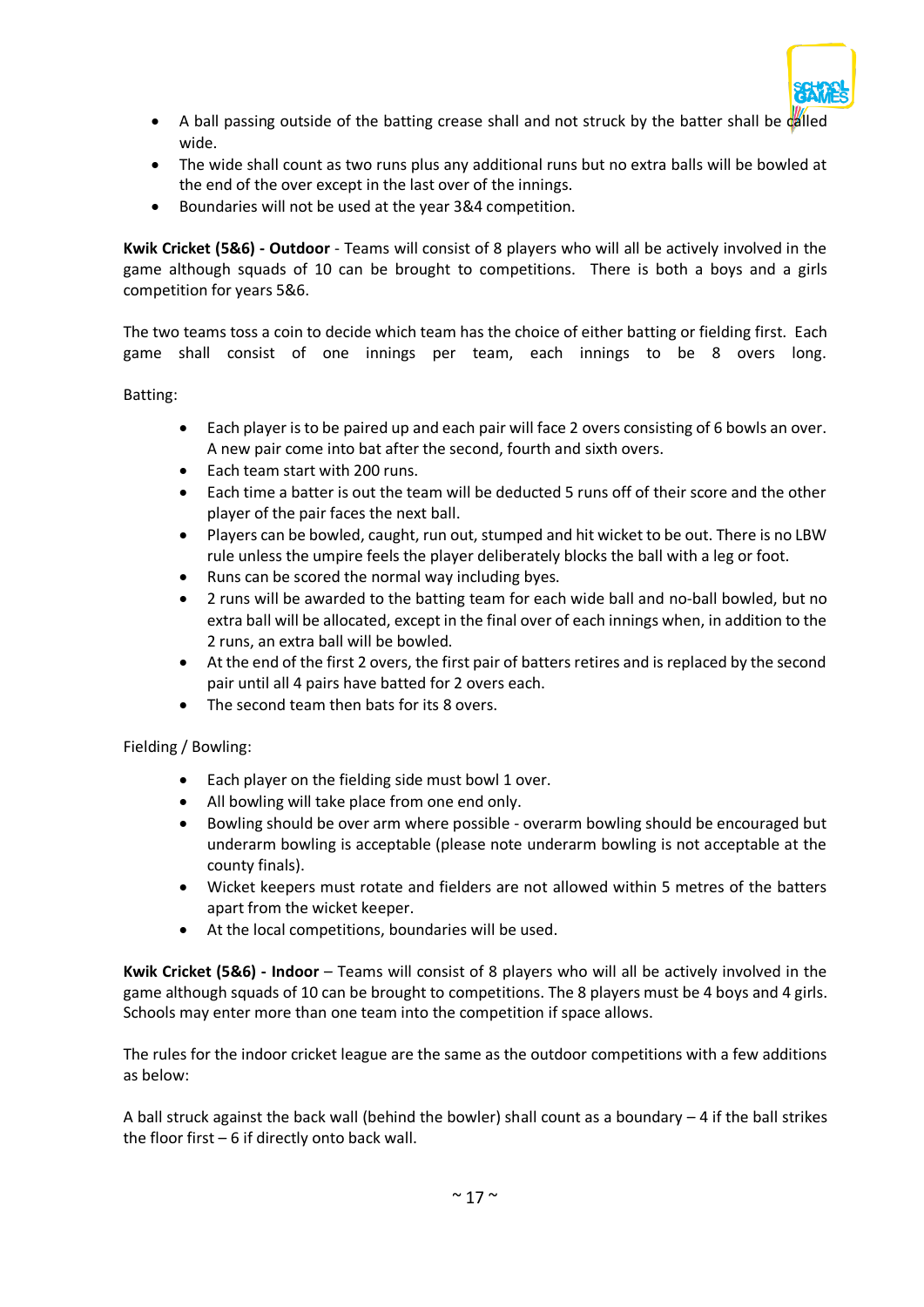

The ball shall count as two if it hits the wall in front of square (with the striking batsman) and one if it strikes a wall behind square. The points scored correlates to the first surface hit e.g. if a batter strikes the wall in front of square and then the back wall; it will only be counted as 2 runs not 4.

Each completed run shall count as 2. Therefore a player striking a ball against the wall in front of square (2) and completing a run (2) shall score 4 runs. Byes and leg byes shall count as above also.

If a ball hits the wall and is then caught by a member of the opposite team, the batter is out. This however is not the case if the batter has hit the back wall and scored a 6. Also for games that take place at Inspire, if a ball hits the netting and is caught (rather than a wall) a team will lose 3 runs not 5 as in all other situations. Furthermore if a ball is hit and is caught in the netting or goes on to the other pitch, 2 runs will be awarded on all occasions, no extra runs whilst the ball is retrieved.



### Glossary

- 1. An Over
	- 1.1 An over consists of 6 balls.
- 2. LBW
	- 2.1 In the very simple terms, a batter can be given out if the umpire feels that a ball, which hits the batter's leg, would have hit the stumps. This law will not be used unless a batter deliberately blocks or kicks the ball away with the leg or foot.
- 3. Byes
	- 3.1 If a batter misses the ball, or if it hits their body, they may still run and score byes.
- 4. Wide ball
	- 4.1 A ball that is too far from the batter to strike will be called a wide. A ball will not be called a wide, no matter how wayward it may be, if the batter manages to hit it.
- 5. If a ball results in more than 2 wides, they will be added to the batting team's score and the two runs for the wide will be ignored. For example, a bowler delivers a ball so wide it is missed by the wicketkeeper and crosses the boundary for 4. 4 runs are given to the batting side, not 6.
- 6. No ball
	- 6.1 If a ball bounces more than twice before reaching the batsman, of if it reaches the batsman above shoulder height without bouncing, it will be called a no ball.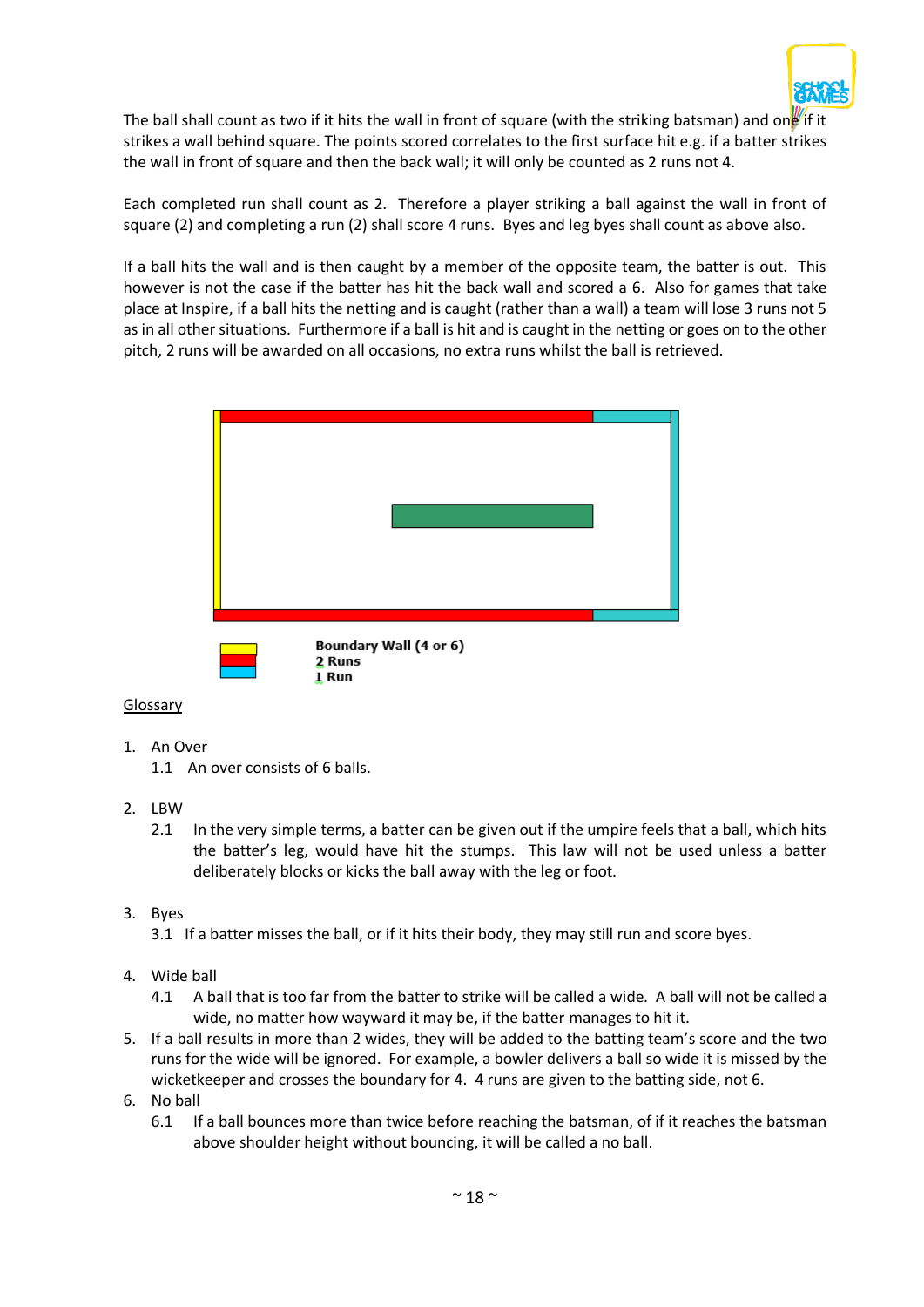

6.2 A batsman may hit a no ball and if the shot results in 3 of more runs being scored, that score will count and the 2 runs for the no ball will be ignored. If 1 or 2 runs are scored the batsman will be credited for the 2 runs for the no ball.

New pitch lengths for 2019 – Year 3&4 – 15 yards and Year 5&6 – 17 yards.

### **SCORING**

In each version of the game, the team with the most runs following the completion of both innings is the winner. In the event of a tie, the team taking the most wickets will be the winner. Teams will be split in to pools with the top teams progressing on to the knock out stages of the competition.

### **EVENT TYPE & INTENT**

### COMPETE (for all age groups)

This event will encompass an environment for those participants that thrive on competition, but in a fair and sporting way.

#### **PROGRESSION**

The top two schools from all outdoor competitions will be invited to represent Luton at the county cricket finals. Details of the county finals will be given to the qualifying schools after the local rounds have been completed.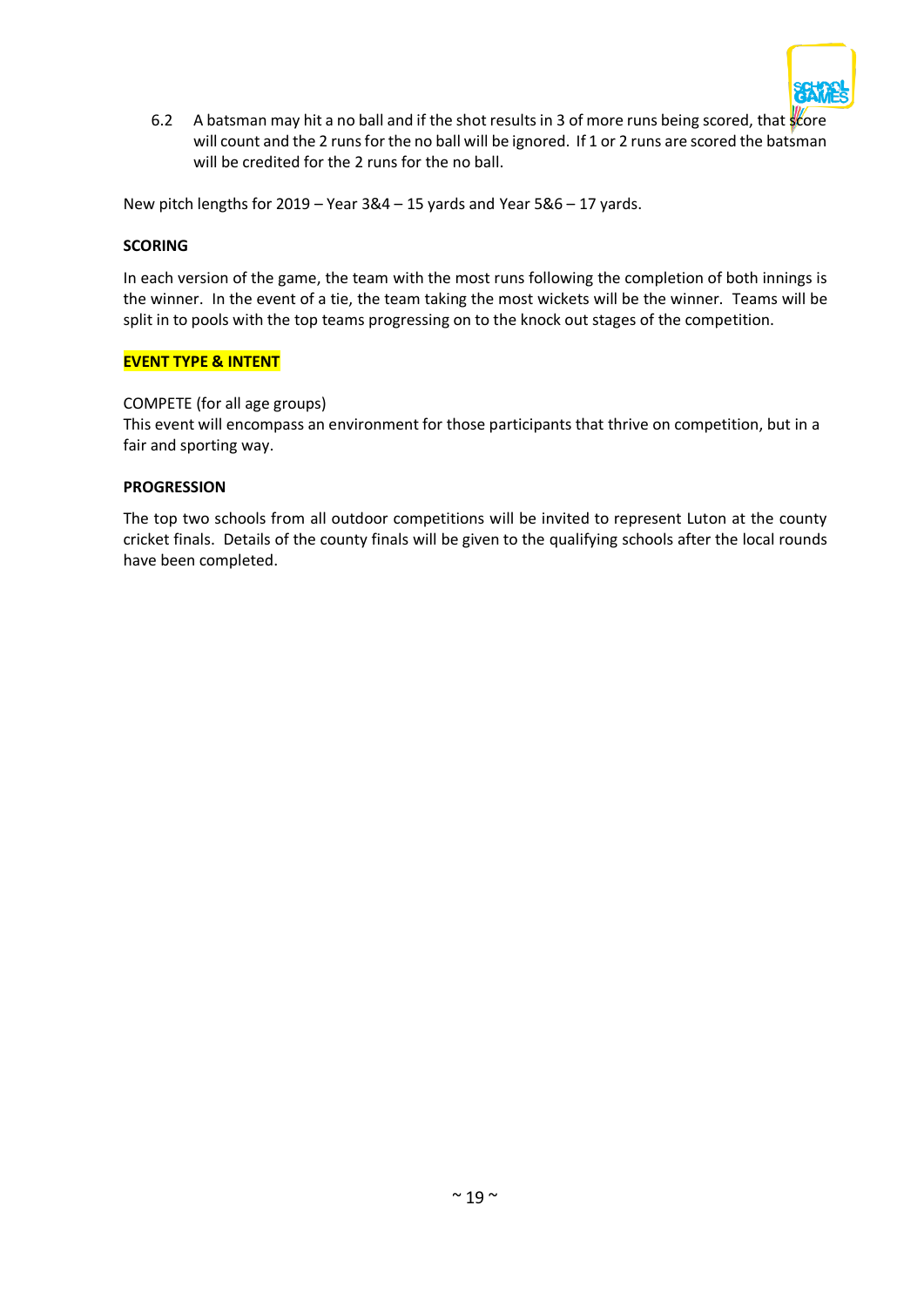

# **CROSS COUNTRY**

There are three different cross country competitions offered to primary school children. Year 6 children have the opportunity to compete with their secondary school peers whilst both years 5&6 are able to take part in either the cross country relays event at Stockwood Park or the cross country event at Lewsey Park.

### **COMPETITION FORMAT**

**Cross Country (Lewsey Park)** - There is no limit on the number of participants and schools are allowed to enter as many children as they see fit although please only enter children who are able to complete the course. Children will navigate a course around Lewsey Park of approximately 1500m. There are four different races – years 5 girls, year 5 boys, year 6 girls and year 6 boys.

**Cross Country (combined with Secondary Schools)** – Schools can enter up to 10 athletes with the first six home to count in each age group. This event is only recommended for the strongest runners.

**Cross Country (Relays) -** Teams are made up of 4 boys, 4 girls or can be mixed teams. Schools can enter any number of teams who will navigate a course around Stockwood Park.All teams will complete 4 x 1200m.

### **CLOTHING**

All competitions will be held outdoors on grass, so pupils will need to bring clothes appropriate to the weather. Warm and waterproof clothing is recommended. Children are permitted to wear spikes and should wear these if available.

### **SCORING**

**Cross Country (Lewsey Park)** - The first four children home in each event score for their school team. In the event of a tie between any number of teams, the position of the fourth scorer will be deciding factor.

**Cross Country (combined with Secondary Schools)** – The first six athletes from each school score for their team.

**Cross Country (Relays) –** Awards are given to the first three teams home in each race and also to the fastest boy and girl in each age group.

### **EVENT TYPE & INTENT**

COMPETE (for all age groups)

This event will encompass an environment for those participants that thrive on competition, but in a fair and sporting way.

### **PROGRESSION**

There is no progression from the cross country relays event. The top placed children from the Lewsey Park event will be invited to compete at the secondary schools events and from this, can be chosen to represent Luton at the county cross country championships.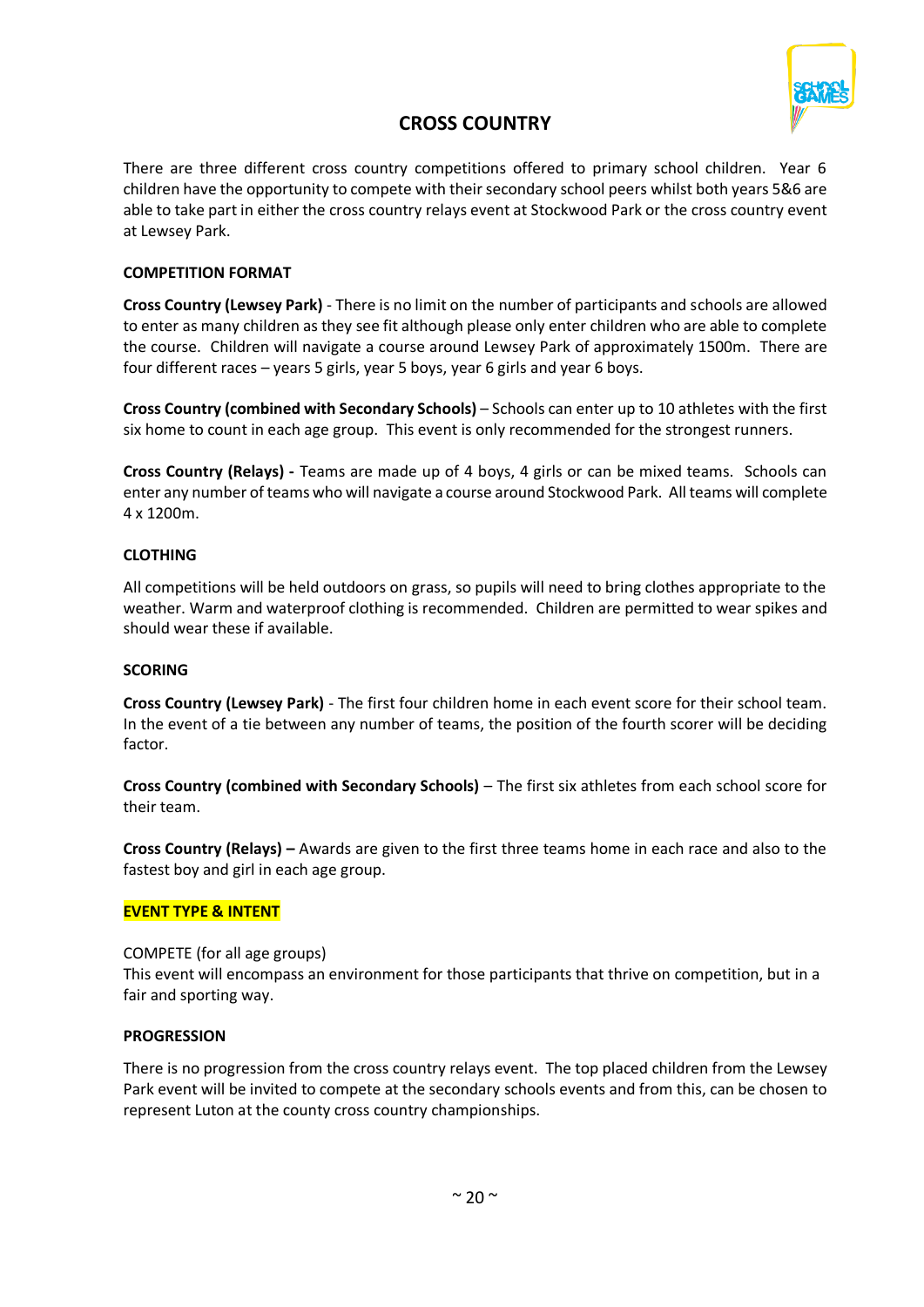

# **DANCE**

### **COMPETITION FORMAT**

There are three age group competitions - Years 1&2, Years 3&4 and Years 5&6.

All teams from all year groups will be required to perform a pre-planned dance routine. Please note, staff are permitted to prompt teams during the routine.

The theme for the competition is the Olympic motto of 'Faster, Higher, Stronger' and teams can perform to any music that fits in with this theme. Music must be suitable for the age group and may encompass a variety of styles. All choreography must be original. Profanities & referrals of a sexual, violent or racial nature are not allowed.

The routine should last between 2 to 3 minutes. All schools must bring their own music and appropriate adaptors for their phone/ipod or provide their own music system.

Teams should consist of a maximum of 12 performers and teams can be boys, girls or mixed teams.

### **SCORING**

All team performance will be marked out of 60 Points (up to 10 in each category) will be awarded in the following areas:

- Choreography
- Timing & Synchronisation
- Transition/Flow of Routine
- Musicality
- Execution/Energy/Effort
- Entertainment Value & Link to theme

### **CLOTHING**

Schools do not have to wear specific uniform although teams are encouraged to wear outfits or dress the same, whether this is in PE kit or similar sporting attire. Props can also be used to enhance the dances.

The competition will be held indoors although it is also recommended that children bring warm clothing to put on when not competing.

### **EVENT TYPE & INTENT**

### COMPETE (for all age groups)

This event will encompass an environment for those participants that thrive on competition, but in a fair and sporting way.

### **PROGRESSION**

There is no progression from this competition although teams can also enter the open county event where teams from schools across the county will compete.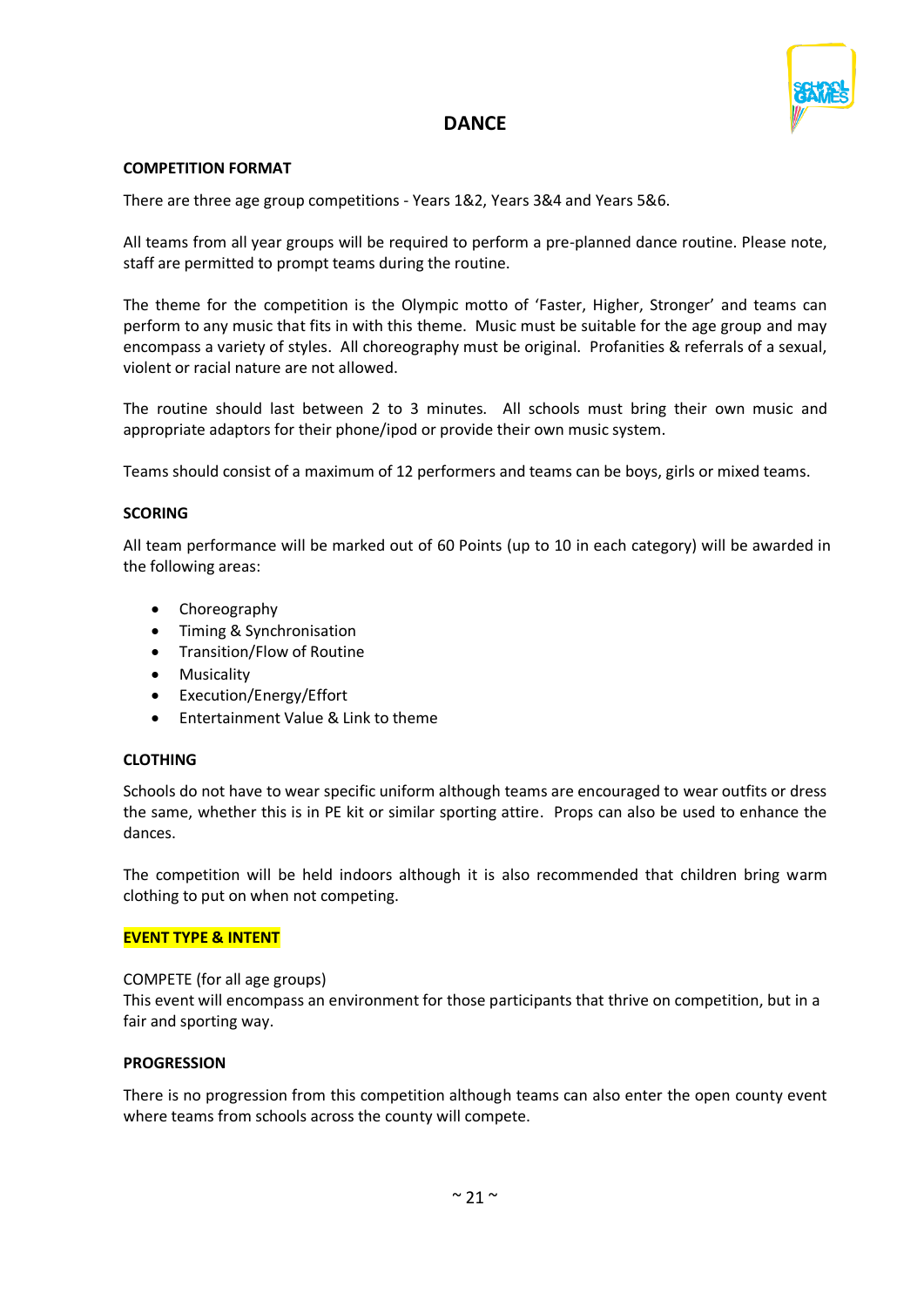

# **DODGEBALL**

### **COMPETITION FORMAT**

Teams are to consist of six players and must be mixed with at least three girls on court at all times. Schools are permitted to bring a squad of up to 8 children. Matches will vary in length depending on the number of entries, but generally consist of  $3 \times 2$  minute games (at the county finals this may increase to 6 x 2 minute games).

- The game starts with a signal from the referee.
- There are three dodge balls in the central "Dead Zone" and members of each team have to race from opposing sides to pick the balls up first. Only the centre ball is competed for at the start of the game, the ball on the left is uncontested. Players may put anything above their waist into the Dead Ball Zone to gain possession of the balls.
- The balls are then passed to the back of the court before throwing commences.
- A player is out if:
	- $\circ$  They get hit by the ball (without it bouncing) on the body (inc. clothes), but not the head.
	- o An opposing player catches a thrown ball
	- o They step into the "Dead Zone"
	- $\circ$  If they touch a boundary line or anything beyond it (children must not go out of the court area to avoid being hit or to collect balls)
	- o A player tries to block a thrown ball with a ball in possession but that ball is knocked out of their hands
	- o If the referee says so (no form of arguing is allowed)
- Players can use a ball in possession to block a thrown ball.
- A player can return to the game if a team mate catches an opponent's throw. Players return in the order they were knocked out.
- If a player is out and gets brought back on, they have to enter from the back of the court, if not they are still out.
- Players are unable to save a teammate via a rebound catch. Multiple play is now part of the sport.
- The following are examples of multiple play:
	- $\circ$  A player will be called out if they are hit by a ball that has deflected off a teammate whilst it is still live.
	- o A catch is valid if it has deflected off a teammate whilst it is still live in this circumstance the hit player plus the thrower will be called out – if the hit players is the first one out, then they will immediately return to the court.
- Substitutions are allowed between games only.

### **SCORING**

The only scoring is to count the number of players left at the end of each game. The team with the highest number of players at the end of the game is the winner of that game. The team that wins the most games wins the match.

### **EVENT TYPE & INTENT**

COMPETE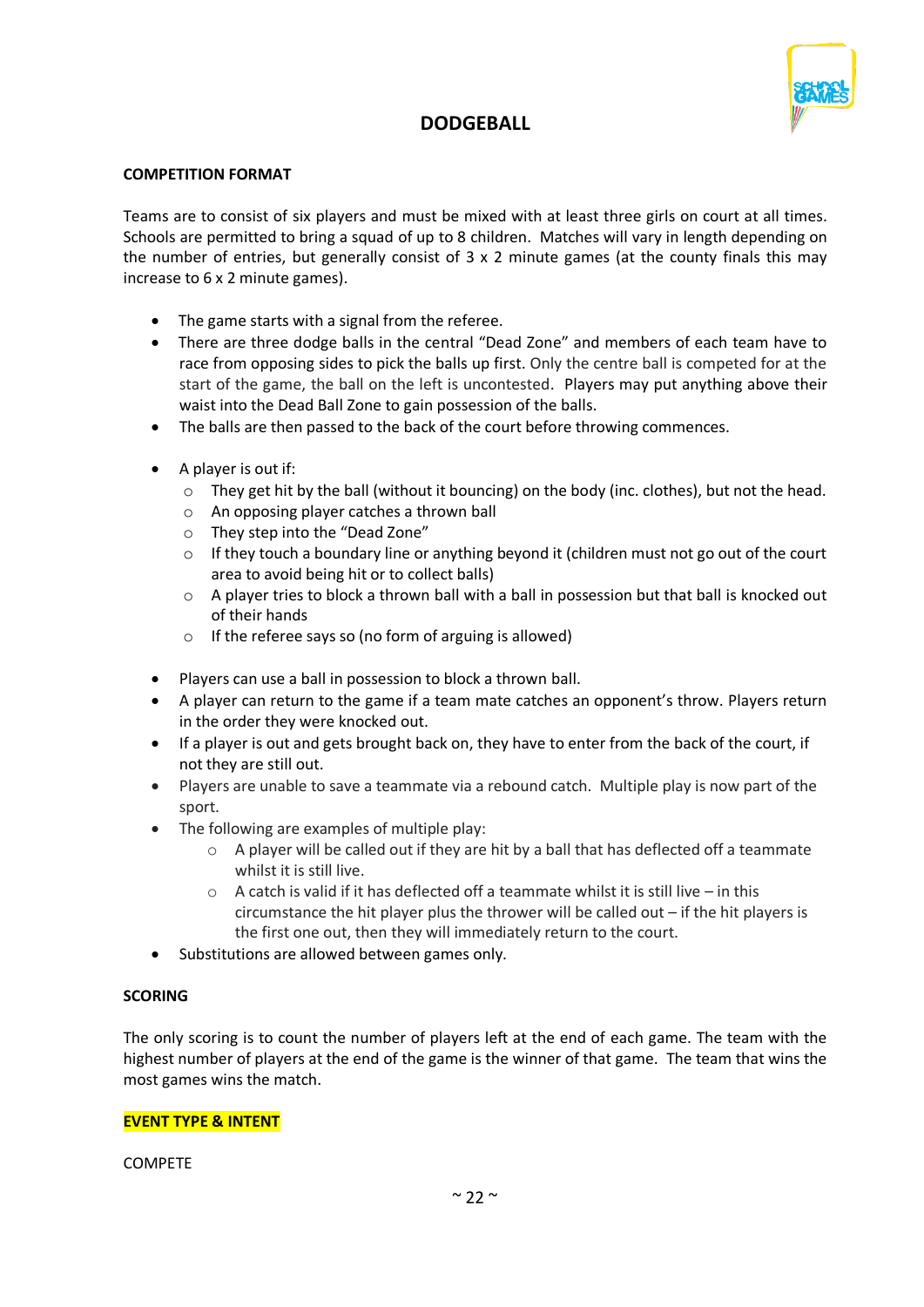

This event will encompass an environment for those participants that thrive on competition, but  $\|n\|$ fair and sporting way.

### **PROGRESSION**

There is no progression from the dodgeball competition.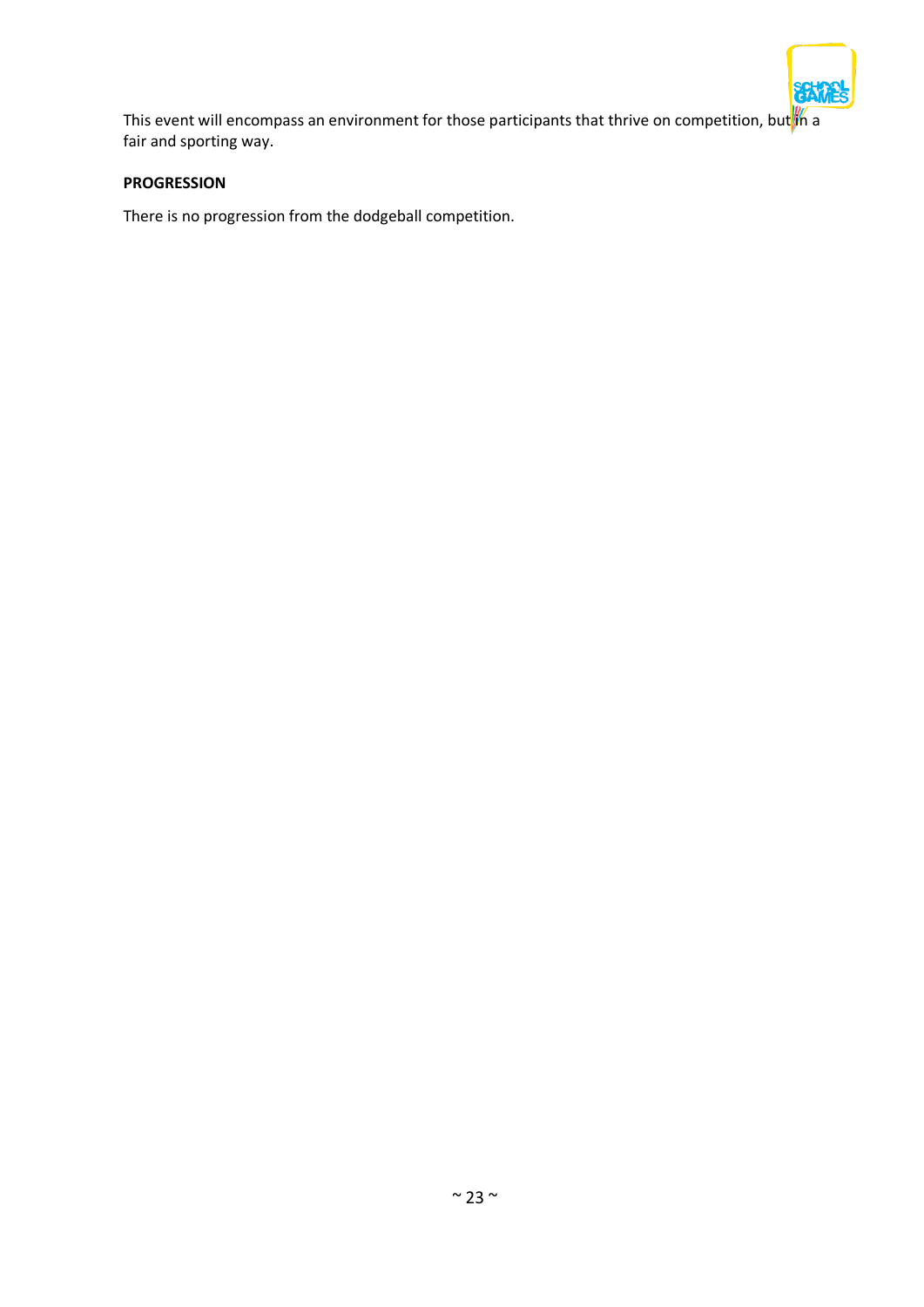

# **FOOTBALL**

**Girls** – Football at years 3-6 for girls is a small sided game giving all players the opportunity to develop their football skills. There will be three different competitions for years 3-6. Year 3&4 will play a one off tournament with Year 5&6 offered a league and a tournament.

**Boys –** Boys are offered four different competitions for years 3-6. Year 3&4 have a one off tournament, Year 5 play a tournament with Year 6 offered a league and a tournament. For the Year 6 league fixtures and format, please refer to the football information.

**Mixed** – Year 1&2 are offered a tournament which will involve game situations.

**SEN** – There will be a year 3&4 and year 5&6 SEN tournaments offered involving game situations.

### **COMPETITION FORMAT**

Girls – Teams must consist of 6 players on the pitch at one time including a goal keeper.

- At the start of the game one team kicks off from the centre circle to begin the game. After half time the other team then kicks off to start the second half. Kick-off is also taken from the centre after a goal has been scored.
- Goal keepers have an area where they are able to handle the ball although any handling of a ball outside of their area will result in a free kick to the opposition.
- Players are not restricted to where they can go on the pitch.
- Pass back rules apply and if a keeper picks up a pass from their own player a free kick will be awarded from where they picked up the ball or on the edge of the area if inside the area.
- After holding the ball, the goalkeeper must return the ball into play with an underarm action. At county finals, it may be permitted for a goalkeeper to kick the ball out of their hands; goal kicks are from the edge of the keeper's area.
- The football is allowed to travel above head height.
- Throw-ins from the touch line are to be over head throws.
- There are no off sides against attacking players.
- Corners will apply if a defending team kicks the ball over the goal line.
- Free kicks will be awarded for fouls, hand balls, obstructions and sliding tackles.
- Free kicks are all direct and should be at least five yards away.
- Substitutions can be made by a team at any stage of the game with the permission from the referee.

**Boys (Year 6 league)** – Please refer to the FA Schools Guide: Their Game and the football handbook for further information - https://www.isfa.org.uk/images/PDFs/FASchoolsGuide.pdf. For the league fixtures, normal football rules apply with the exception of offside.

Year 6 children are permitted to play 9v9 but the recommendation is they play 7v7 in primary schools (as year 5 children cannot play 9v9).

A squad may consist of 10 players maximum with rolling substitutions allowed with the referee's permission.

The duration of the game shall be four periods of 10 minutes. All schools must have adequate first aid provision at the side of the pitch.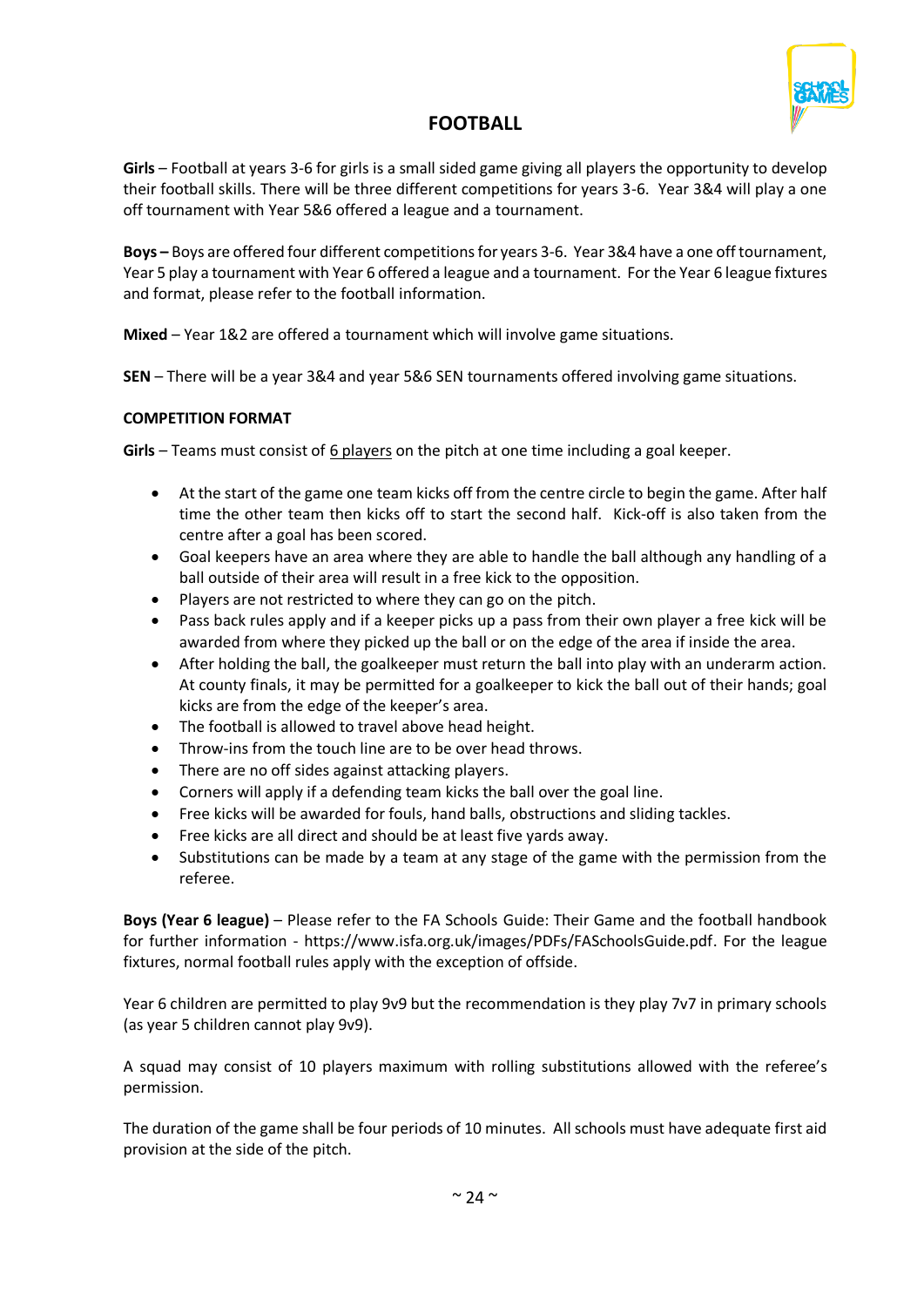

Schools will also need to follow the guidelines regarding pitch dimensions and goal sizes – please  $\ell$ efer to the FA Schools Guide for this information.

**Boys (Year 3&4, Year 5 & Year 6 tournament)** – Teams must consist of 5 players on the pitch at one time including a goal keeper (apart from year 6 who will play 6 aside to correspond with the Kids Cup competition).

Teachers/staff are to referee all football tournaments meaning schools need to send staff who are aware of the rules and are confident to officiate matches.

- The game is started / re-started with a drop ball. The ball must bounce first.
- There are no goal kicks, corners or throw-ins. If the ball does go out of play, possession will go to the opposing team's goalkeeper.
- There is no offside.
- A goal can be scored from any part of the pitch outside the 'D'. Teams cannot shoot direct from the centre.
- At free kicks all opponents must be at least 1m away. If the 'D' is closer, then the free kick must be taken further back.
- The ball is not allowed to travel above head height.
	- o Penalty for infringement: indirect free kick.
- Only the goal keeper may enter the 'D'.
	- $\circ$  Penalty for infringement: by defender if intentional then a penalty must be given, by attacker – direct free kick at the point of entry. The first two times a player enters the area, a warning would be given with sanctions imposed on the third time (this is per team not per player).
- After holding the ball, the goalkeeper must return the ball into play with an underarm action.
	- $\circ$  It has been agreed that a player could return the ball with any throw (does not have to be underarm) but that he would not be able to kick the ball out of his hands.
- A goalkeeper must not pick the ball up if intentionally passed back by a player from his team.
	- $\circ$  Penalty for infringement: indirect free kick at the nearest point outside the 'D' where the offence occurred.
- If the goalkeeper plays the ball outside his area he may not re-enter his area and pick the ball up.
	- $\circ$  Penalty for infringement: direct free kick at the nearest point outside the 'D' where the offence occurred.
- Substitutions can be made by a team at any stage of the game with the permission from the referee.

**Mixed (Year 1&2)** - the rules and format for the year 1&2 tournament are as follows:

- Teams must consist of 4 players on the pitch at one time and a goal keeper (5 aside) although schools are permitted to bring a team of 8.
- Teams can be boys, girls or mixed.
- The game is started from kick-off and after each goal has been scored.
- There are no goal kicks, corners or throw-ins.
- There is no offside.
- Players are not restricted to where they can go on the pitch.
- A goal can be scored from any part of the pitch. Teams cannot shoot direct from kick-off.
- At free kicks all opponents must be at least 1m away. If the 'D' is closer, then the free kick must be taken further back.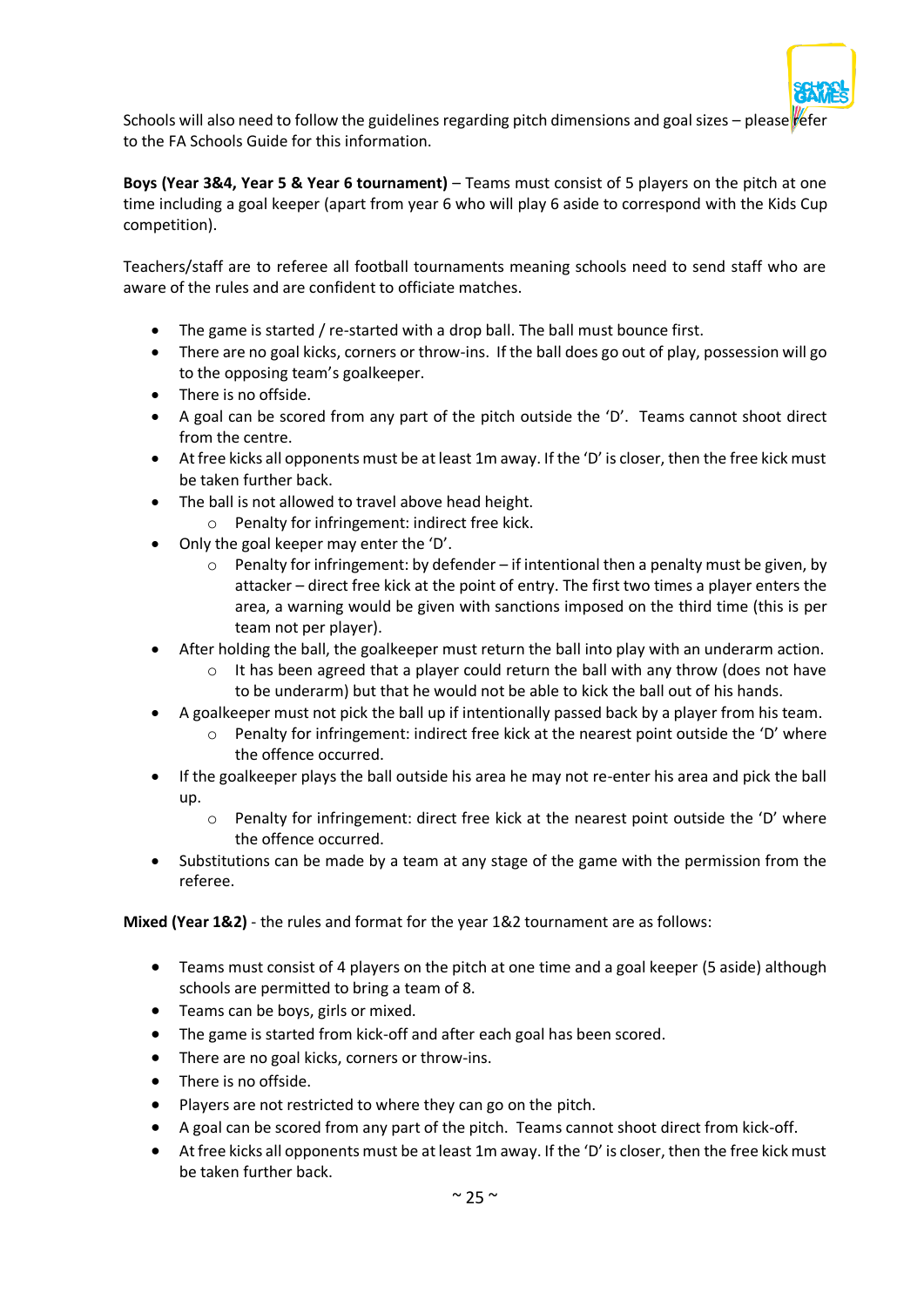

- The football is allowed to travel above head height.
- After holding the ball, the goalkeeper must return the ball into play with an underarm action.
	- $\circ$  It has been agreed that a player could return the ball with any throw (does not have to be underarm) but that he would not be able to kick the ball out of his hands.
- A goalkeeper can pick the ball up at any point following the ball being passed back by a player from his team.
- Substitutions can be made by a team at any stage of the game with the permission from the referee.

### **SEN Tournament**

The rules for this tournament are the same as the year 1&2 tournament.

### **SCORING**

**COMPETE tournaments**- games will be scored in the normal way (1-0, 1-3 etc) and points will be given depending on teams win, draw or loss.

Teams will be divided into pools before progressing on to the next stage. Pools will be decided on i) points, ii) wins, iii) goal difference, iv) goals scored, v) goals conceded, vi) organisers decision.

In the quarter finals and beyond - if the scores are level at full time, 3 minutes extra time will be played. If a goal is not scored in that time, penalties will be taken by all players of each team (on the pitch at the end – run ups not allowed) and then go to sudden death if a result is still not reached.

**DEVELOP tournaments** – games will be played in the same way but scores will not be recorded and there will not be any knock out stages to the event.

### **EVENT TYPE & INTENT**

COMPETE (Year 5&6 girls tournament, year 5&6 girls league, Year 5 boys tournament, Year 6 boys tournament, year 5&6 boys league)

This event will encompass an environment for those participants that thrive on competition, but in a fair and sporting way.

DEVELOP (Year 3&4 boys tournament, year 3&4 girls tournament, year 1&2 tournament, year 3&4 SEN tournament, year 5&6 SEN tournament)

This event encompasses friendly competition but does not focus on winning. Children will participate in matches with the emphasis on learning and creating a positive and enjoyable experience.

### **CLOTHING**

Each player must be in their school's football kit and appropriate footwear depending on the surface. No studded boots or blades may be worn on astro-turf.

All competitions will be held outdoors, so pupils will need to bring clothes appropriate to the weather. Please can all schools also bring a ball with them to competitions. Shin pads must be worn and goal keepers can wear padded shirts, shorts and gloves if available to them. If there is a colour clash, the second named team must wear bibs.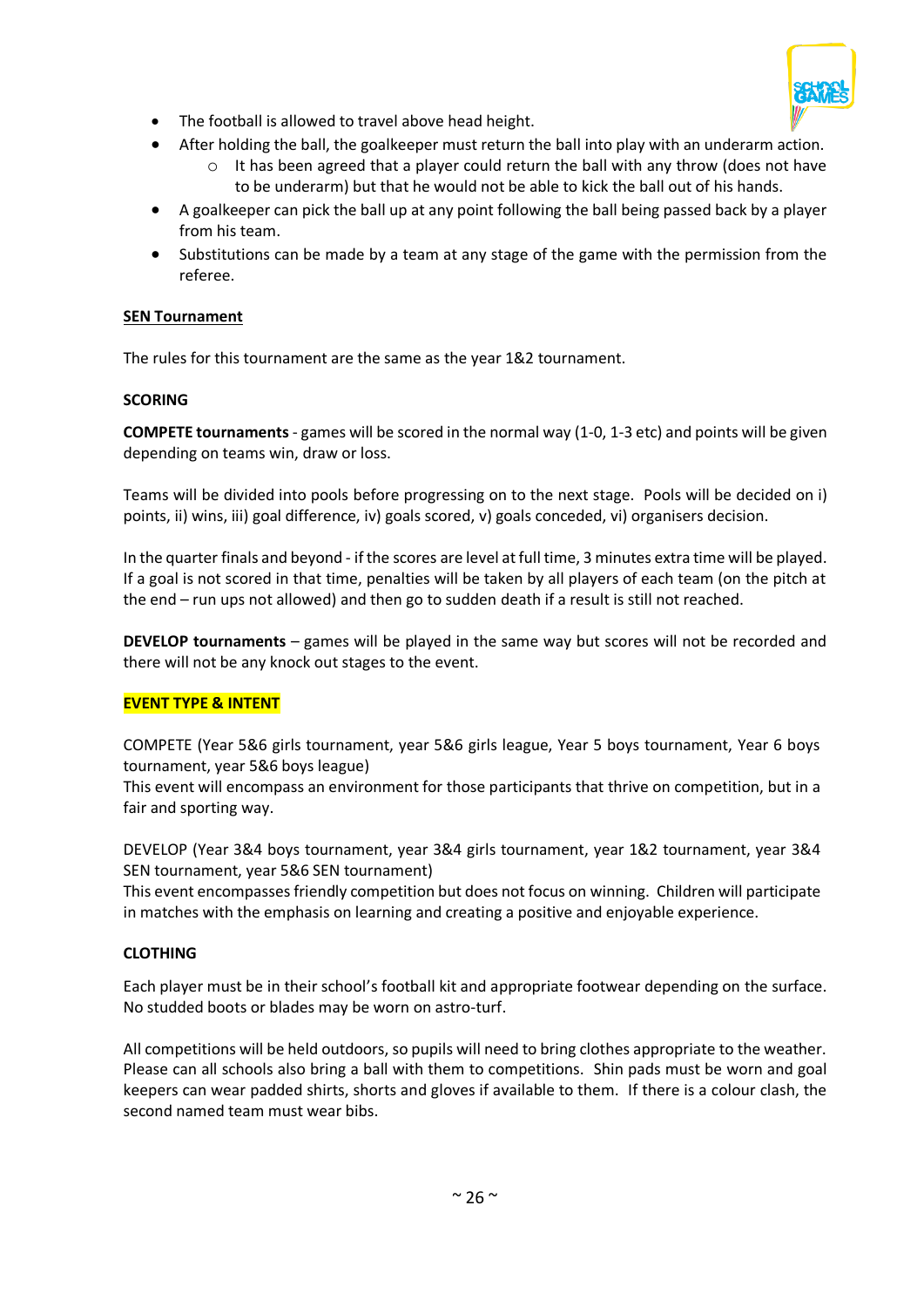

### **PROGRESSION**

The top two schools from year 6 boys Kids Cup will be invited to represent Luton at the county football finals. Details of the county finals will be given to the qualifying schools after the local rounds have been completed.

There is no progression from any of the other events.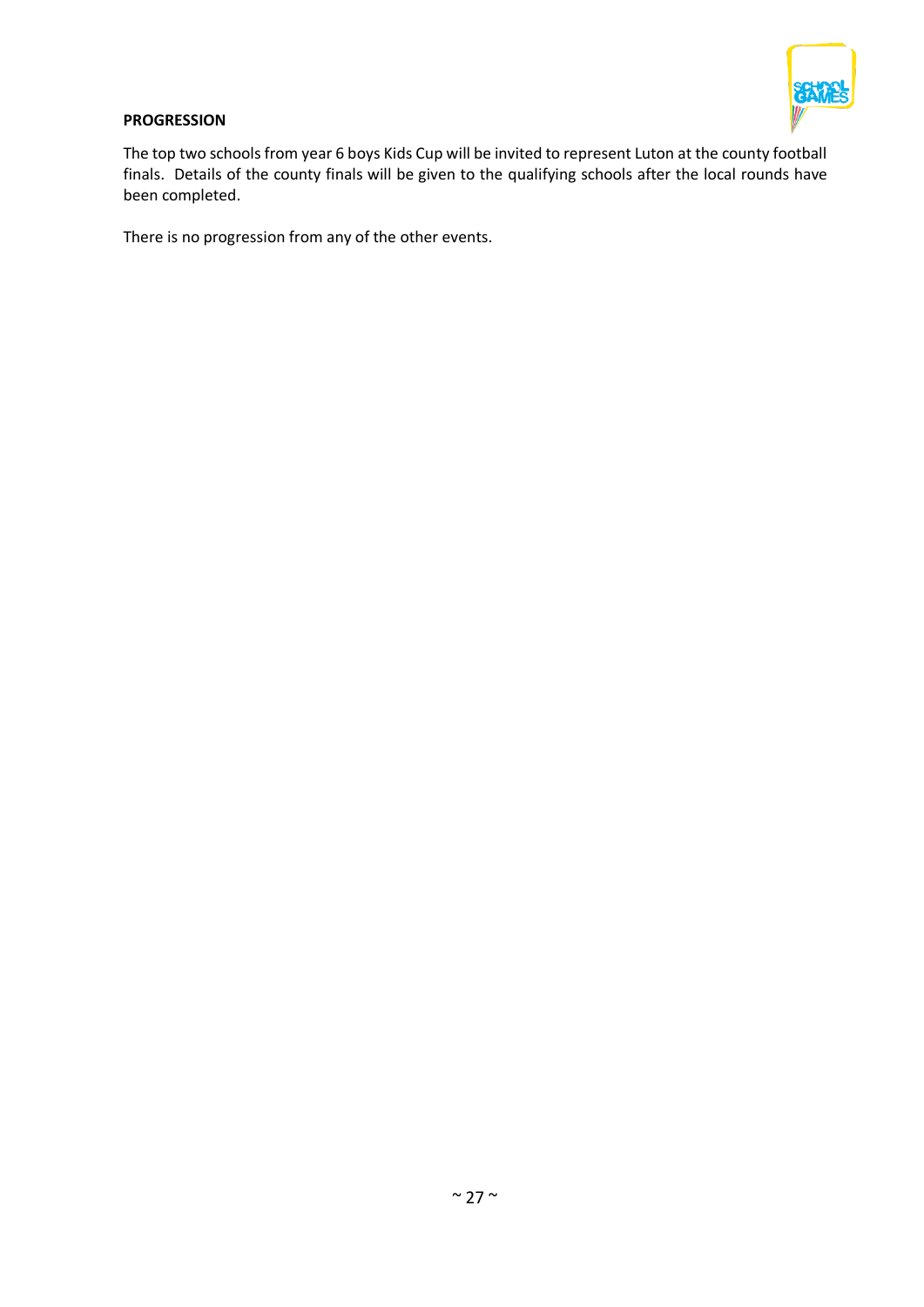

# **FUTSAL**

### **COMPETITION FORMAT**

There are futsal competitions for years 5&6 (boys and girls).

Teams should consist of 5 players although a squad of 8 can be brought to the competitions.

There is no limit on howlong a player must stay on or off the pitch. Players must enter and leave the field of play from in front of the respective team's bench.

Futsal is played on a marked pitch and the ball can go out ofplay. In order to restart the game after a ball has gone out of play the ball is kicked back into play from the touchline and from corners. The ball must be placed stationary up to 25cm behind where the ball left the court or on the touchline and the feet of the player taking the kick-in must not cross the line.

For kick-ins, free kicks, goal clearances and corner kicks the player in possession of the ball has 5 seconds to restart play which the referee will count with their fingers in the air. If play isn't restarted within five seconds an indirect free kick will be awarded to the opposing team.

Players are required to keep 5m from the player in possession of the ball on free kicks, corners, goal clearances, kick-ins and penalties.

Goalkeepers are allowed to come out of and players are allowed to go into the penalty area. Sliding tackles are not allowed in and players are not allowed to slide on the pitch.

There are no height restrictions.

Each team will be allowed to give away 5 direct free kicks in each game, then on the Fifth foul a direct kick will be awarded to the opposing team and the defending team is not allowed to position any players (other than the goal keeper) between the ball and the goal. The kick may be taken from the 10m mark or, if the foul was committed closer to the goal than the 10m mark, then the kick may be taken from the position where the foul took place.

All matches with will be 1 periods 8-10mins long and be played with a running clock whereby the clock will not be stopped whenever the ball goes out of play (this is different to a 'normal' Futsal game). Timeouts are not permitted in this format of Futsal.

### **SCORING**

Games will be played but no scores will be recorded.

### **EVENT TYPE & INTENT**

### DEVELOP

This event encompasses friendly competition but does not focus on winning. Children will participate in matches with the emphasis on learning and creating a positive and enjoyable experience.

### **CLOTHING**

All players, including goalkeepers, must wear shin-pads at all times when on thepitch.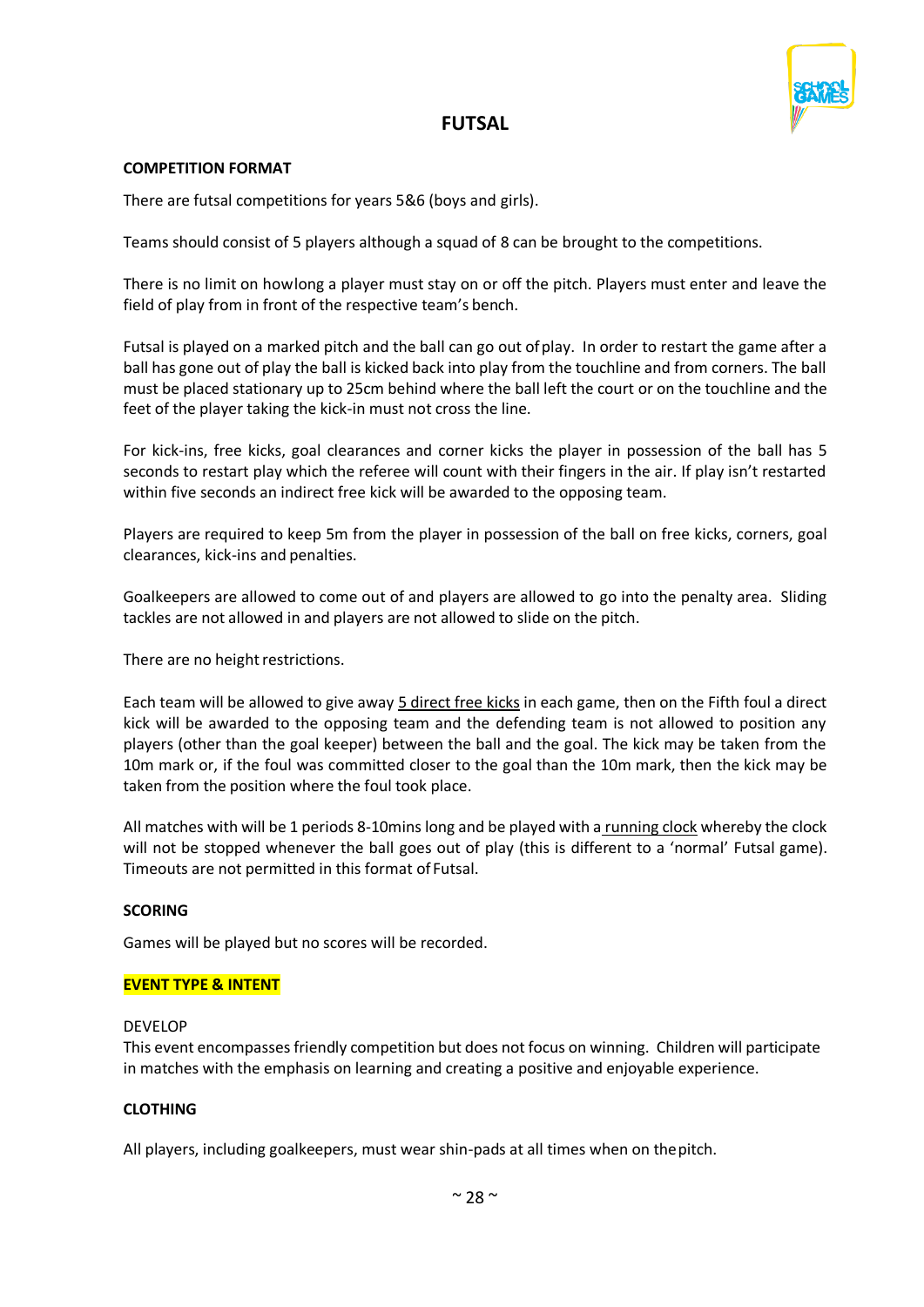

## **PROGRESSION**

There is no progression for those competing in the tournaments.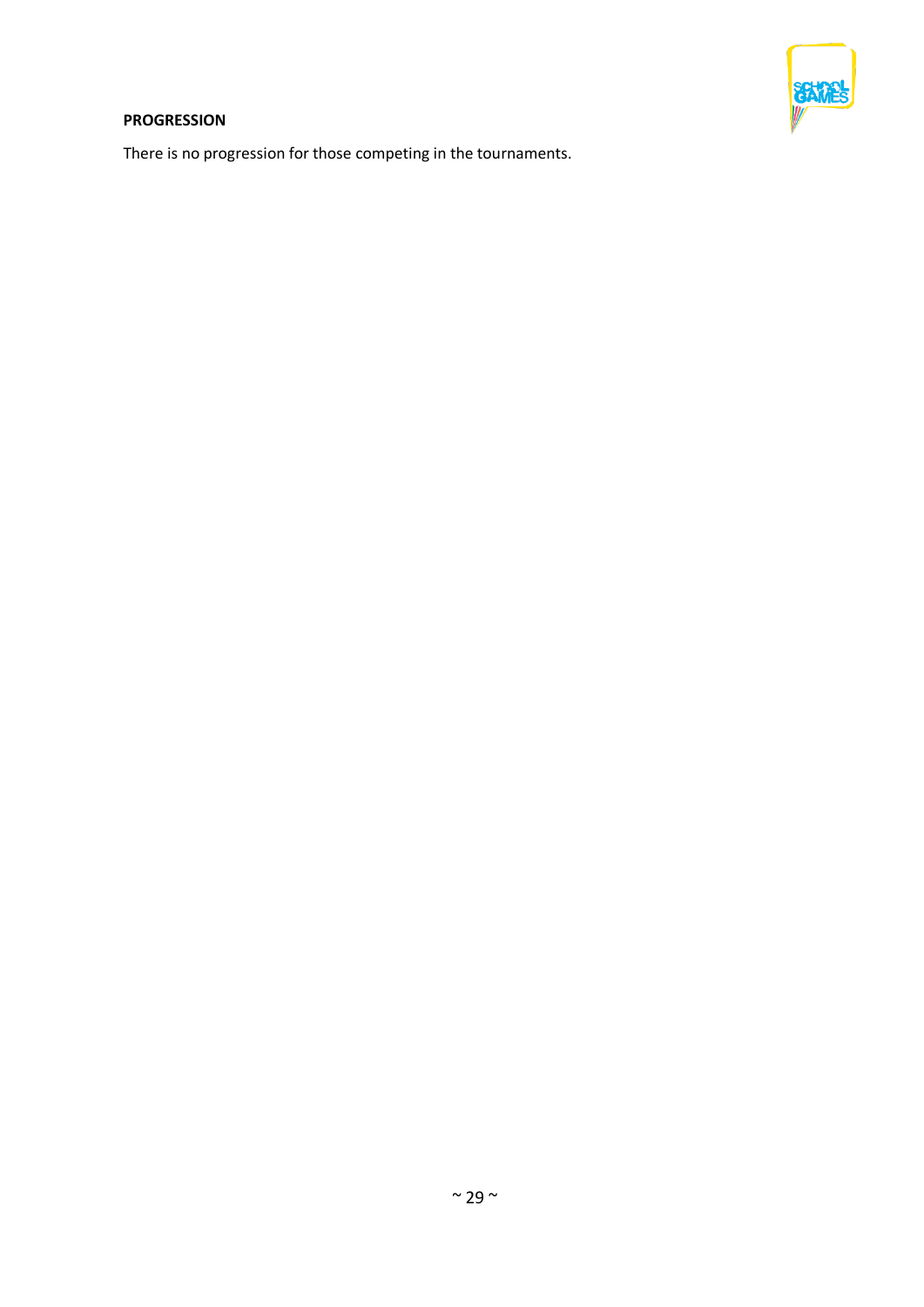

### **GOLF**

### **COMPETITION FORMAT**

There is one golf event for years 3-5 with teams to consist of 10 players (5 boys and 5 girls).

Each team will be required to complete up to 8 golf skills based stations. The skill stations focus on putting and chipping skills. Plastic putters and chippers are used to strike balls at specific targets and cones.

The festival will include the some or all of the following stations (depending on numbers):

Bullseye – Chip the ball in the air aiming at the centre of the target. Balls should not be collected until all balls have been hit and a command has been given. Different points are awarded for each coloured area (score is taken from where ball finishes not where it hits first).



Dominoes – Thirteen cones of different colours are laid out in a straight line away from the player. Players try to roll the ball with the putter to hit the cone nearest to them, if the player hits the cone they collect it. The team continues until all cones are hit.

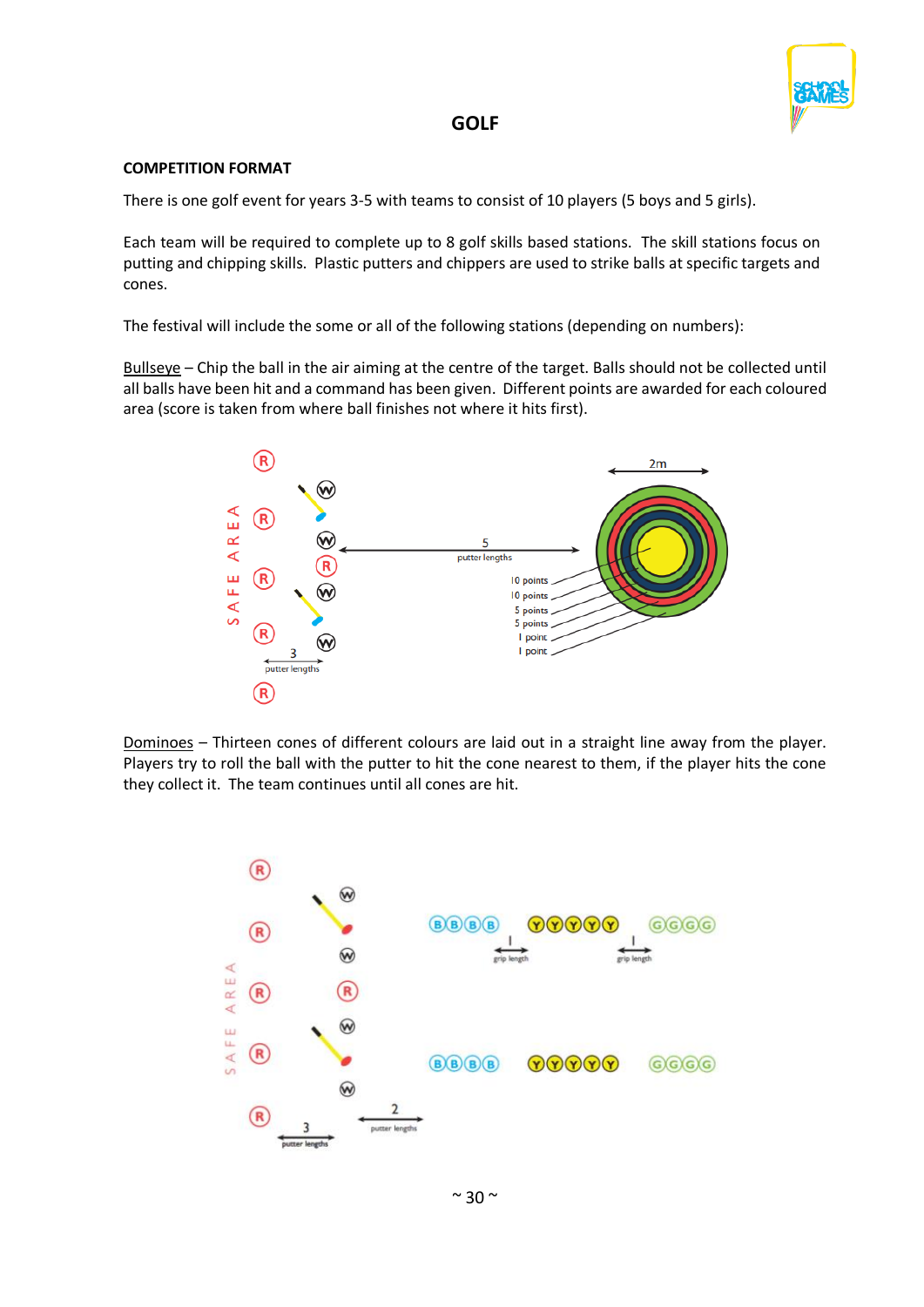

Drive for Show, Putt for Dough – Chip the ball over the river and score by putting the ball into the hoop.



Finders Keepers – Putt the ball towards the cones, the first cone the ball hits, the player collects with the ball and returns it to the team. . The team continues until all cones are hit.



Grand National – Chip the ball in the air over the 'fences' made from cones in to score points.

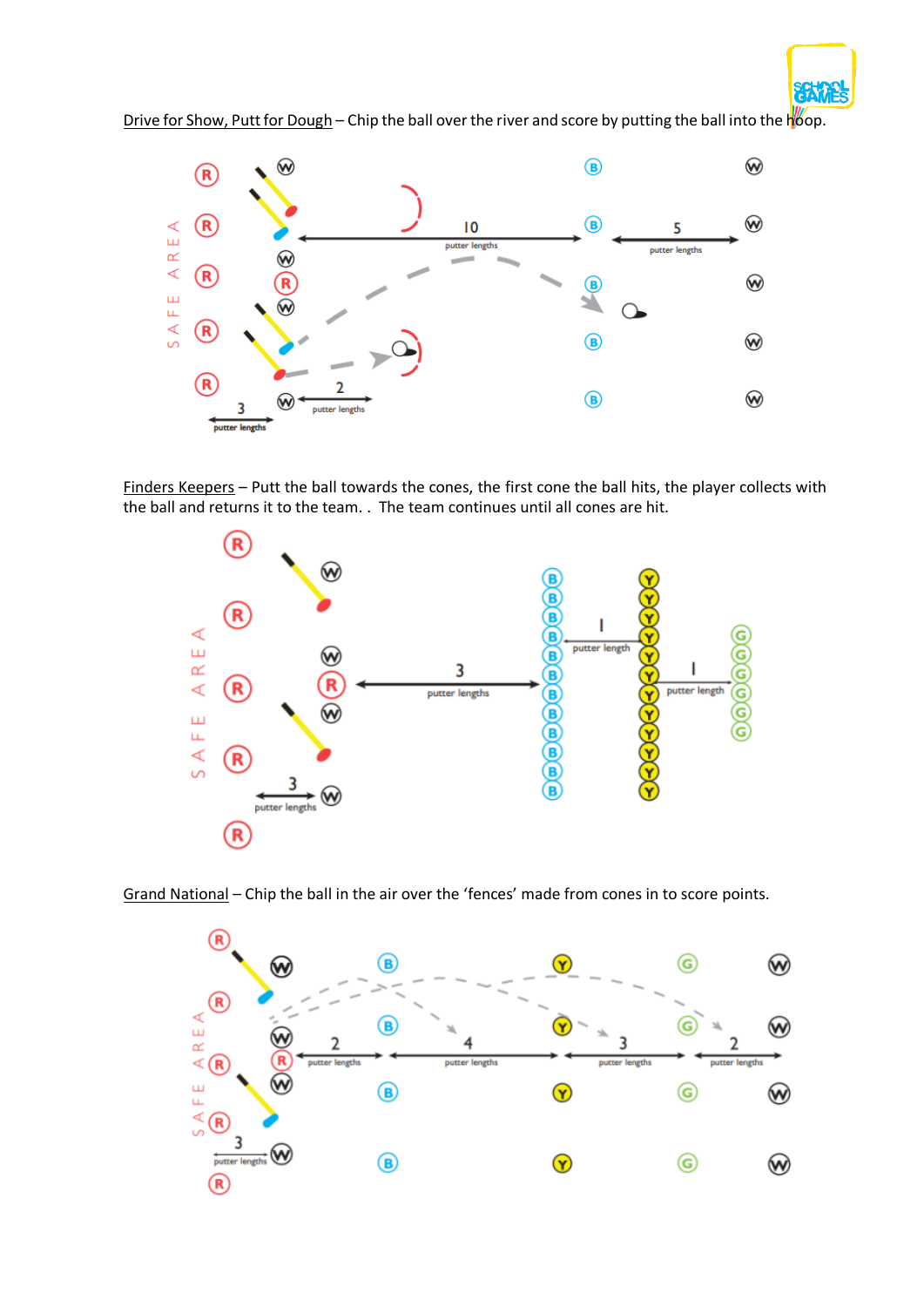

Tunnel Ball – Putt the ball down the tunnel towards the hoop without hitting any cones. Choose which tee you would like to play from – green, yellow or blue. The furthest tees will reward you with more points.



Zone Ball – Try and roll the ball as straight as you can towards the green cone. The closer you get to it, the more points you will receive.



Go for the Green – Players start from the white cones and try to strike the ball on to the green target.

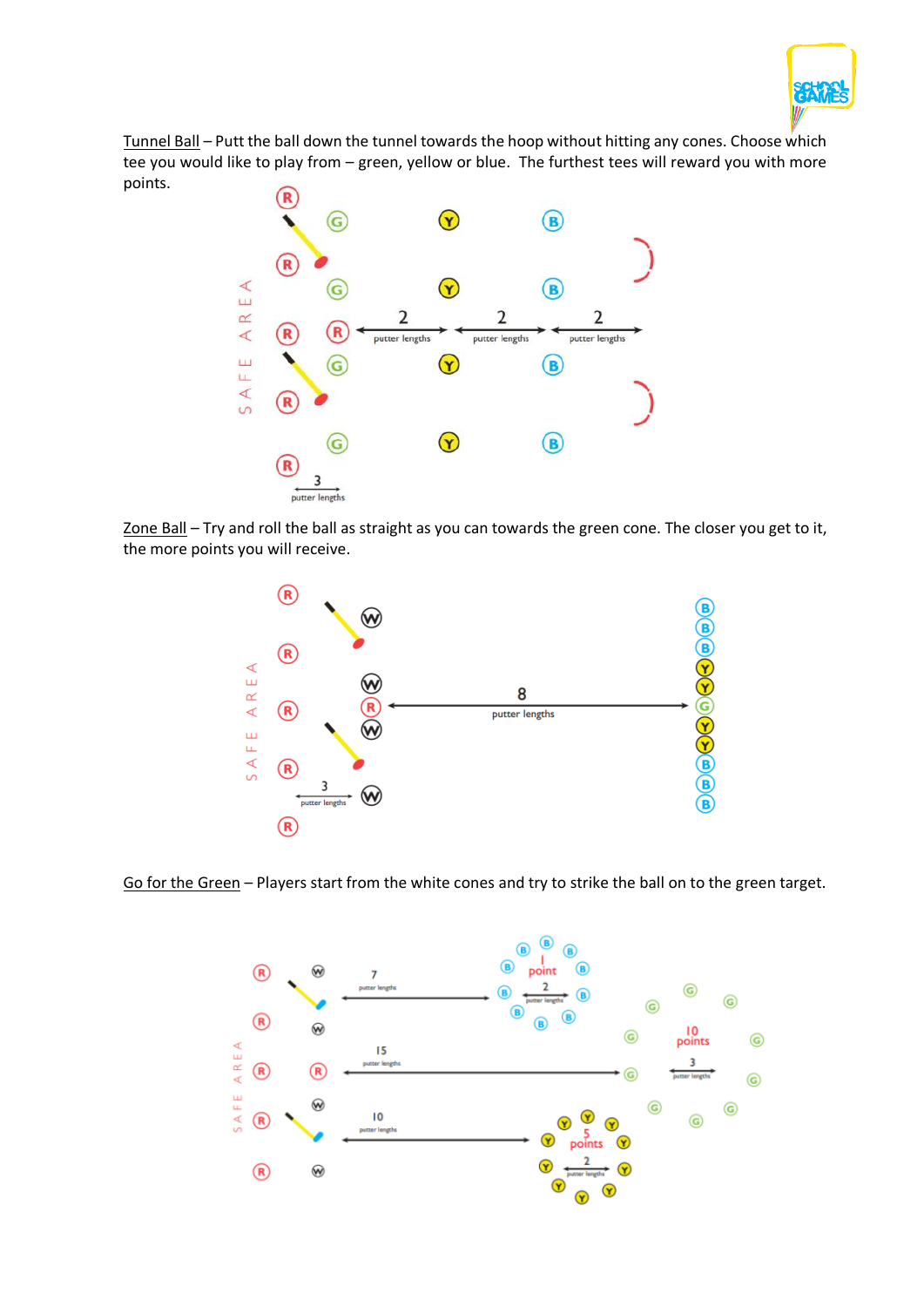

### **SCORING**

Pupils / schools accumulate points as they travel around different stations and the school with the highest accumulated points after all stations are completed is deemed the winner. Full score sheets are available in the Primary School Competition Resource at [www.golf-foundation.org.](http://www.golf-foundation.org/)

#### **EVENT TYPE & INTENT**

#### COMPETE

This event will encompass an environment for those participants that thrive on competition, but in a fair and sporting way.

#### **CLOTHING**

The event will be held outdoors on grass, so pupils will need to bring clothes appropriate to the weather including appropriate footwear.

#### **PROGRESSION**

There is no progression from the golf tournament.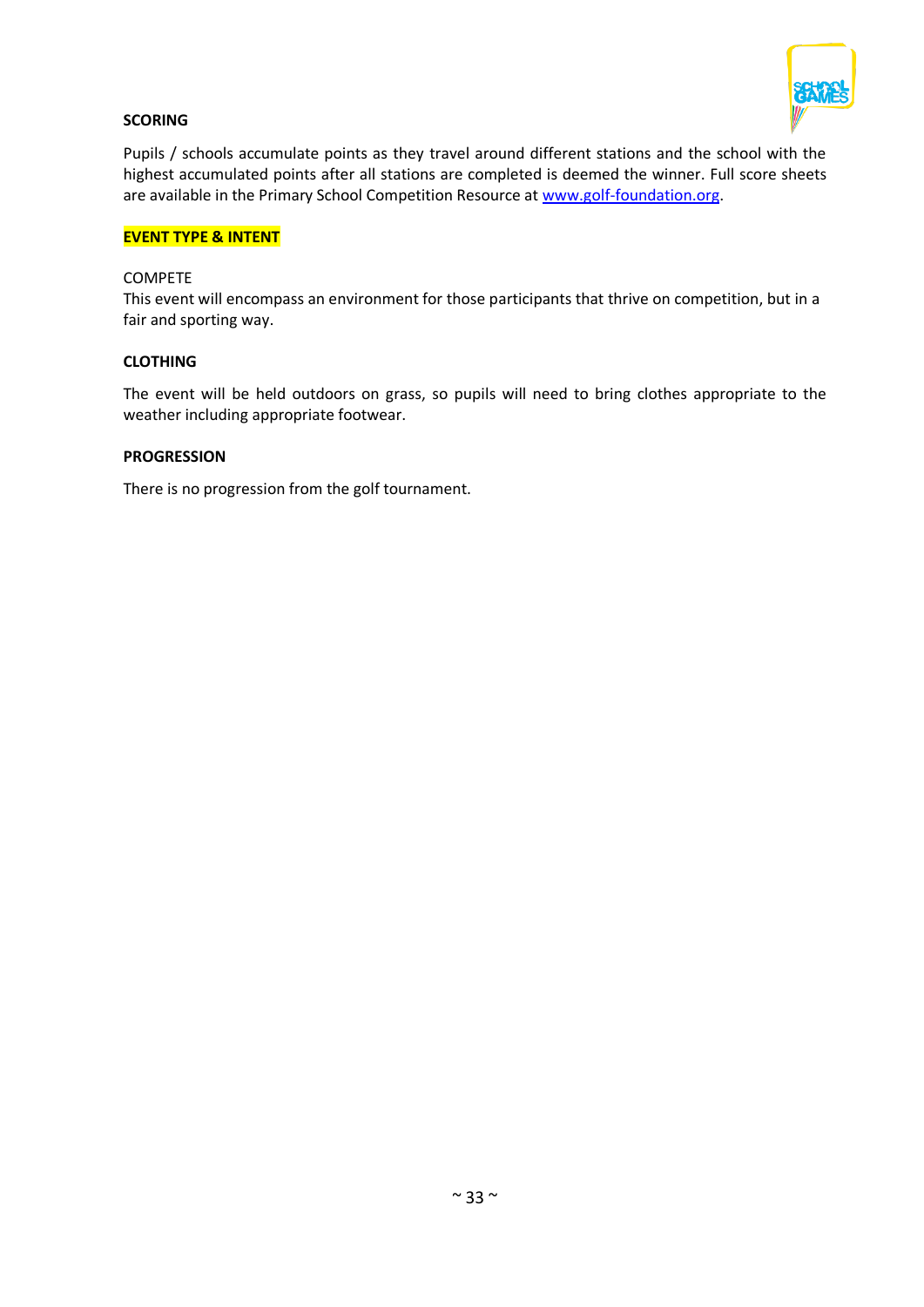

# **GYMNASTICS**

#### **COMPETITION FORMAT**

There will a gymnastics festival for years 2-4 consisting of stations which teams will rotate around building on skills learnt in the curriculum.

The festivals will focus on the principles of agility, balance and coordination and include fun games using these principles.

Teams are to consist of 6 gymnasts per school. Teams can be boys, girls or mixed.

#### **CLOTHING & EQUIPMENT**

Suitable clothing is advised for this competition. Shorts and t shirts are ideal and all the events will take place with bare feet.

#### **SCORING**

The festival will be non-scoring. Games and activities will be fun and friendly. Some activities may have a competitive aspect but any results will not be recorded.

### **EVENT TYPE & INTENT**

#### PLAY/LEARN

These events are non-competitive, with the focus on participation and fun. Children who lack confidence, are less active or who have not taken part in a School Games event before may benefit from attending these events.

### **PROGRESSION**

There is no progression from the gymnastics festival.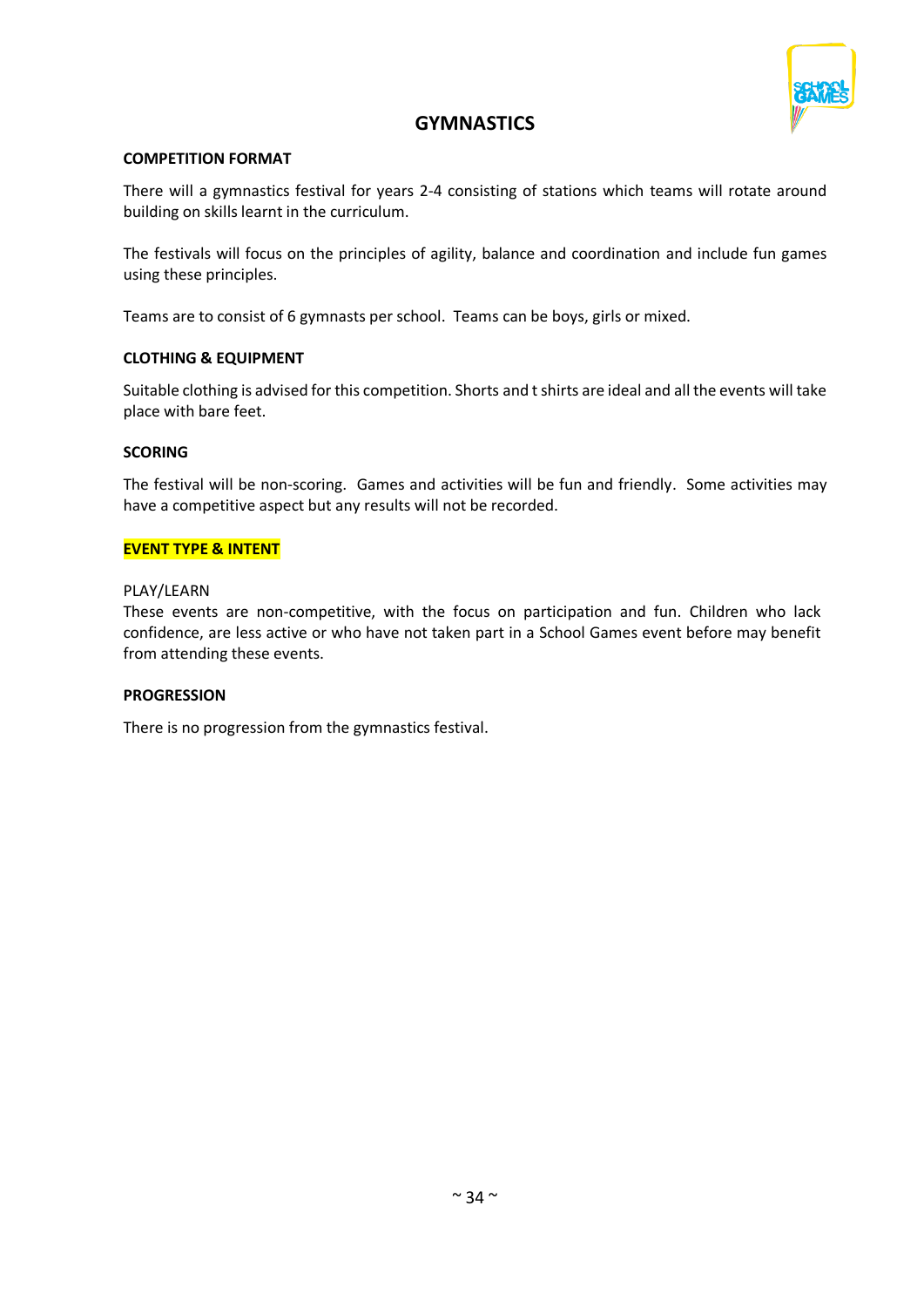# **MULTI SKILLS FESTIVALS**

### **COMPETITION FORMAT**

There are three festivals held during the year:

- Invasion Games in the Autumn Term
- Net & Wall in the Spring Term
- Multi Skills in the Summer Term (for both year 1&2 and year 3&4)

The festivals will consist of stations which teams will rotate around building on skills learnt in the curriculum.

The festivals will focus on the principles of agility, balance and coordination and include fun team games using these principles.

For the invasion games festival, activities will be based on sports including rugby, dodgeball, football and basketball.

For the net and wall festival, activities will be based on sports including volleyball, tennis, archery and parachute games.

For the multi skills festival, several different activities will take place with the emphasis on enjoyment.

Each school is permitted to bring a team of 10 children – 5 boys and 5 girls. Schools may be permitted to enter more than one team although this will depend on the number of entries received.

#### **SCORING**

All festivals will be non-scoring. Games and activities will be fun and friendly but within a competitive setting. Some activities may be scored but results will not be recorded.

### **EVENT TYPE & INTENT**

#### PLAY/LEARN

These events are non-competitive, with the focus on participation and fun. Children who lack confidence, are less active or who have not taken part in a School Games event before may benefit from attending these events.

#### **PROGRESSION**

There is no progression for those participating in the multi skills festivals.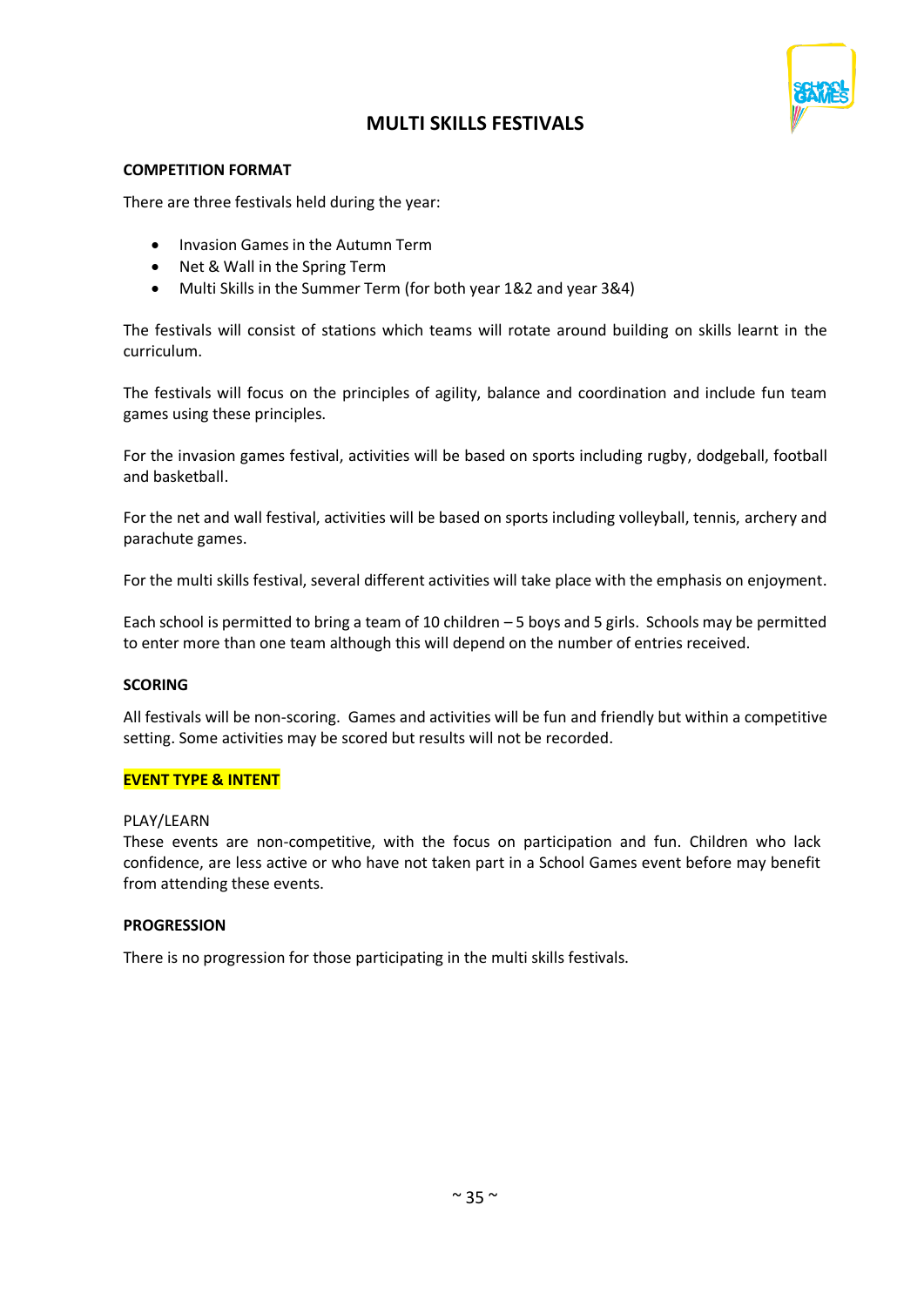

# **MULTI SPORTS FESTIVALS**

### **COMPETITION FORMAT**

There will be three multi sports festivals held during the year for both years 3&4 and 5&6.

### **AUTUMN TERM**

### **EVENT TYPE & INTENT**

### DEVELOP/PLAY

This event encompasses friendly competition but does not focus on winning. Children will participate in matches with the emphasis on learning and creating a positive and enjoyable experience.

This terms festival will consist of the following sports and teams will rotate around the following:

- 1. Dodgeball
- 2. Benchball
- 3. Hockey
- 4. Fitness

Teams should consist of 6 (3 boys or 3 girls) although schools are permitted to bring more than one team (if space allows).

Teams will play in game situations across these sports so will need to have some knowledge of the rules. Please see below or refer to the relevant page in this book.

**DODGEBALL** – please refer to page 22.

### **BENCHBALL**

- The aim of the game is to get all players from your team on to the bench
- One member of your team starts on the bench, all other players are on the court floor
- The game starts with a jump ball in the middle of the court
- All players must make a pass within 5 seconds of receiving the ball
- Players are not allowed to move with the ball
- A player cannot shoot from the centre and players can only shoot from their own half
- A player must not go past the first white tram line to score
- Interceptions or a dropped ball are the only ways to turnover the ball (no tackling or snatching)
- Players must be an arms length away from the player with the ball and no contact should be made
- The final player on the floor from a team can dribble the ball to move closer to their teams bench
- If a player moves off/falls off the bench when attempting to catch the ball, this goal does not count and the player loses their place on the bench
- The player who passes the ball to a member of their team on the bench must be the one that joins the bench
- After a goal has been scored, play starts again from the back line where the goal has just been scored and the defensive team must drop back in to their own half
- The game can end before the allotted time frame if all team members are placed on the bench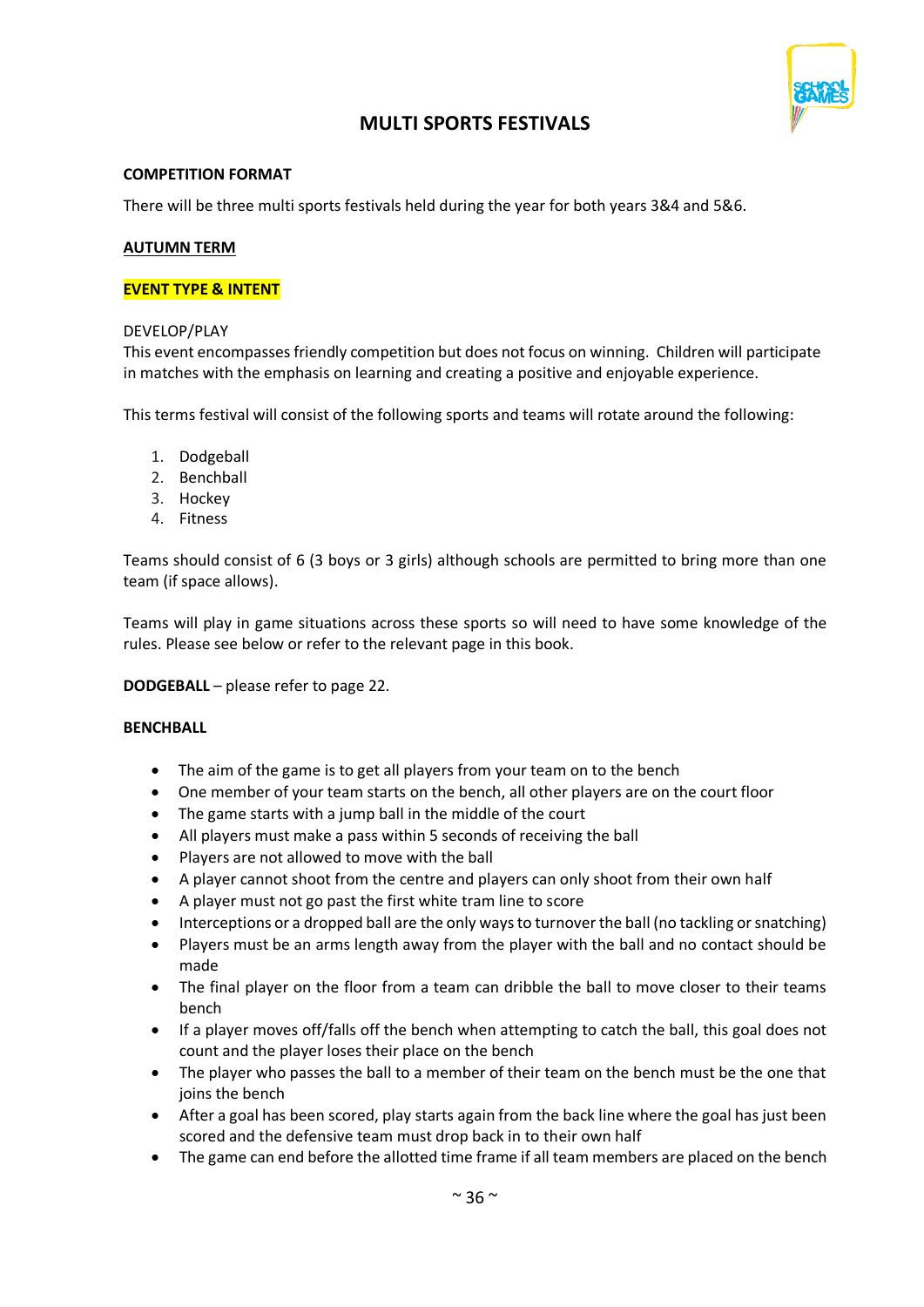

- Substitutions are allowed between games only.
- The team who succeeds in getting all of their members on the bench first is the winner or if neither team achieves this, it is the team with the most players on the bench.

#### **HOCKEY**

For Quicksticks, teams are to consist of 6 players - 3 boys and 3 girls. Teams do not have a goalkeeper.

Quicksticks starts with one team being given a centre pass (taken from the centre of the pitch) which can be passed in any direction, once the umpires have blown a whistle. A centre pass is also taken by the non-scoring team after a goal has been scored. When a centre pass is taken at the start or re-start of the game, each team must be positioned in their own half of the pitch and the opposing players must be a minimum of 3 metres from the ball until the ball is played.

A goal is scored when the ball has been struck or deflected off a player's stick (either an attacker's or a defender's) from within the shooting area (circle), and it crosses completely over the goal-line between the goalposts and under the cross-bar. A penalty goal will be awarded if a defending player deliberately stops a ball from crossing the goal-line with their feet or body.

A free-pass is given when an offence occurs. For all freepasses the ball must be taken from where the offence took place. Until the free-pass is taken, all players from the opposing team must be 3 metres away from the ball. After touching the ball, the free-pass taker cannot touch the ball again, until it has been touched or played by another player. If the free-pass taker touches the ball twice the other side get a free-pass. If an offence is committed within 5 metres of the goal line (or within the shooting circle if a circle is being used), the free pass should be taken 5 metres away from the goal line (or from outside the shooting circle).

A free-pass is awarded when:

- The ball passes completely over a side line. The freepass should be taken by a player of the team which did not touch the ball last, and it must be played along the ground in any direction (on the pitch), from the point where the ball went off the pitch (i.e. where it crossed the side line).
- The ball passes completely over the back line and was last touched by an attacker. The freepass should be taken by the defending team, from the top of the shooting circle in their third, in line with the centre spot. All players from the attacking team must retreat to their defending third of the pitch.
- The ball passes completely over the back line and was last touched by a defender. The freepass shall be taken by the attacking team from the corner of the pitch nearest to where the ball crossed the line (this case is similar to a corner ball in football).

#### *And where a player:*

- Kicks, propels, picks up, throws, or carries the ball
- Intentionally uses any part of their body to play the ball
- Attempts to play at any high ball (over knee height) with the stick
- Uses the rounded (back) side of the stick
- Whilst striking the ball, causes any actual or possible danger to themselves or to other players
- 'Obstructs' by running between the ball and an opponent who is close enough to hit it, thereby unfairly preventing the opponent from playing the ball. Players must not use any part of their body or stick to obstruct another player
- Holds, charges, kicks, pushes, intentionally trips or strikes any player or umpire
- Interferes with another player's stick or clothing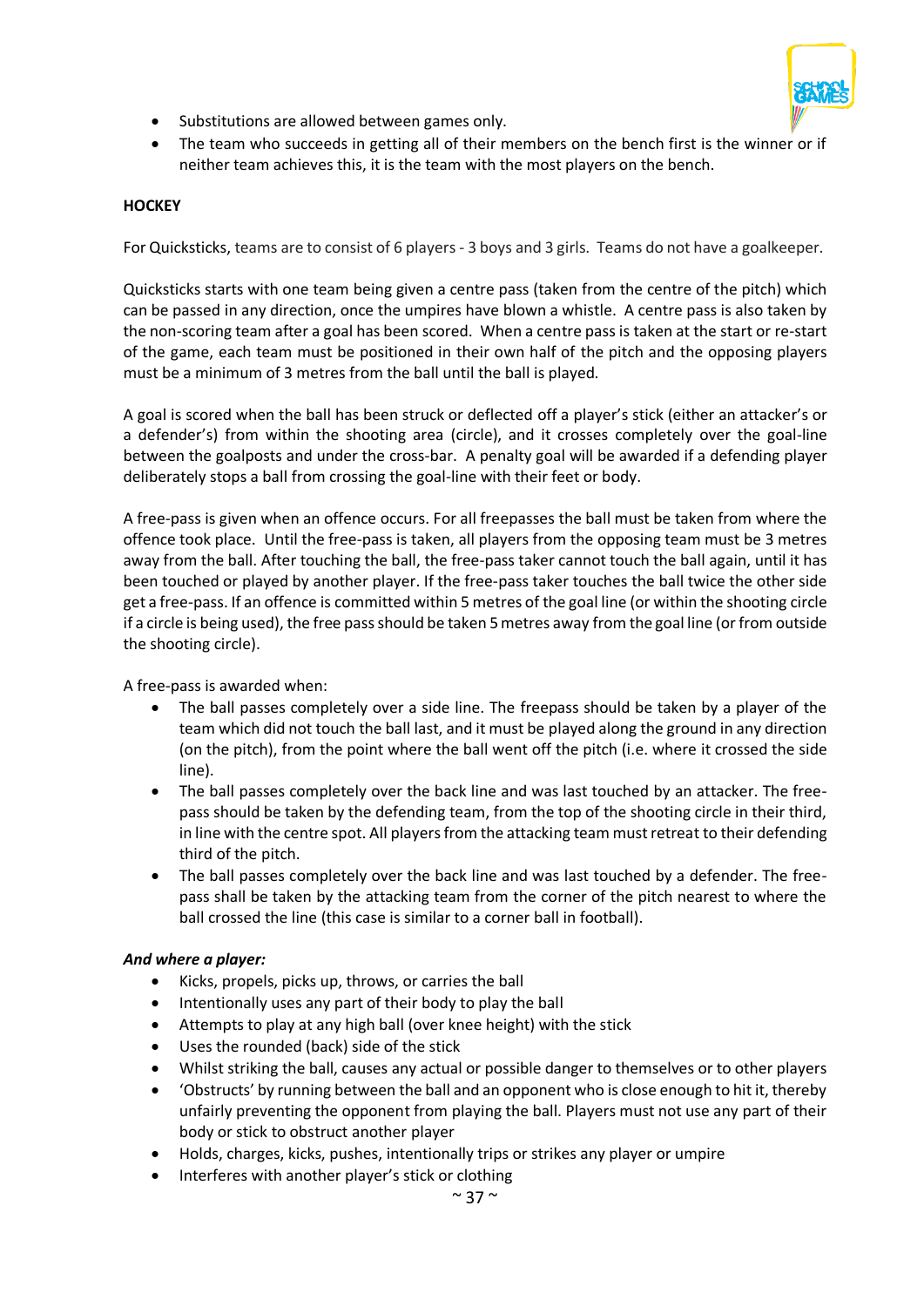

• Plays the ball dangerously or in a way which leads to dangerous play.

### **FITNESS**

- Speed bounce
- Three in a row
- Rock, paper, scissors
- Dominoes

### **SPRING TERM**

### **EVENT TYPE & INTENT**

### PLAY

These events are non-competitive, with the focus on participation and fun. Children who lack confidence, are less active or who have not taken part in a School Games event before may benefit from attending these events.

This terms festival will consist of the following sports and teams will rotate around the following:

- 1. Badminton
- 2. Volleyball
- 3. Table Tennis
- 4. Archery

Teams should consist of 6 (3 boys or 3 girls) although schools are permitted to bring more than one team (if space allows).

All of these sports will include skills based activities led by young leaders and children will not need any prior knowledge of the sports.

### **SUMMER TERM**

### **EVENT TYPE & INTENT**

### PLAY/LEARN

These events are non-competitive, with the focus on participation and fun. Children who lack confidence, are less active or who have not taken part in a School Games event before may benefit from attending these events.

This terms festival will consist of the following sports and teams will rotate around the following:

- 1. Golf
- 2. Cricket
- 3. Tennis
- 4. Ultimate Frisbee

Teams should consist of 6 (3 boys or 3 girls) although schools are permitted to bring more than one team (if space allows).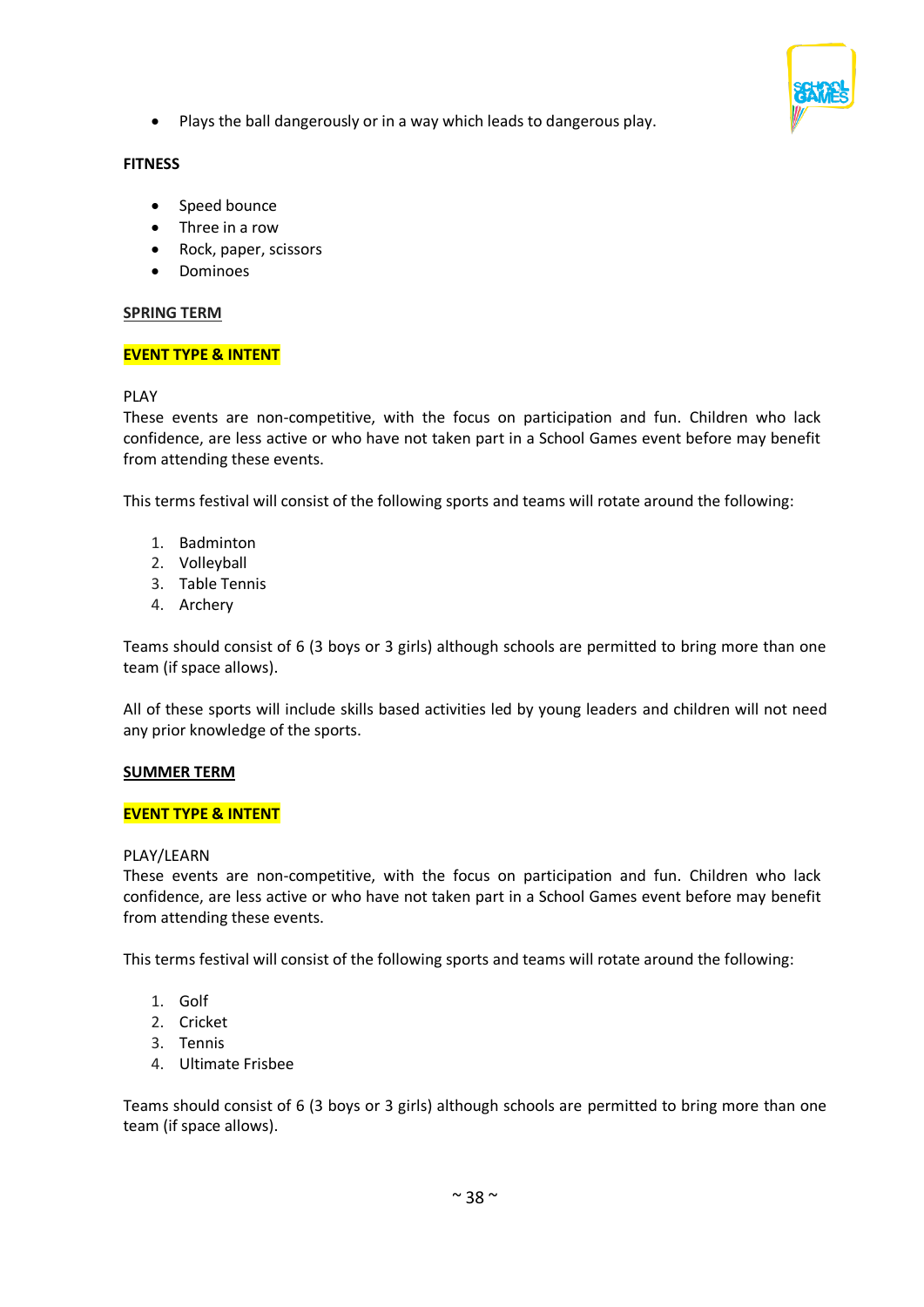

All of these sports will include skills based activities led by young leaders and children will not need any prior knowledge of the sports.

### **SCORING**

All festivals will be non-scoring. Games will be competitive but in a fun and friendly environment. Results will not be recorded.

### **PROGRESSION**

There is no progression for those participating in the multi sports festivals.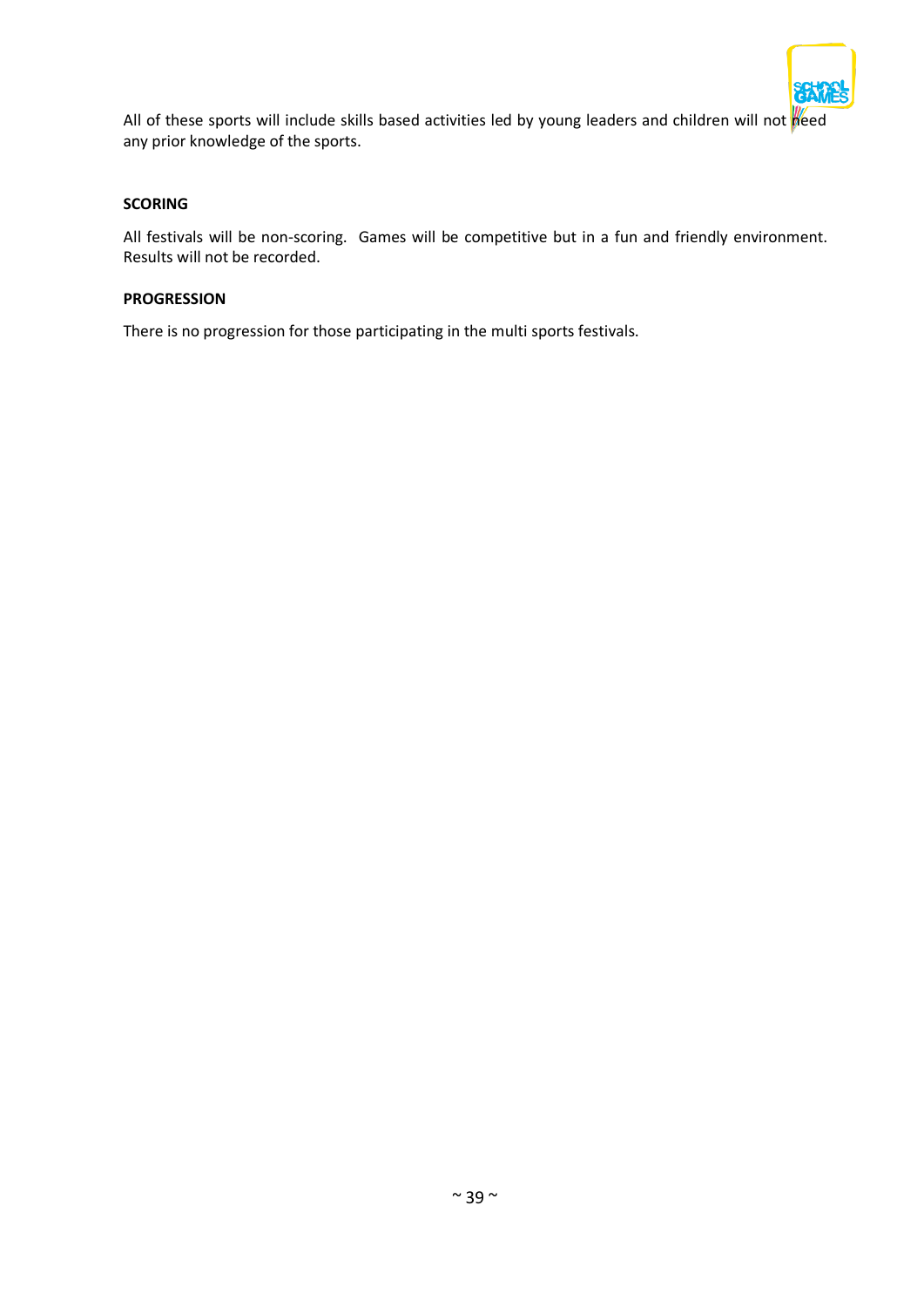

# **NETBALL**

### **COMPETITION FORMAT**

There will be several opportunities for children to play netball this year – a year 1&2 festival, 3&4 girls tournament, year 3&4 boys tournament, a year 5 girls tournament, a year 6 girls tournament and a year 5&6 girls league.

A team needs to consist of a minimum of 7 players and a maximum of 9 players with 5 players on court at once.

- All players within the team must play at least 2 quarters in one game (if four quarters are played). Each player taking part in the game must also play in two different positions.
- Positions on court are Goal Keeper, Goal Defence, Centre, Goal Attack and Goal Shooter.
- All players must make a pass or shoot within 4 second of receiving the ball.
- All players must obey the footwork rule and no player is to deliberately kick a ball or bounce the ball more than once.
- No obstruction is allowed during throwing, shooting or knocking a player either accidentally or deliberately.
- A ball cannot be thrown over a complete third without being touched or caught be another player.

Rotations for players are:



A size 4 netball should be used. The posts should be set to 9ft in height.

Please note that at the Luton tournaments, rotation of players is optional within the pool stages of the competition and only becomes compulsory in the knock out stages. It is imperative that all schools follow the standard rotation pattern as shown above. Any school not following this will be disqualified from the competition.

The year 6 girls tournament will not be played as High Five as per all other events but will play full 7s netball, giving those children who will be progressing on to high school the chance to play this version of the game.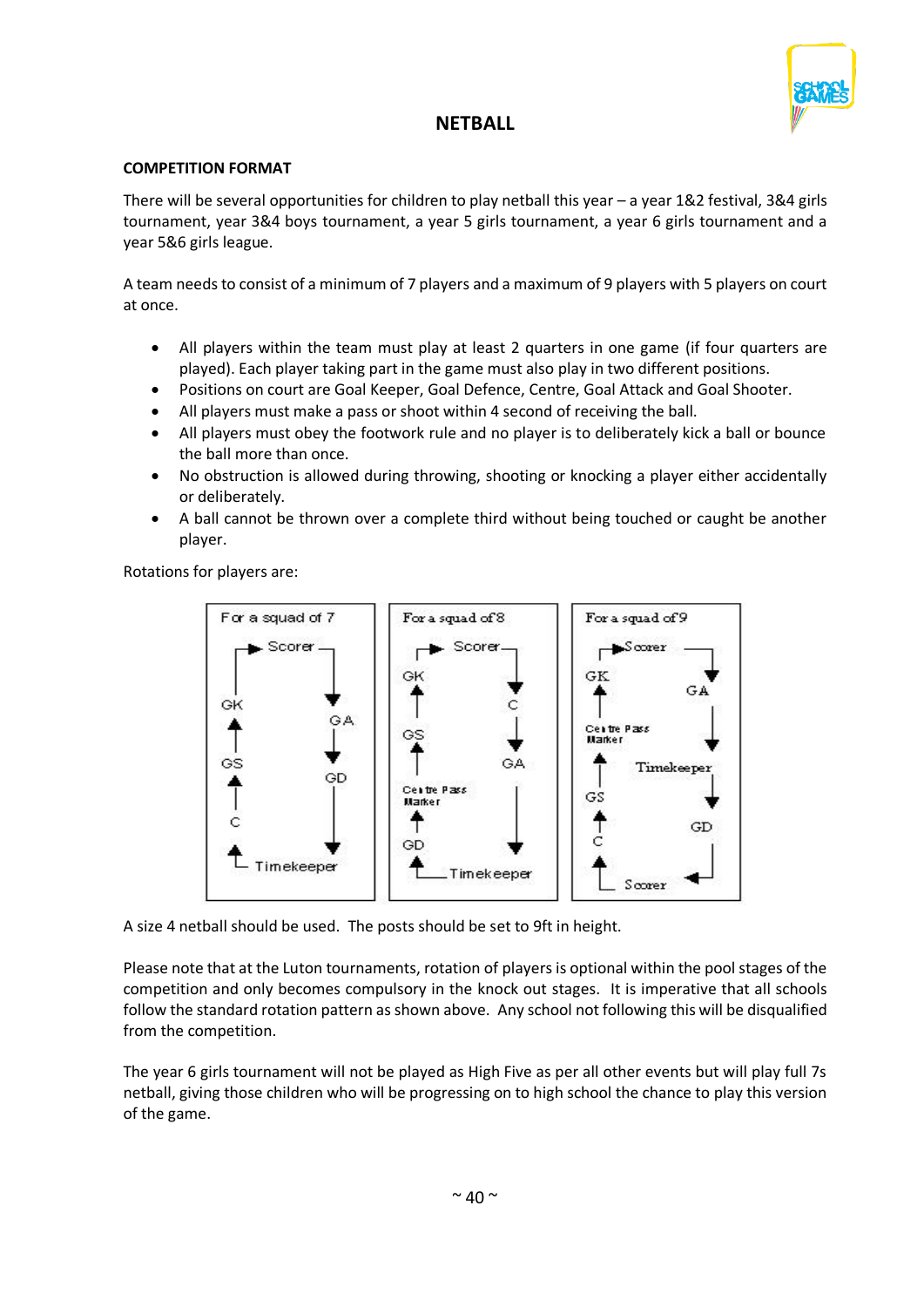

### **SCORING**

**COMPETE** - games will be scored in the normal way (1-0, 1-3 etc) and points will be given depending on teams win, draw or loss.

Teams will be divided into pools before progressing on to the next stage. Pools will be decided on i) points, ii) wins, iii) goal difference, iv) goals scored, v) goals conceded, vi) organisers decision.

**DEVELOP tournaments** – games will be played in the same way but scores will not be recorded and there will not be any knock out stages to the event.

**PLAY** - the festival will be non-scoring. Games and activities will be fun and friendly. Some activities may have a competitive aspect but any results will not be recorded.

### **EVENT TYPE & INTENT**

### COMPETE (year 5&6 girls league)

This event will encompass an environment for those participants that thrive on competition, but in a fair and sporting way.

DEVELOP (Year 5 girls tournament, Year 6 girls tournament, Year 3&4 boys tournament, year 3&4 girls tournament)

This event encompasses friendly competition but does not focus on winning. Children will participate in matches with the emphasis on learning and creating a positive and enjoyable experience.

### PLAY (year 1&2 festival)

These events are non-competitive, with the focus on participation and fun. Children who lack confidence, are less active or who have not taken part in a School Games event before may benefit from attending these events.

### **CLOTHING**

All players must wear appropriate bibs with their position on it during the games (these must be provided by the school – tournaments and league games only). All schools will also need to bring a ball to competitions. All jewellery must be removed and children will not be allowed to participate if items such as earrings cannot be removed.

### **PROGRESSION**

There is no progression from the netball events.

Open County Finals can be entered via the Bedfordshire Netball Association for U11.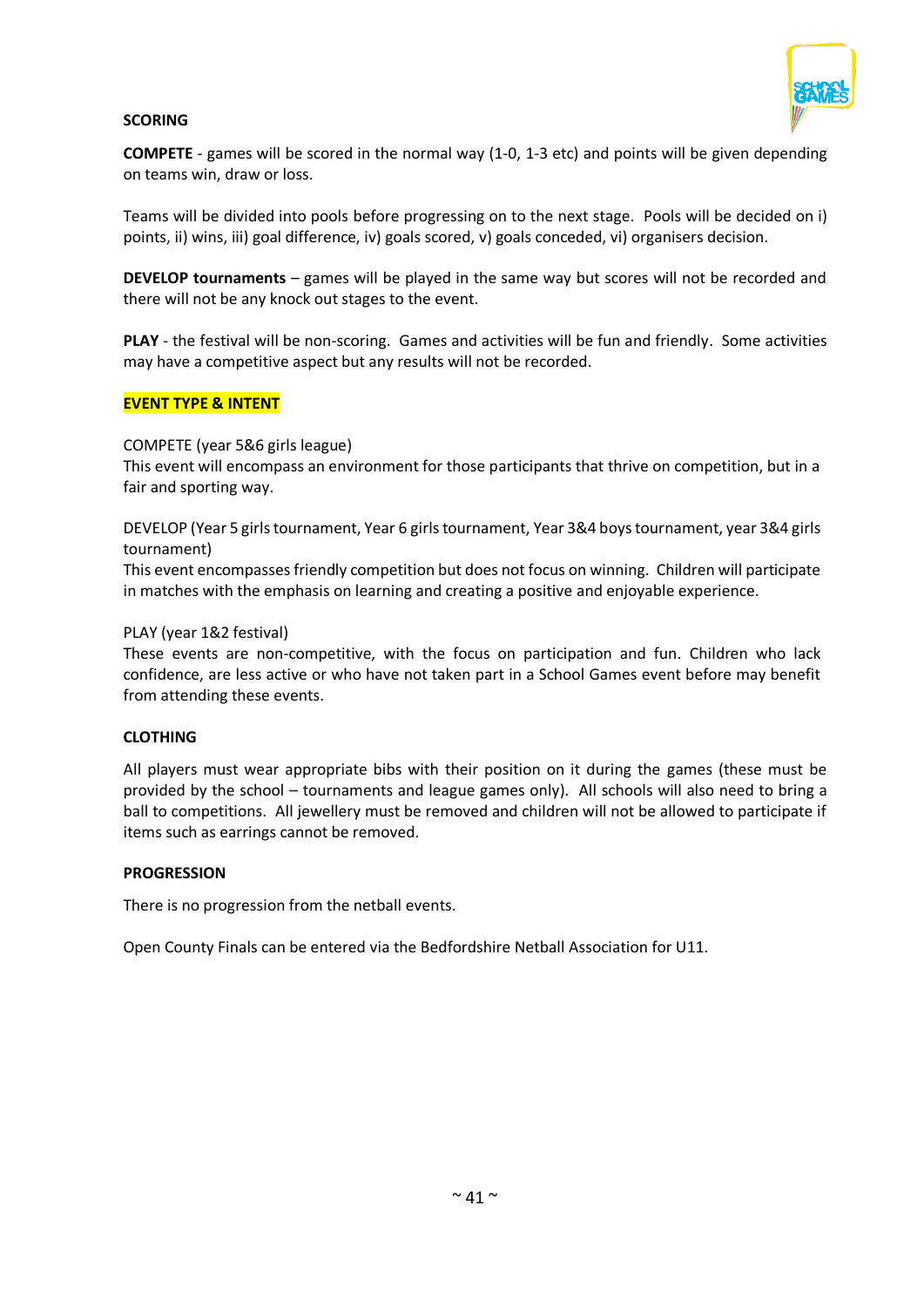

# **ORIENTEERING**

### **COMPETITION FORMAT**

This event is offered to years 3-6 with teams consisting of 3 participants – boys, girls or mixed. Schools may be permitted to bring more than one team depending on numbers.

A network of control points will be mapped across the site with the aim of the competition for teams to visit all the controls, one at a time, as quickly as possible.

Teams will start and finish at the same place (centre of the field). Teams will start on a whistle and this will be sounded again at the end.

Participants will have a score card on which they can mark/punch to show they have visited a control.

Once a team has visited all the controls, they must return to the middle and present their score card to their member of staff to confirm if the card is correct.

The maximum time limit is 30 minutes. Time penalties will be awarded if teams do not stay together or return late.

### **SCORING**

After the period of time is up, either the team that has visited the most controls in the time wins or if a team or teams have completed the course, the winning team will be one that has completed the course correctly and in the quickest time.

### **EVENT TYPE & INTENT**

### COMPETE

This event will encompass an environment for those participants that thrive on competition, but in a fair and sporting way.

### **CLOTHING**

The event will be held outdoors on grass, so pupils will need to bring clothes appropriate to the weather including appropriate footwear and warm clothing.

### **PROGRESSION**

There is no progression from the orienteering competition.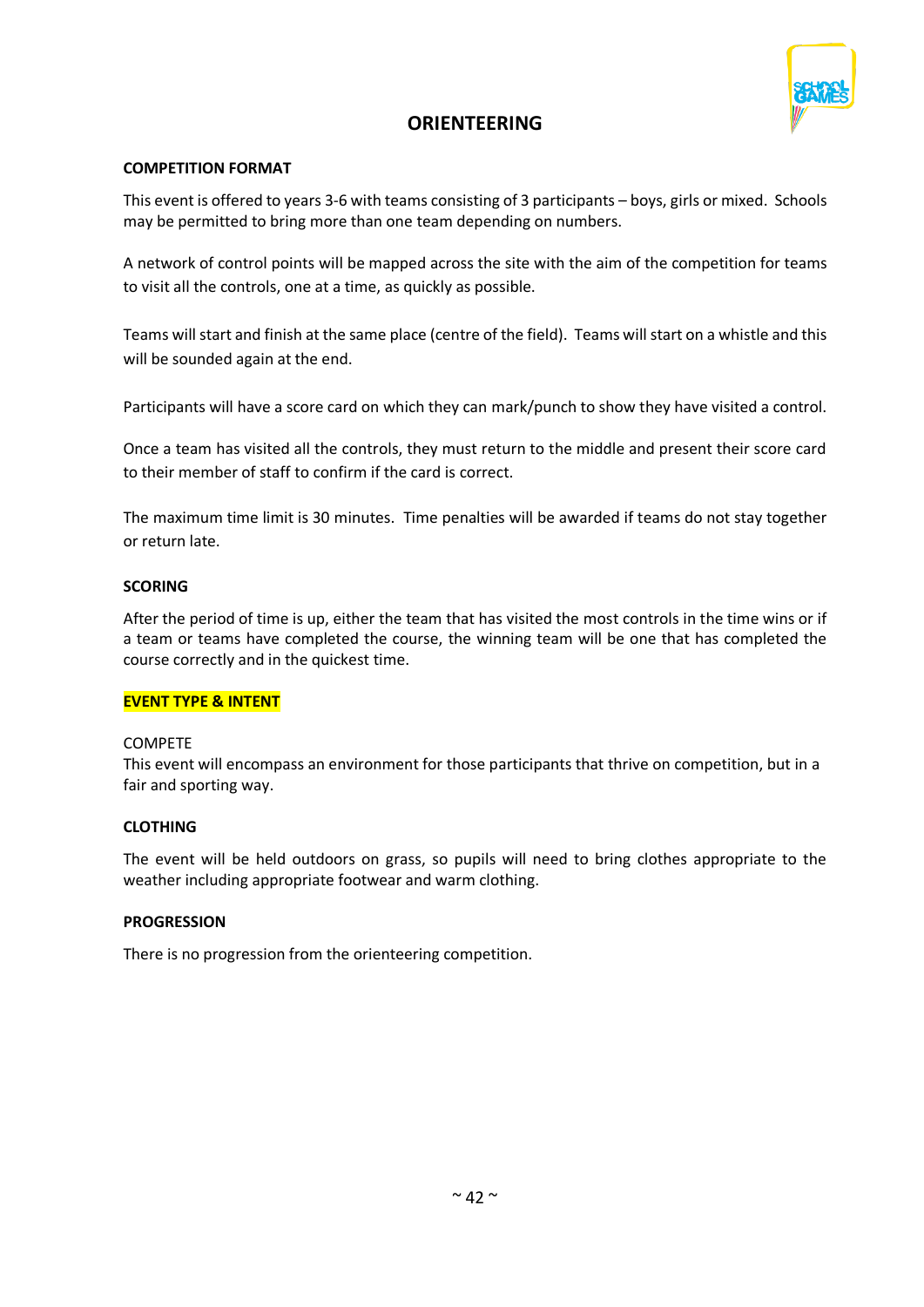

# **ROUNDERS**

### **COMPETITION FORMAT**

Teams must be mixed and consist of 9 players on the field at once although squads of up to 12 can attend. A maximum of 5 boys should be on the field at one time.

The aim of rounders is to hit the ball as far as possible using the rounders bat and then run around all four posts to score a rounder without getting out.

### Batters

- Wait in the backward area well away from fourth post;
- If out, wait in the backward area well away from first post;
- You will have one good ball bowled to you;
- You can take or run on a no ball, but once you reach first post you cannot return;
- If a batter stops at a post, they must keep contact with that post, with hand or bat. If not, the fielding side can stump the following post to put them out;
- You can run on to a post even if it has been previously stumped (you do not score if you do it on fourth post). e.g. If 3<sup>rd</sup> is stumped when the batter is between 1<sup>st</sup> and 2<sup>nd</sup>, then the ball is misfielded going back to the bowler, the batter may continue onwards to  $3<sup>rd</sup>$ ;
- You cannot have two batters at a post. The umpire will ask the first one to run on when the second one makes contact;
- At a post, batters do not have to move on for every ball bowled;
- A batter can move on as soon as the ball leaves the bowlers hand, this includes no balls;
- A batter must touch fourth post on getting home.

A batter is out when:

- Caught (without ball bouncing);
- Foot over front/back line of batting square before missing or hitting a good ball;
- Running inside post (unless obstructed);
- The post a batter **is running to** is stumped (you cannot stump posts more than one ahead of the runner);
- A batter loses contact with post during bowler's action when the bowler has possession in their square;
- One batter overtakes another;
- A batter obstructs a fielder (you have right of way on track only).
- If a batter runs out the front of the box (rather than to the side)

### Bowlers

• When the bowler has the ball in the bowling square any batters on a post cannot move on (if you are between posts you can carry on to the next).

A no-ball will be called if:

- Not smooth underarm action;
- Ball is above head or below knee;
- Ball bounces on route to batter;
- Is wide or straight at body;
- The bowler's foot is outside the square during the bowling action.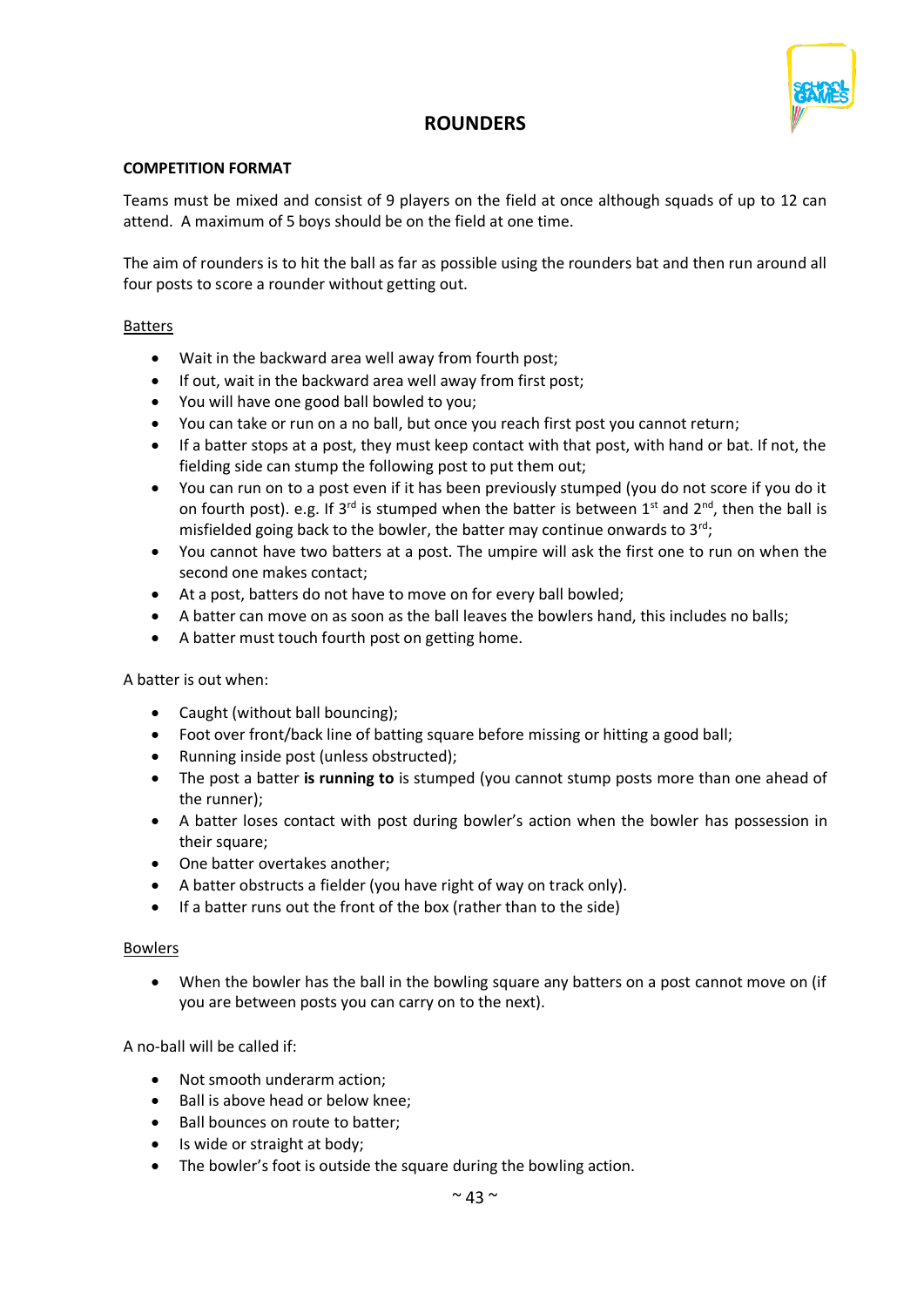

Games can consist of up to 27 good balls (normally 20 good balls due to time constraints) or if time is limited an innings of 15 minutes per team.

### **SCORING**

1 rounder is scored if:

- Ball hit and fourth post reached and touched before next ball is bowled;
- Ball hit and fourth post reached on a no ball (you can't be caught out);
- Backward hit if fourth post reached (batters must stay at first post whilst ball is in the backward area).

½ rounder is scored if:

- Fourth post reached without hitting the ball.
- If the ball hit and second post reached and touched before next ball is bowled (if run is continued and the batter is out before reaching fourth post, the score doesn't count).
- A fielder obstructs the batter.
- Two consecutive no-balls to the same batter.

### **EVENT TYPE & INTENT**

### COMPETE (Year 5&6)

This event will encompass an environment for those participants that thrive on competition, but in a fair and sporting way.

### DEVELOP (Year 3&4)

This event encompasses friendly competition but does not focus on winning. Children will participate in matches with the emphasis on learning and creating a positive and enjoyable experience.

### **CLOTHING**

The event will be held outdoors on grass, so pupils will need to bring clothes appropriate to the weather including appropriate footwear. Please can all schools ensure they bring their own bats.

### **PROGRESSION**

There is currently no progression from the rounders tournament.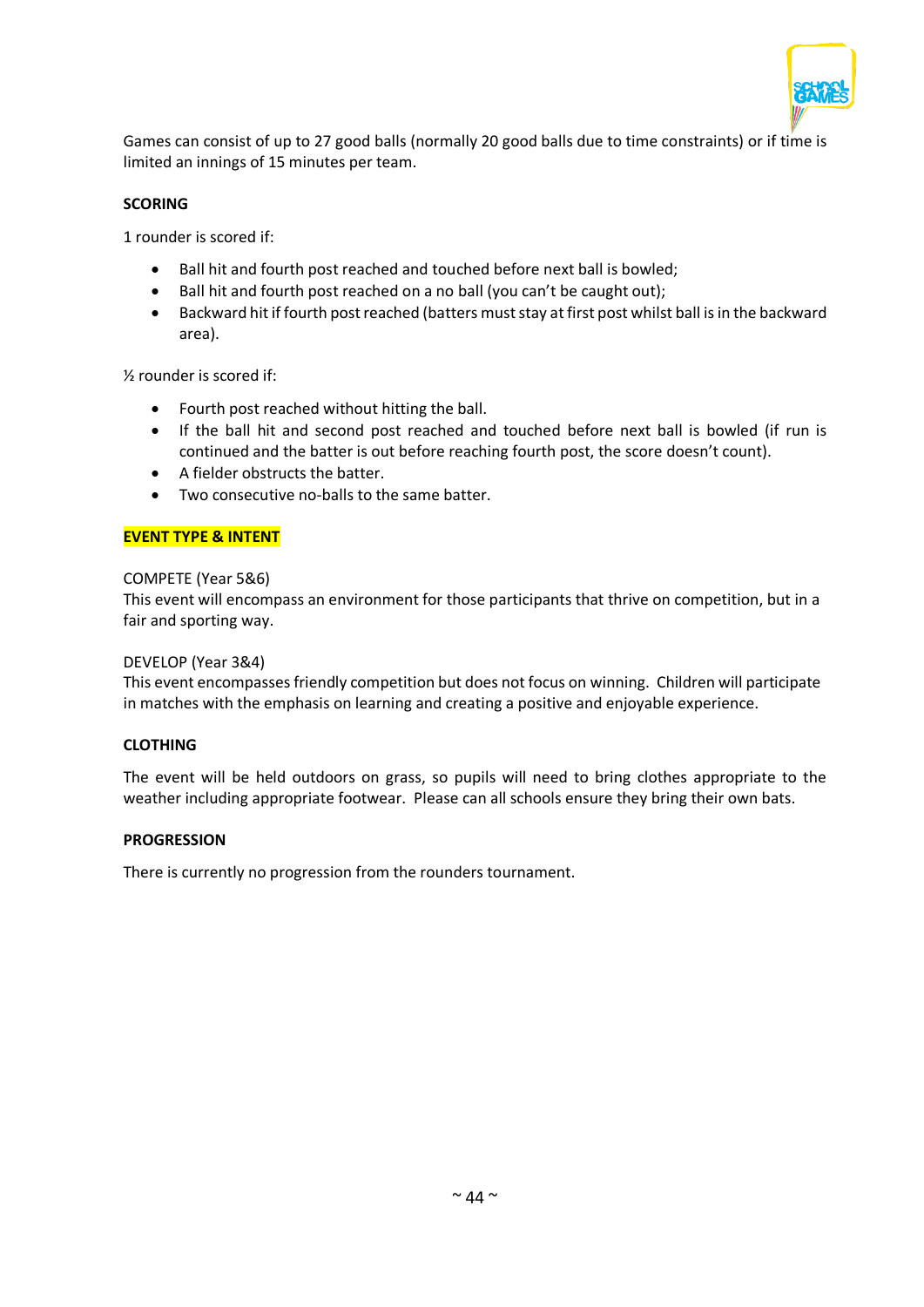

# **RUGBY**

### **COMPETITION FORMAT**

There will be several opportunities offered this year – year 1&2 festival, years 3&4 girls festival, year 3&4 boys tournament, year 5&6 girls festival, year 5&6 boys tournament..

For the year 1&2 festival, teams should consist of 4 boys and 4 girls. For the girls festivals, teams should consist of 8 girls. For the boys tournaments, teams should consist of 8 players although a squad of 10 players.

The object of the game is to score a try by placing the ball with a downward pressure on or behind the opponents' goal-line.

The ball carrier must remain on their feet at all times and they are not allowed to score a try by diving over the goal-line. If a player grounds the ball while on their knees, the try should be allowed but, afterwards, all players should be reminded that they should stay on their feet.

A player may not be prevented from grounding the ball by any physical contact (including placing a hand between ball and ground).

When a try is scored, the game is restarted by a free pass from the centre of the pitch by the nonscoring team.

The ball can only be passed sideways or backwards through the air, not handed to another player. If the ball is handed to another player or passed or knocked forwards (towards the opponents' goal-line) then a free pass is awarded to the non-offending side, unless advantage occurs to the non-offending side. In order to keep the game flowing, referees should play advantage wherever possible.

A free pass is used to start the match at the beginning of each half from the centre of the pitch, from the side of the pitch when the ball goes into touch at the point where the ball went out of play and from where the referee makes a mark when an infringement has taken place.

At a free pass, the opposition must be 7m back from the mark. For safety, the receiver must be stationary and within 2m of the passer prior to the pass, but can start moving forward before the ball leaves the hands of the passer, to receive the ball whilst moving forward. At a free pass, the player must start with the ball in both hands and, when instructed by the referee who will call "PLAY", pass the ball backwards through the air to a member of their team. For safety reasons, no player may run until the pass is made. The player taking the free pass must pass the ball when the referee calls "PLAY".

If an infringement takes place or the ball goes into touch over the goal-line or within 7 m of the goal line, then the free pass must be awarded to the non-offending side 7 m from the goal-line. This gives more space for both attacking and defending teams to play in.

All players wear a tag belt around their waist with two tags attached to it by velcro positioned over each hip. Tag belts are to be securely fastened and any excess belt is to be tucked away so that this cannot be pulled by mistake. Tag belts are to be worn outside of shirts and not obscured in any way.

Referees are to be watchful for tags being wrapped around the belt preventing them from being pulled off.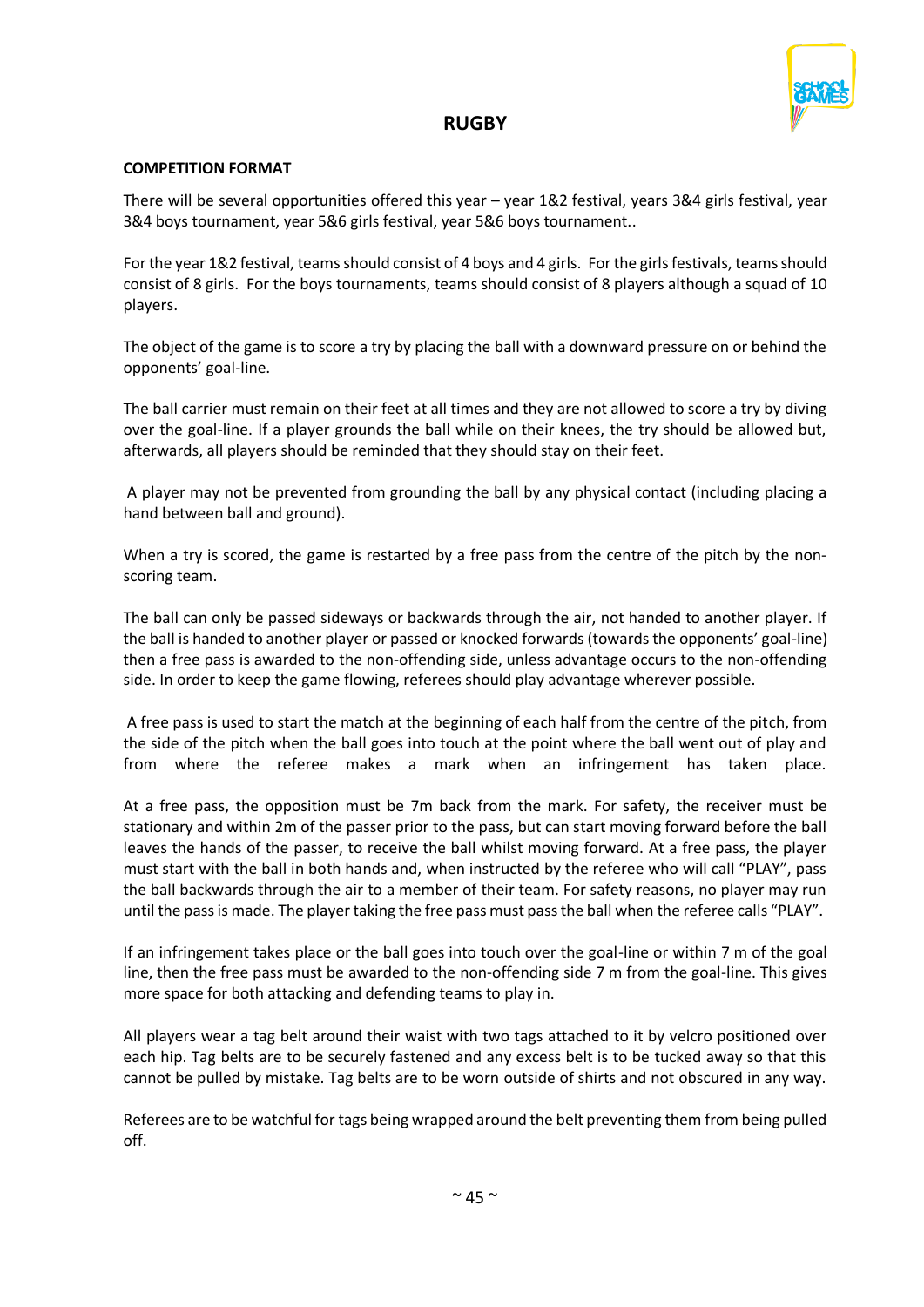

A "TAG" is the removal of one of the two tags from the ball carrier's belt. Only the ball carrier can be tagged. The ball carrier can run and dodge potential taggers but cannot fend them off using their hands or the ball and cannot guard or shield their tags in any way. The ball cannot be pulled out of the ball carrier's hands at any time. If the ball is pulled from the ball carrier's grasp, a free pass is awarded to the ball carrier's side.

If a player does not have two tags on their belt, one on each hip, they will be penalised if they become a ball carrier or if they tag an opponent and a free pass will be awarded to the non-offending side at the place of infringement.

When the ball carrier is tagged, the ball must be passed to a team mate within 3 seconds. This includes stopping time. The ball carrier must attempt to stop as soon as possible; within 3 strides is a reasonable guide for referees, but the ball can be passed in the act of stopping. If the pass takes longer than 3 seconds or the player takes more than 3 strides they must be penalised and a free pass awarded to the non offending side at the place where the tag occurred.

After the ball has been passed, the player must go to the tagger, retrieve their tag and place it back on their belt before re-joining play. If the player continues to play and influences the game without collecting their tag, they must be penalised and a free pass awarded to the non-offending side at the place of infringement. Players are however only allowed one step to score a try after being tagged.

If the ball carrier is tagged whilst standing inside the goal area they must ground the ball immediately in order to score. Referees should help this part of the game along by advising the ball carrier "Touch the ball down and I'll award the try", or similar.

If the ball carrier dives to ground to score a try it will be disallowed and a free pass will be awarded to the defending side 7m out from the try-line.

When a tag is made, the tagger must stop running, hold the tag above their head and shout, "TAG". At this stage the referee must shout, "TAG - PASS".

If the ball carrier stops running within 1m of the tagger, the tagger must move back towards their own goal-line, at least 1 m, to allow room for the ball to be passed. If the tagger fails to retire at least 1 m before rejoining the game, they are to be considered "offside" and a free pass will be awarded to the non-offending side at the place of infringement.

Once the ball has been passed, the tagger must hand back the tag to the player and cannot re-join the match until this has been done. If a tagger continues to play and influences the match with an opponent's tag in their hand, or throws it to the floor, they must be penalised and a free pass awarded to the non-offending side at the place of infringement.

Offside occurs only at the time of the tag where the offside line is through the centre of the ball except for the tagger for whom it is 1 m further back. When a tag is made, all the other players from the tagger's team must attempt to retire towards their own goal-line until they are behind the ball. If a player, in an offside position, intercepts, prevents or slows down a pass from the tagged player to a teammate, a free pass will be awarded to the non-offending side. A player can, however, run from an onside position to intercept a floated pass before it reaches the intended receiver.

Players play Tag Rugby on their feet, with the ball in hand. If the ball goes to ground, players can pick it up but they must not dive to the floor to recover the ball. Penalty: free pass to non-offending side and the following rules will apply: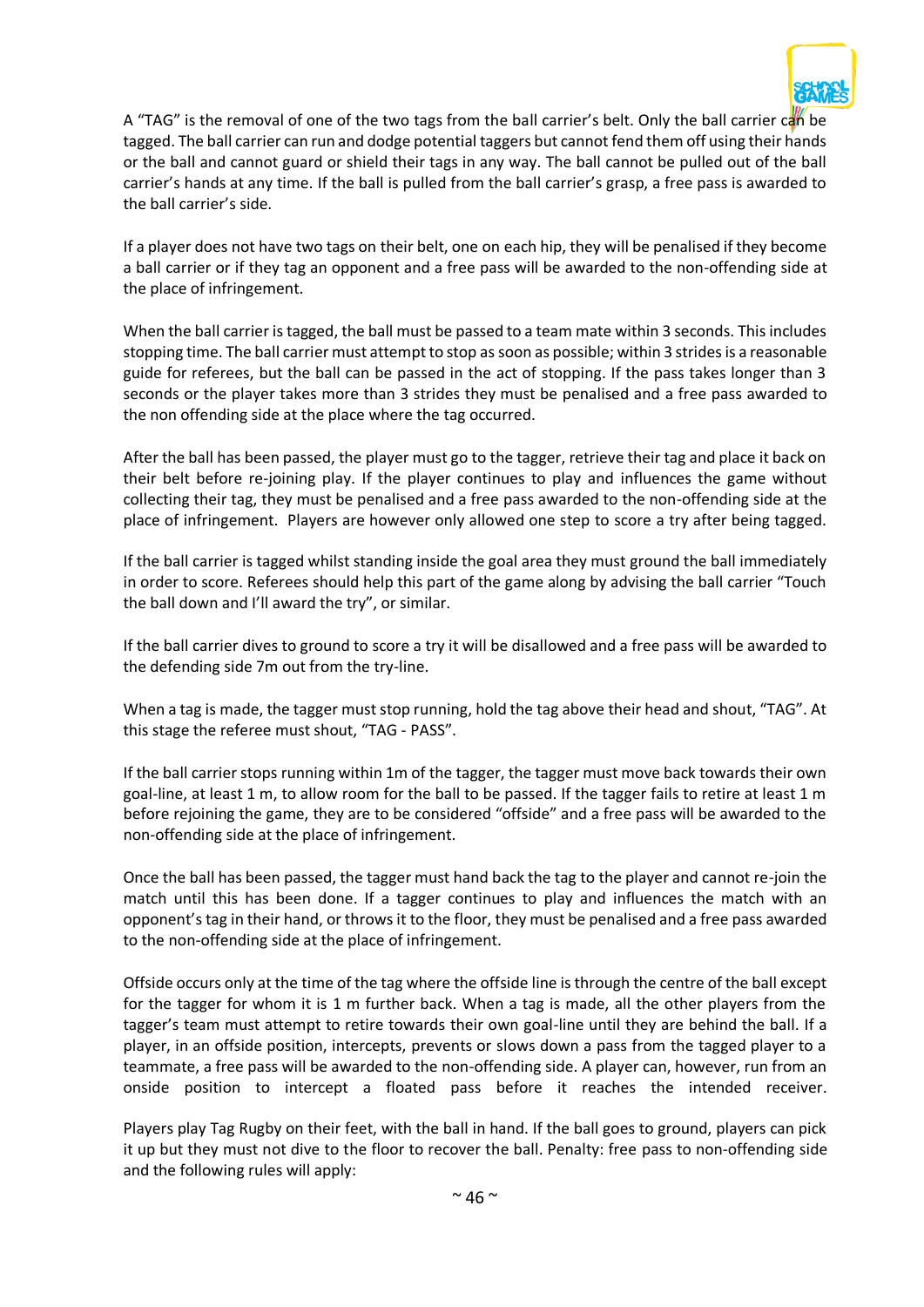

(a) If the ball was lost forward, a free pass is awarded to the non-offending side unless advartage occurs to the non-offending side.

(b) If the ball carrier falls to the ground with the ball then a free pass will be awarded to the nonoffending side.

(c) If the ball is passed other than forward and goes to ground, play will continue and either side may pick up the ball. If the passed ball rolls into touch a free pass will commence from the touchline to the non-passing side.

The only contact allowed between the two teams is the removal of a tag from the belt of the ball carrier. Any other type of contact on the ball carrier, such as shirt pulling, running in front of or barging the ball carrier, forcing the ball carrier into touch, etc must be penalised with a free pass and the players concerned reminded of the rules.

### **SCORING**

**DEVELOP tournaments** – all tournaments will play competitive games but overall winners will not be announced.

**PLAY** - the festivals will be non-scoring. Games and activities will be fun and friendly. Some activities may have a competitive aspect but any results will not be recorded.

### **EVENT TYPE & INTENT**

DEVELOP (Year 3&4 boys tournament, year 5&6 boys tournament) This event encompasses friendly competition but does not focus on winning. Children will participate in matches with the emphasis on learning and creating a positive and enjoyable experience.

PLAY (year 1&2 festival, year 3&4 girls festival, year 5&6 girls festival)

These events are non-competitive, with the focus on participation and fun. Children who lack confidence, are less active or who have not taken part in a School Games event before may benefit from attending these events.

### **CLOTHING & EQUIPMENT**

The events will be held outdoors on grass, so pupils will need to bring clothes appropriate to the weather including studded footwear (if available).

Safety equipment including mouth guards and shin pads are recommended. Please could all schools provide their own rugby belts and tags.

The size of the ball should be size 3 for year 3&4 and size 4 for year 5&6.

### **PROGRESSION**

There is no progression from the rugby competitions.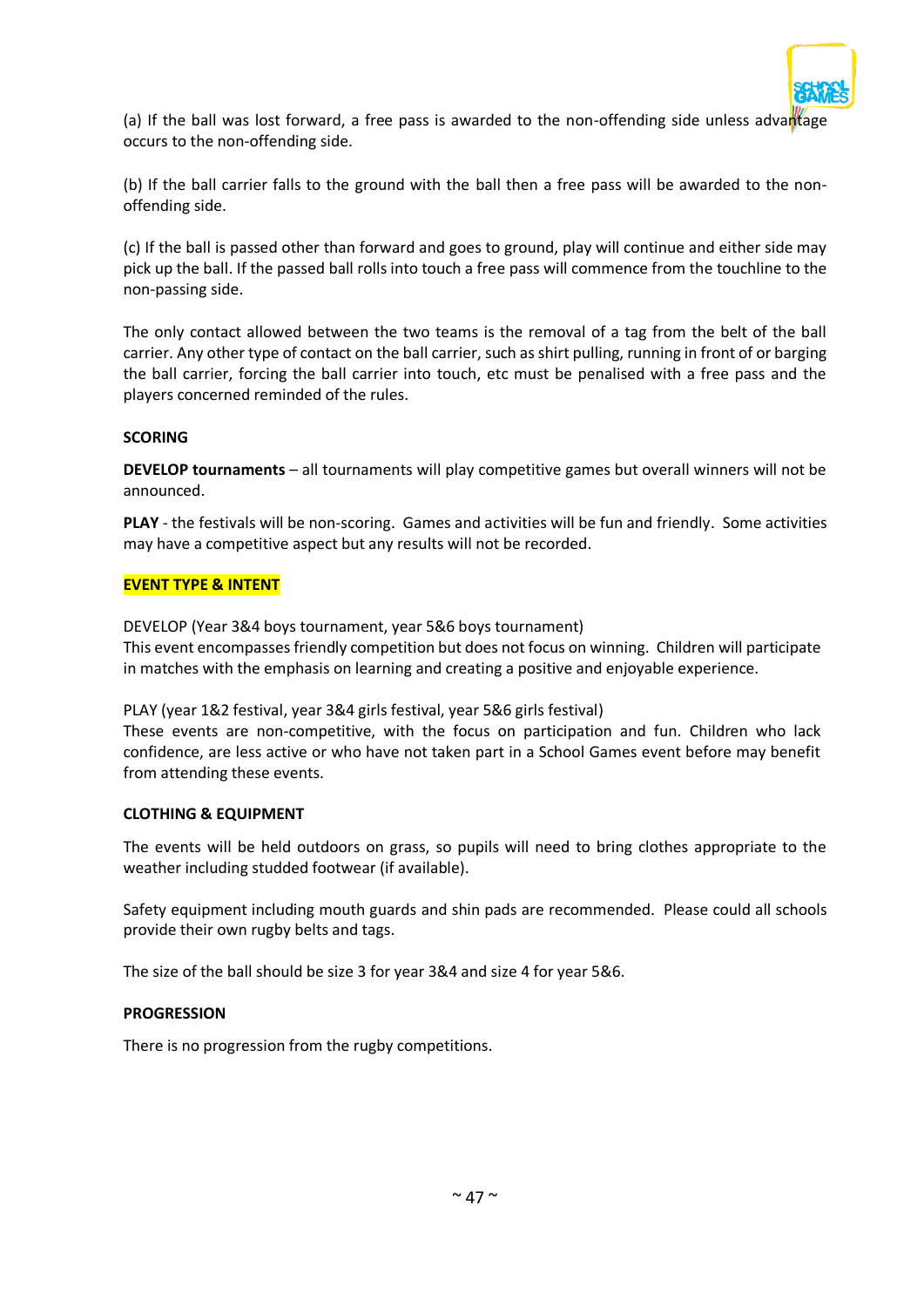

# **SCOOTATHON**

### **COMPETITION FORMAT**

Children in years 3-5 will be offered a scootathon for the first time this year.

Squad should consist of a maximum of 12 competitors (there is no minimum),

Individuals will scoot a set distance (TBC) around the athletics track and will also undertake some scooting challenges. This will follow on from some virtual challenges which all children can undertake in their own schools.

### **CLOTHING & EQUIPMENT**

The competition will be outside so pupils will need to bring clothes appropriate to the weather.

All individuals will require their own scooter and helmet.

### **SCORING**

This is a new individual event format focusing on each participants personal best.

### **EVENT TYPE & INTENT**

### DEVELOP/PLAY

This event encompasses friendly competition but does not focus on winning. The emphasis is on creating a positive and enjoyable experience and to support individual development.

### **PROGRESSION**

There is no progression from the scootathon.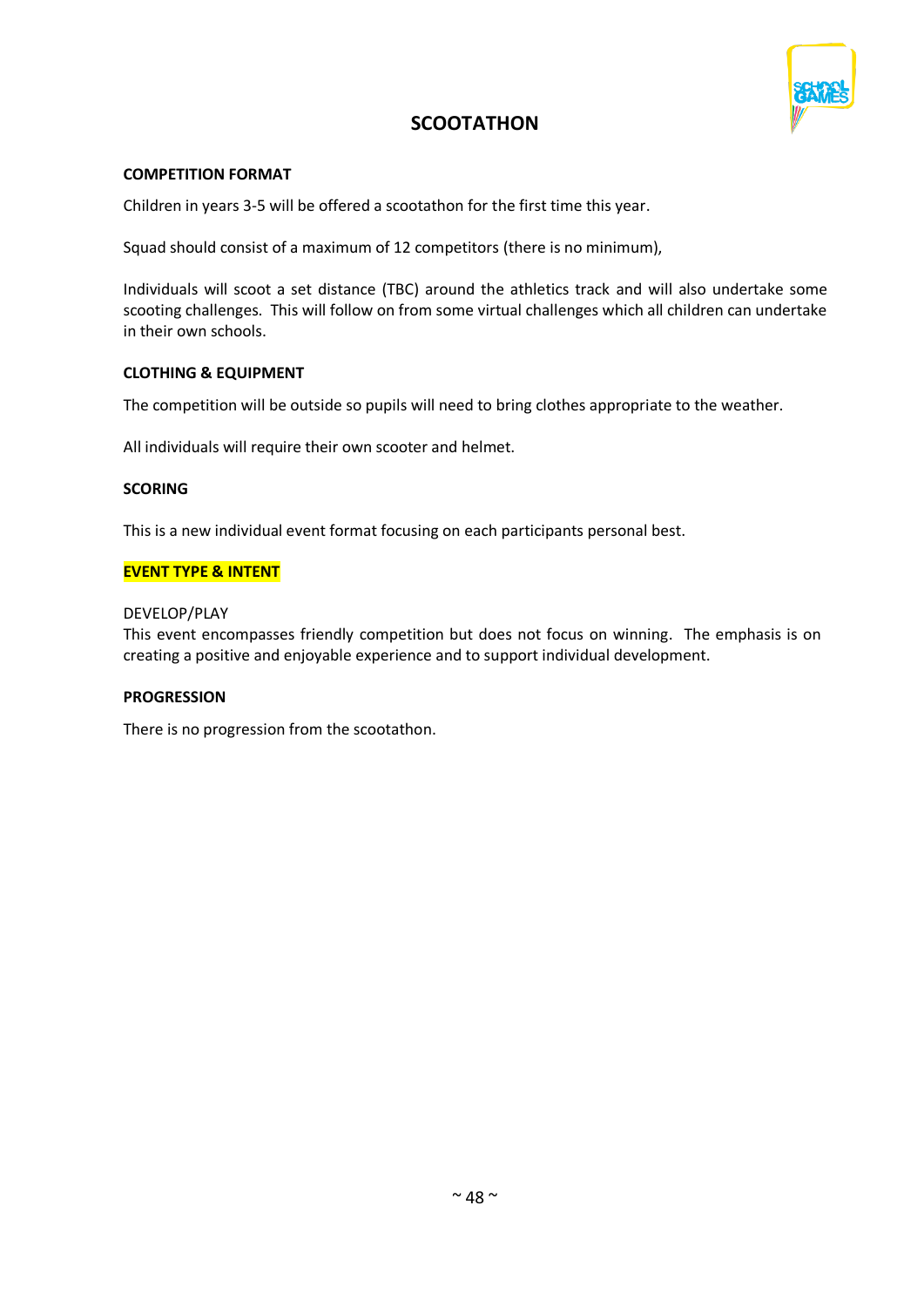

# **SPORTABILITY**

### **COMPETITION FORMAT**

These events are open to all abilities and all ages and are particularly suitable for students with physical and/or learning difficulties. It is also recommended for schools to bring those children on the SEN register.

Teams should consist of 4 individuals although schools are permitted to bring more than one team.

Activities at the festival are as follows:

### **Autumn Term:**

- 1. Kurling
- 2. Table cricket
- 3. Goalball
- 4. Golf

### **Spring Term**

- 1. Boccia
- 2. Archery
- 3. Volleyball
- 4. Polybat

### **Summer Term**

- 1. Athletics
- 2. Cricket
- 3. Tennis

Teams will rotate around all of these stations which will be led by young leaders. No prior knowledge or training of any of the activities is required as these will be explained on the day.

### **SCORING**

The festival will be non-scoring. Activities will be fun and friendly and although some activities may be scored, results will not be recorded.

### **EVENT TYPE & INTENT**

### PLAY/LEARN

These events are non-competitive, with the focus on participation and fun. Children who lack confidence, are less active or who have not taken part in a School Games event before may benefit from attending these events.

### **PROGRESSION**

There is no progression from the sportability festivals.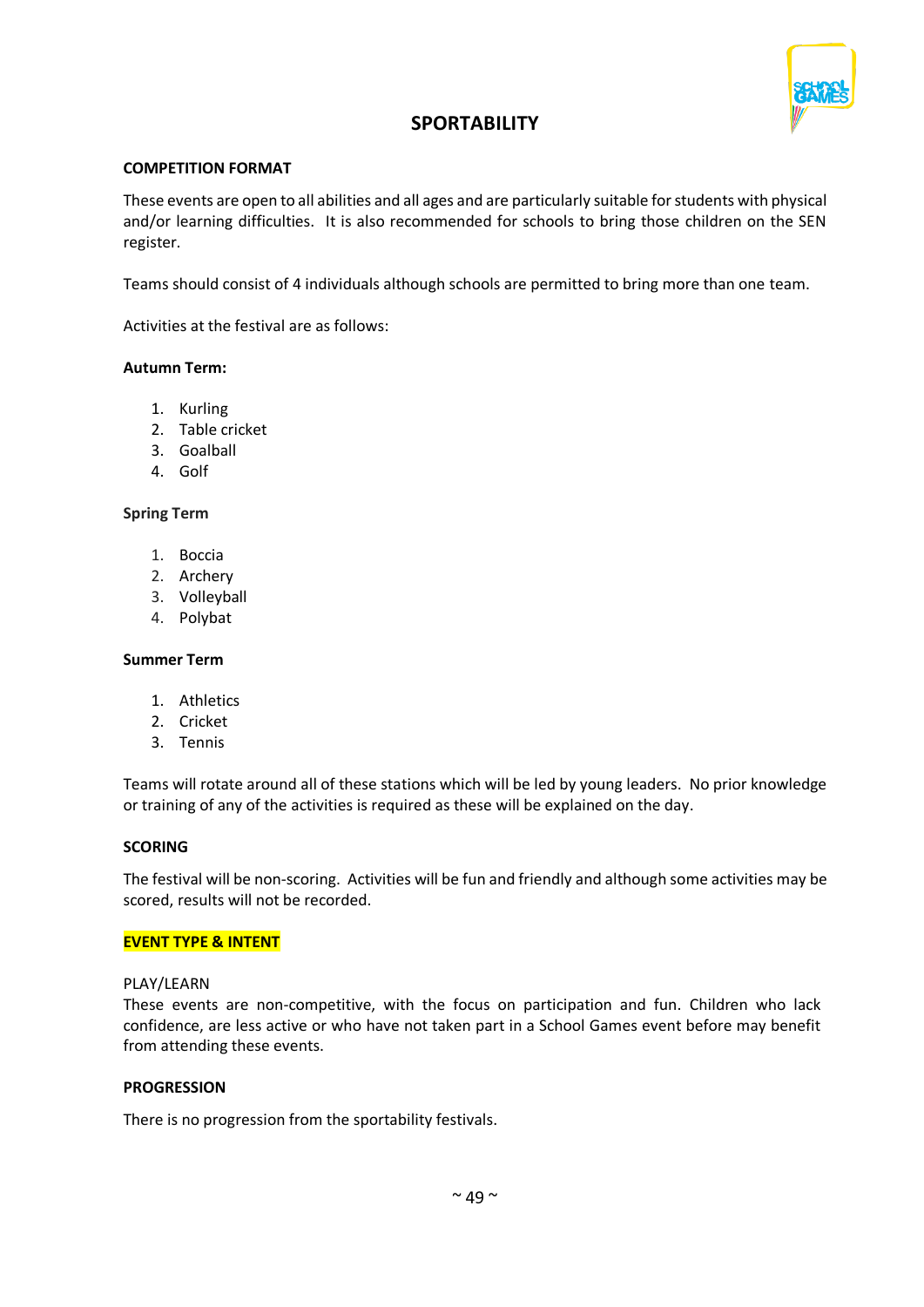

# **SWIMMING**

### **COMPETITION FORMAT**

This event is open to all KS2 and teams can be made up of swimmers from years 3-6.

The events at the gala are as follows:

- 1 length freestyle
- 1 length backstroke
- 1 length breaststroke
- 2 lengths freestyle
- 3x1 medley relay (backstroke, breaststroke, frontcrawl)
- 4x1 freestyle relay

There will be both boys and girls races for each of these events.

1 length is equal to 18m and the pool depth will be 1.2m. All starts and relay takeovers will be from the water - no diving is allowed.

Swimmers may take part in one individual event only plus relays (you will need at least 4 boys and 4 girls to complete all events but are welcome to bring more if you wish).

Schools need not enter a full team but will not be eligible for the team competition.

### **CLOTHING**

One piece swim suits only to be worn by girls and trunks or shorts (above the knee) for the boys. Swimming caps are encouraged. Please ensure that your team wear appropriate clothing and suitable footwear (no outdoor shoes) for poolside.

### **SCORING**

Event placings will be based on individual's times (there may be more than one heat for each event). There will be individual race winners as well as an overall team winner.

### **EVENT TYPE & INTENT**

### COMPETE (for all age groups)

This event will encompass an environment for those participants that thrive on competition, but in a fair and sporting way.

### **PROGRESSION**

There is no progression from the swimming gala.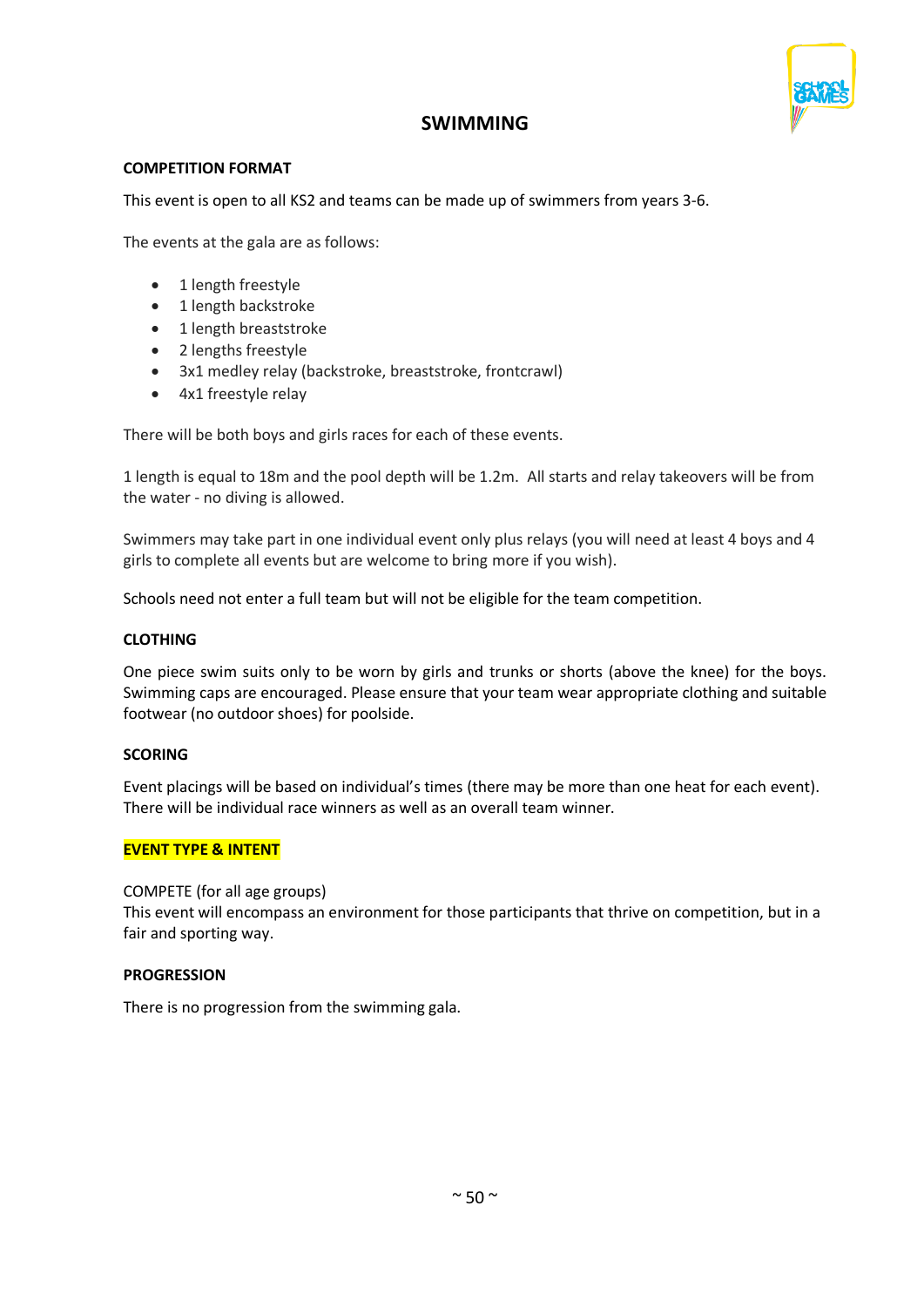

# **TABLE TENNIS**

### **COMPETITION FORMAT**

Teams are to consist of 4 boys or 4 girls. Schools may be permitted to enter more than one team, depending on the number of entries. All games will be singles. Four games will be played per match:

- Player 1 v Player 1
- Player 2 v Player 2
- Player 3 v Player 3
- Player 4 v Player 4

Players should be seeded 1-4 with number 1 being the best player. After serving for two points the serve swaps to the receiving player for two serves. A good serve is when a player rests the ball in the palm of their hand, throws the ball up and hits the ball on its way down (serves cannot bounce on the table first). The ball then hits the server's side of the table first then hits the opponents side of the table on the diagonal service box. In singles matches serves can bounce anywhere on the receivers side of the table.

Servers have to stand behind the end of the table when serving; serves cannot be from the side of the table. A good return is when the receiver hits the ball back over the net without the ball hitting their side of the table and hits anywhere on the opponent's side of the table. White lines are in.

A let is called and the point played again if the serve hits the net after hitting the server's side of the table first and continues to hit their opponent's side of the table. Teams will be allowed second serves in the group stages but not in the knockout rounds.

Please ensure that each school brings a box of balls and bats to the competition.

### **SCORING**

Each game will be scored to a maximum of 11 points although this will depend on the time available at the venue and the number of entries. Games can be won 11-10; an individual does not need to win by two clear points. Teams will be split in to pools with the top teams progressing on to the knock out stages of the competition (semi-finals and final if time allows).

If there is limited time at the venue, games may be timed and players will play until time is up. The length of each game will depend on the number of entries. If players are playing a point when time is up, players must continue to play that point. If it is a draw when the time is up, players must play the next point to determine a winner.

### **EVENT TYPE & INTENT**

### COMPETE (for all age groups)

This event will encompass an environment for those participants that thrive on competition, but in a fair and sporting way.

### **PROGRESSION**

The top two winning teams from the boys and girls events will be invited to represent Luton at the county finals. Details of the county finals will be given to the qualifying schools after the local rounds have been completed.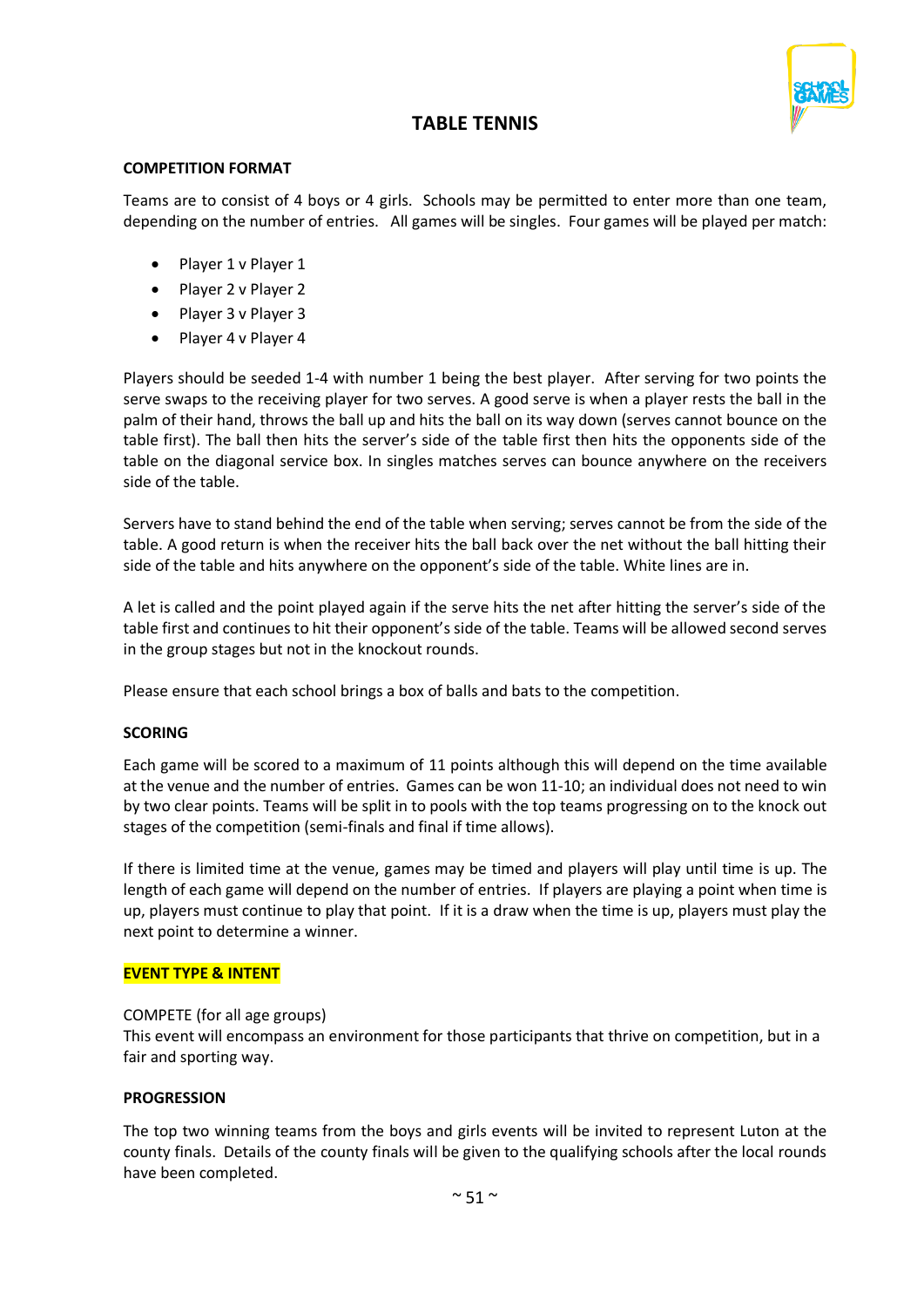

# **TENNIS**

### **COMPETITION FORMAT**

The Year 1&2 festival will consist of fun, games, competitions and coaching from qualified tennis coaches. Schools can bring up to 10 children – 5 boys and 5 girls.

For all other age groups, teams are to consist of 4 players (2 Boys and 2 Girls) seeded boy 1&2 and girl 1&2 depending on their ability.

Year 3&4 will play *Tennis Red* on a quarter of a tennis court/badminton size court. Year 5&6 will be *Tennis Orange* and played on a ¾ size court with "throw down" line markings.

Games will be timed and players will play until a whistle or time is up. If players are playing a point when time is up, players must continue to play that point. If it is a draw when the time is up, players must play the next point to determine a winner.

**Year 3&4 Match Structure –** Each *Tennis Red* match will consist of four singles games with each player playing their equivalent ranked player from the other school.

- Game 1 Singles (Boy Ranked 1)
- Game 2 Singles (Girl Ranked 1)
- Game 3 Singles (Boy Ranked 2)
- Game 4 Singles (Girl Ranked 2)
	- Players will toss for serve at the start, the nominated person will then serve for the first point and it will then alternate every two points;
	- Players will stay at the same end for the entire game;
	- When serving, the ball must not be bounced before being hit;
	- The serve can be hit over or under arm;
	- Serves should be hit diagonally, landing in the diagonally opposite service box;
	- Games will be scored using a rally scoring system (e.g. 1, 2, 3 etc.);
	- The net is lowered to 80cm;
	- Racquets of 43-58cm are recommended with the red&yellow balls being used.

**Year 5&6 Structure –** Each *Tennis Orange* match will consist of six games: four singles and two doubles games as shown below, with each player playing twice:

- Game 1 Singles (Boy Ranked 1)
- Game 2 Singles (Girl Ranked 1)
- Game 3 Singles (Boy Ranked 2)
- Game 4 Singles (Girl Ranked 2)
- Game 5 Doubles (Boys Ranked 1/2)
- Game 6 Doubles (Girls Ranked 1/2)
	- The first serve is decided by a "toss". The nominated player serves the first point, it then alternates every two points;
	- Players will stay at the same end for the entire game;
	- When serving, the ball must not be bounced before being hit;
	- First serve must always be over arm although under arm serves can be served on the second serve if players are having difficulty.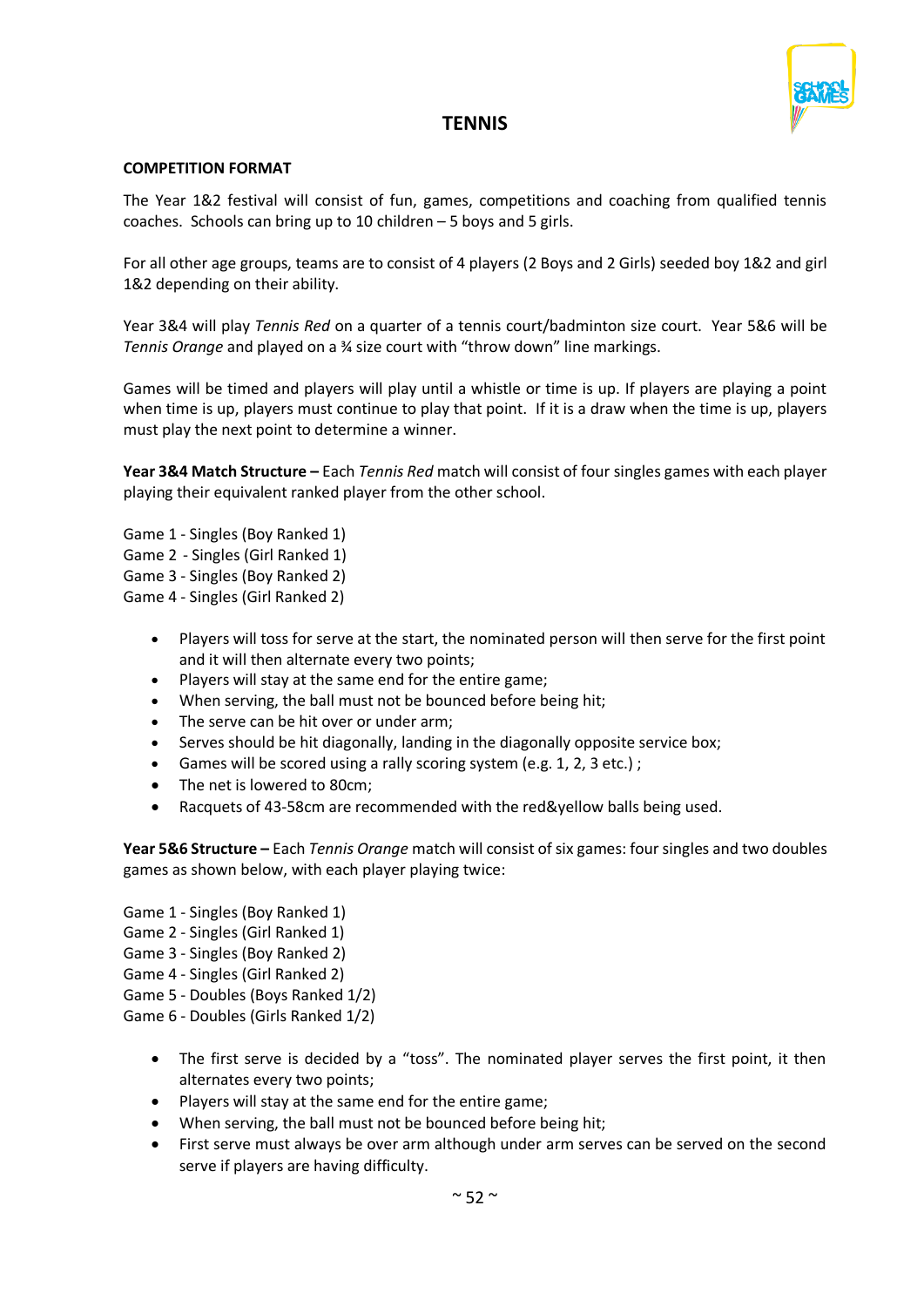

- Serves should be hit diagonally, landing in the diagonally opposite service box;
- Games will be scored using a rally scoring system (e.g. 1, 2, 3 etc.);
- The net is lowered to 80cm.
- Game lengths will depend on the competition entries.

### **CLOTHING**

All competitions are held outdoors. Pupils will need to bring clothes appropriate to the weather and please could each school provide their own rackets and balls.

### **SCORING**

**Tennis Red & Orange** – The scoring is 1, 2, 3 etc not 15, 30, 40 etc.

The winner is the player/s with the most points at the end of the allocated time. If it is a draw when the allocated time is up, teams will play the next point to determine the winner. Once all matches have been played the winning team will be the team who have won the most matches, if a draw at the end of the competition the teams with the most points wins.

Teams will be split in to pools with the top teams progressing on to the knock out stages of the competition.

**Year 1&2** - Although there may be stations where schools/pupils accumulate points, these are not recorded as the emphasis on the day is on fun and participation.

### **EVENT TYPE & INTENT**

### COMPETE (Year 3&4 / 5&6)

This event will encompass an environment for those participants that thrive on competition, but in a fair and sporting way.

### PLAY/LEARN (Year 1&2)

These events are non-competitive, with the focus on participation and fun. Children who lack confidence, are less active or who have not taken part in a School Games event before may benefit from attending these events.

### **PROGRESSION**

There is currently no progression from the tennis events.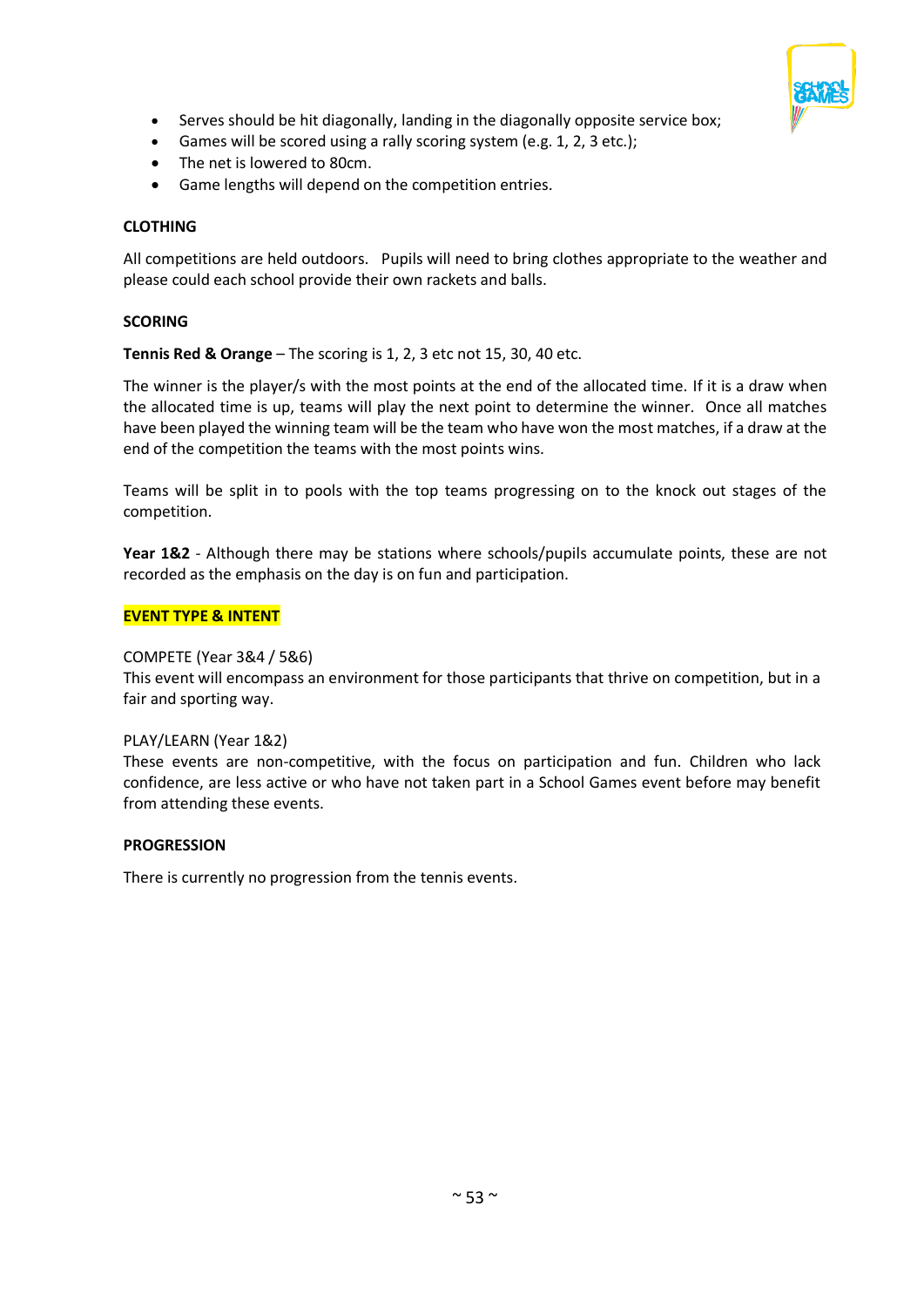

# **THIS GIRL CAN**

### **COMPETITION FORMAT**

There will be two This Girl Can festivals – one for years 3&4 and one for years 5&6.

Activities at the festival will include some of the following:

- Self defence
- Yoga
- Zumba
- Clubbercise
- Hula hooping
- Boxing
- Cardio tennis
- Cricket

Teams will rotate around each station. No prior knowledge or training for any of the activities is required as these will all be explained on the day.

Teams should consist of 8 girls who will have the opportunity to try some activities they have not tried before.

### **SCORING**

The festival will be non-scoring. Activities will be fun and friendly and although some activities may include scoring aspects, results will not be recorded.

### **EVENT TYPE & INTENT**

### PLAY/LEARN

These events are non-competitive, with the focus on participation and fun. Children who lack confidence, are less active or who have not taken part in a School Games event before may benefit from attending these events.

### **PROGRESSION**

There is no progression from the This Girl Can festivals.